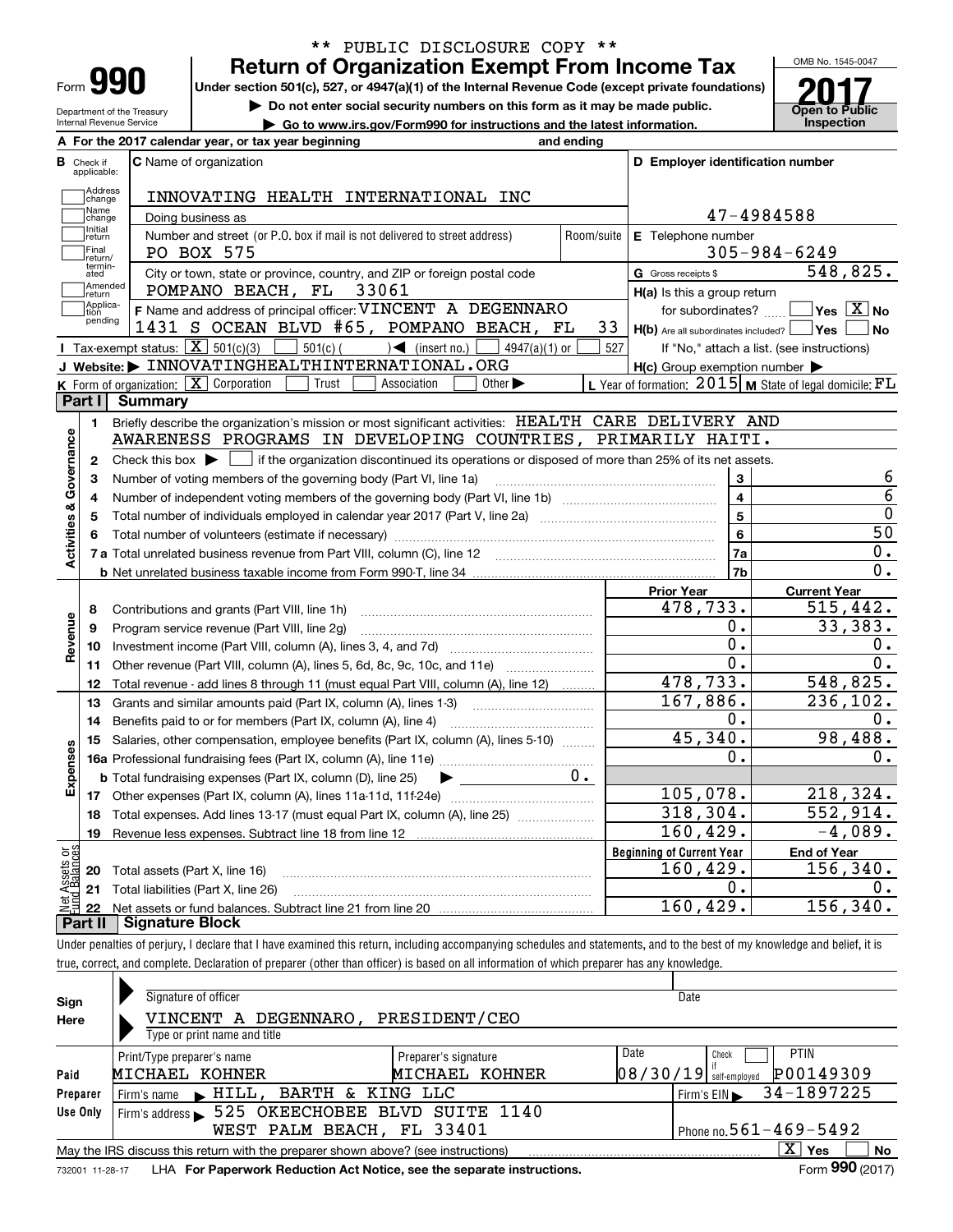|              | INNOVATING HEALTH INTERNATIONAL INC<br>Form 990 (2017)                                                                                       | 47-4984588<br>Page $2$                     |
|--------------|----------------------------------------------------------------------------------------------------------------------------------------------|--------------------------------------------|
|              | <b>Statement of Program Service Accomplishments</b><br>Part III                                                                              |                                            |
|              |                                                                                                                                              | $\overline{\mathbf{x}}$                    |
|              |                                                                                                                                              |                                            |
| 1            | Briefly describe the organization's mission:<br>INNOVATING HEALTH INTERNATIONAL (IHI) IS A NON-PROFIT DEDICATED TO                           |                                            |
|              |                                                                                                                                              |                                            |
|              | TREATING CHRONIC DISEASES AND ADDRESSING WOMEN'S HEALTH ISSUES IN                                                                            |                                            |
|              | WHAT WE DO- WORKING WITH LOCAL PARTNERS, WE AIM TO<br>HAITI AND MALAWI.                                                                      |                                            |
|              | INCREASE ACCESS TO TREATMENT AND EDUCATION SERVICES FOR CHRONIC                                                                              |                                            |
| $\mathbf{2}$ | Did the organization undertake any significant program services during the year which were not listed on the                                 |                                            |
|              | prior Form 990 or 990-EZ?                                                                                                                    | $\overline{\ }$ Yes $\overline{\ \ \ }$ No |
|              | If "Yes." describe these new services on Schedule O.                                                                                         |                                            |
| 3            | Did the organization cease conducting, or make significant changes in how it conducts, any program services?                                 | $\sqrt{Y}$ es $\boxed{X}$ No               |
|              | If "Yes," describe these changes on Schedule O.                                                                                              |                                            |
| 4            |                                                                                                                                              |                                            |
|              | Describe the organization's program service accomplishments for each of its three largest program services, as measured by expenses.         |                                            |
|              | Section 501(c)(3) and 501(c)(4) organizations are required to report the amount of grants and allocations to others, the total expenses, and |                                            |
|              | revenue, if any, for each program service reported.                                                                                          |                                            |
| 4a           | $\overline{\phantom{x}}$ ) (Expenses \$<br>(Code:                                                                                            | $0 \cdot$ )                                |
|              | PATHOLOGY PROGRAM                                                                                                                            |                                            |
|              | AFTER COMPLETING OUR INSTALLATION IN APRIL 2016, 10 PATHOLOGY                                                                                |                                            |
|              | TECHNICIANS WHO VOLUNTEERED WITH IHI FOR TWO WEEKS WERE ABLE TO TRAIN 8                                                                      |                                            |
|              | LOCAL PATHOLOGISTS IN IHC IN CAP-HAITIEN AND PORT-AU-PRINCE IN BASIC                                                                         |                                            |
|              | PATHOLOGIC SKILLS AND IMMUNOHISTOCHEMISTRY, A SKILL THAT IS NOT                                                                              |                                            |
|              | AVAILABLE ANYWHERE ELSE IN HAITI. THESE NEWLY TRAINED INDIVIDUALS ARE                                                                        |                                            |
|              | EXPECTED TO MEET THE ADDITIONAL DEMAND THAT THE PAST TWO FLOODING IN                                                                         |                                            |
|              | CAP-HAITIEN AND THE 6-MONTHS STRIKE IN PORT-AU-PRINCE'S PUBLIC                                                                               |                                            |
|              | HOSPITALS HAVE CAUSED.                                                                                                                       |                                            |
|              |                                                                                                                                              |                                            |
|              | SO FAR, 45 OF THE 103 SAMPLES RECEIVED DURING THE YEAR WERE INTERPRETED                                                                      |                                            |
|              | IN HAITI AND REVIEWED IN THE US FOR QUALITY CONTROL WITH 89%                                                                                 |                                            |
|              | CONCORDANCE RESULTS. WE CONTINUE TO GROW AND EDUCATE LOCAL TECHNICIANS,                                                                      |                                            |
| 4b.          | $81,548$ and $\overline{\phantom{a}}$ including grants of \$<br>$23,958$ . ) (Revenue \$<br>(Expenses \$<br>(Code:                           | $0 \cdot$ )                                |
|              | CERVICAL CANCER PREVENTION PROGRAM                                                                                                           |                                            |
|              | WE HAVE SUCCESSFULLY LEVERAGED TO OBTAIN THREE LARGE GRANTS FOR                                                                              |                                            |
|              | CERVICAL CANCER SCREENING FROM: HEALTHY CARIBBEAN COALITION TO SCREEN                                                                        |                                            |
|              | 1,500 WOMEN, THE CANADIAN GOVERNMENT AND WILL BE USED TO SCREEN 5,000                                                                        |                                            |
|              | WOMEN EMPLOYED AT FACTORIES IN PORT-AU-PRINCE. FURTHERMORE, QIAGEN, THE                                                                      |                                            |
|              | MANUFACTURER OF THE HPV TEST, HAS DONATED A MACHINE, VALUED AT \$20,000                                                                      |                                            |
|              | THAT WILL BE PLACED IN CAP-HAITIEN TO DECENTRALIZE ACCESS TO THIS                                                                            |                                            |
|              | IMPORTANT TEST.                                                                                                                              |                                            |
|              | WE HAVE TRAINED: 4 CENTERS IN VIA/CRYOTHERAPY AND ARE FOLLOWING UP WITH                                                                      |                                            |
|              | THEM, 1 SITE IN COLPOSCOPY/LEEP, AND ANOTHER ONE ON THE WAY.                                                                                 |                                            |
|              | WITH A NETWORK OF CERVICAL CANCER PROVIDERS, WE'VE DESIGNED A                                                                                |                                            |
|              | STANDARDIZED DATA CAPTURE FORM TO TRACK CASES AND WE'VE WRITTEN A                                                                            |                                            |
|              | $155$ , $930$ . including grants of \$ $85$ , $997$ . ) (Revenue \$                                                                          | $\overline{0}_{\cdot}$                     |
|              | (Expenses \$<br>$4c$ (Code:<br>WOMEN'S CANCER AWARENESS PROGRAM                                                                              |                                            |
|              |                                                                                                                                              |                                            |
|              | WE HAVE HELD 7 AWARENESS EVENTS AND REACHED 17 INSTITUTIONS WITH OUR                                                                         |                                            |
|              | AWARENESS MESSAGE. WE HAVE ALSO:                                                                                                             |                                            |
|              | A. DESIGNED A TOOL-KIT THAT INCLUDES AN INFORMATIONAL BOOKLET ON                                                                             |                                            |
|              | CERVICAL AND BREAST CANCERS, A 50-PAGE TRAINING MANUAL FOR COMMUNITY                                                                         |                                            |
|              | HEALTH WORKERS, 5 SHORT VIDEOS, AND A SET OF PLAYING CARDS WITH CANCER                                                                       |                                            |
|              | PREVENTION MESSAGING.                                                                                                                        |                                            |
|              | B. SENSITIZED 6,003 PEOPLE ON BREAST AND CERVICAL CANCER AWARENESS,                                                                          |                                            |
|              | PREVENTION, AND SCREENING THROUGHOUT 5 OF THE 10 GEOGRAPHIC DEPARTMENTS                                                                      |                                            |
|              | OF HAITI.                                                                                                                                    |                                            |
|              | C. SUPPORTED THE COSTS OF TRANSPORTATION AND FOOD TO 15 BREAST CANCER                                                                        |                                            |
|              | SURVIVORS WHO ARE SERVING AS WOMEN'S HEALTH PROMOTERS. DURING TWO WEEKS                                                                      |                                            |
|              | 4d Other program services (Describe in Schedule O.)                                                                                          |                                            |
|              | 116, 023. $($ Revenue \$<br>$212$ , $755$ . including grants of \$<br>(Expenses \$                                                           | 33,383.                                    |
|              | 468,234.                                                                                                                                     |                                            |
|              | 4e Total program service expenses $\blacktriangleright$                                                                                      | $000$ ( $0.47$ )                           |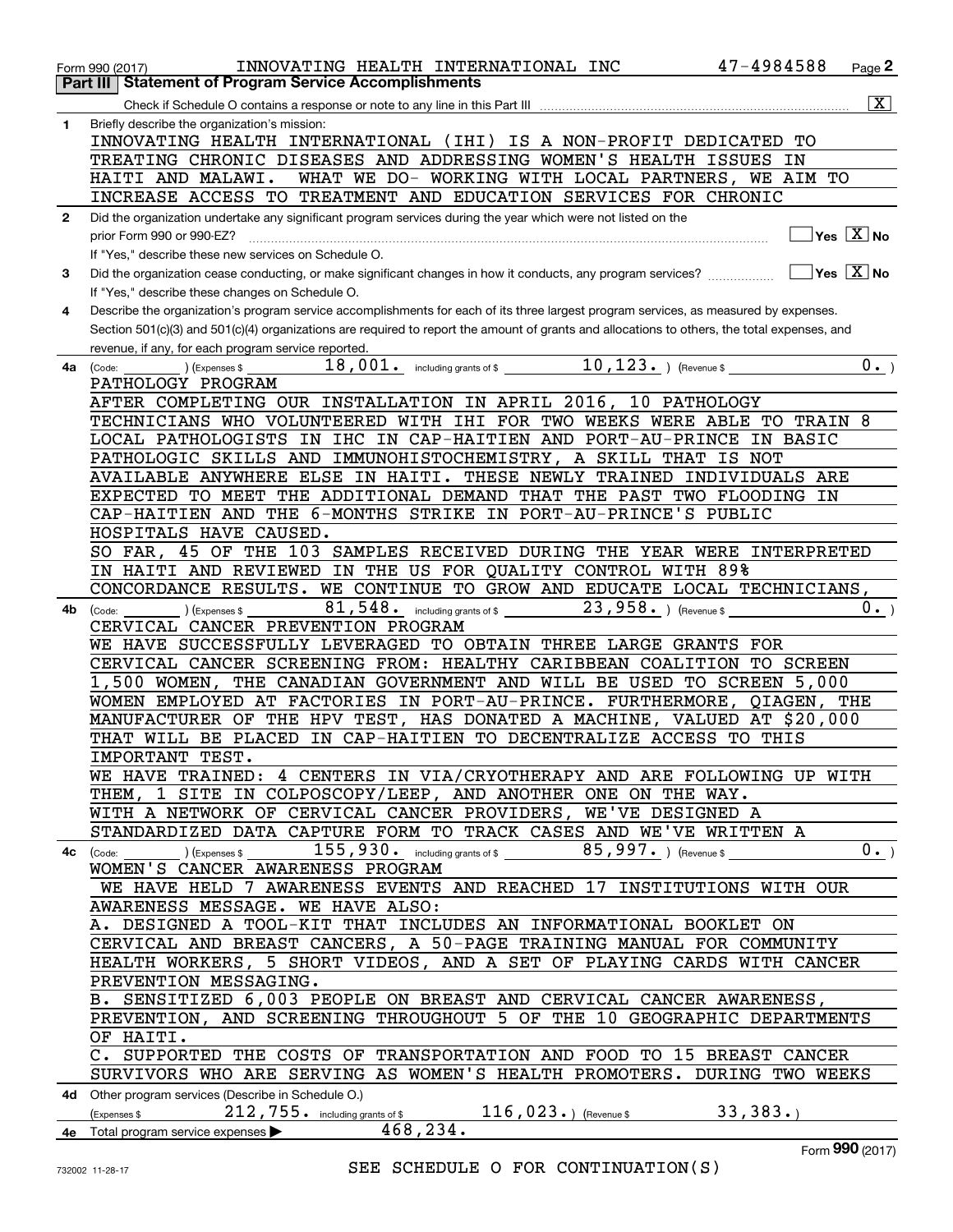|  | Form 990 (2017) |
|--|-----------------|

|       |                                                                                                                                      |                | Yes                     | No                           |
|-------|--------------------------------------------------------------------------------------------------------------------------------------|----------------|-------------------------|------------------------------|
| 1.    | Is the organization described in section 501(c)(3) or 4947(a)(1) (other than a private foundation)?                                  |                |                         |                              |
|       |                                                                                                                                      | 1              | X                       |                              |
| 2     |                                                                                                                                      | $\overline{2}$ | $\overline{\mathbf{x}}$ |                              |
| 3     | Did the organization engage in direct or indirect political campaign activities on behalf of or in opposition to candidates for      |                |                         |                              |
|       |                                                                                                                                      | 3              |                         | x                            |
| 4     | Section 501(c)(3) organizations. Did the organization engage in lobbying activities, or have a section 501(h) election in effect     |                |                         |                              |
|       |                                                                                                                                      | 4              |                         | x                            |
| 5     | Is the organization a section 501(c)(4), 501(c)(5), or 501(c)(6) organization that receives membership dues, assessments, or         |                |                         |                              |
|       |                                                                                                                                      | 5              |                         | x                            |
| 6     | Did the organization maintain any donor advised funds or any similar funds or accounts for which donors have the right to            |                |                         |                              |
|       | provide advice on the distribution or investment of amounts in such funds or accounts? If "Yes," complete Schedule D, Part I         | 6              |                         | x                            |
| 7     | Did the organization receive or hold a conservation easement, including easements to preserve open space,                            |                |                         |                              |
|       |                                                                                                                                      | $\overline{7}$ |                         | X                            |
| 8     | Did the organization maintain collections of works of art, historical treasures, or other similar assets? If "Yes," complete         |                |                         |                              |
|       |                                                                                                                                      | 8              |                         | x                            |
| 9     | Did the organization report an amount in Part X, line 21, for escrow or custodial account liability, serve as a custodian for        |                |                         |                              |
|       | amounts not listed in Part X; or provide credit counseling, debt management, credit repair, or debt negotiation services?            |                |                         |                              |
|       | If "Yes," complete Schedule D, Part IV                                                                                               | 9              |                         | x                            |
| 10    | Did the organization, directly or through a related organization, hold assets in temporarily restricted endowments, permanent        |                |                         |                              |
|       |                                                                                                                                      | 10             |                         | x                            |
| 11    | If the organization's answer to any of the following questions is "Yes," then complete Schedule D, Parts VI, VII, VIII, IX, or X     |                |                         |                              |
|       | as applicable.                                                                                                                       |                |                         |                              |
|       | a Did the organization report an amount for land, buildings, and equipment in Part X, line 10? If "Yes," complete Schedule D,        |                |                         |                              |
|       |                                                                                                                                      | 11a            | X                       |                              |
|       | <b>b</b> Did the organization report an amount for investments - other securities in Part X, line 12 that is 5% or more of its total |                |                         |                              |
|       |                                                                                                                                      | 11b            |                         | X                            |
|       | c Did the organization report an amount for investments - program related in Part X, line 13 that is 5% or more of its total         |                |                         |                              |
|       |                                                                                                                                      | 11c            |                         | x                            |
|       | d Did the organization report an amount for other assets in Part X, line 15 that is 5% or more of its total assets reported in       |                |                         |                              |
|       |                                                                                                                                      | 11d            |                         | x<br>$\overline{\mathbf{x}}$ |
|       |                                                                                                                                      | <b>11e</b>     |                         |                              |
| f     | Did the organization's separate or consolidated financial statements for the tax year include a footnote that addresses              |                |                         | x                            |
|       | the organization's liability for uncertain tax positions under FIN 48 (ASC 740)? If "Yes," complete Schedule D, Part X               | 11f            |                         |                              |
|       | 12a Did the organization obtain separate, independent audited financial statements for the tax year? If "Yes," complete              |                |                         | x                            |
|       | Schedule D, Parts XI and XII                                                                                                         | 12a            |                         |                              |
|       | <b>b</b> Was the organization included in consolidated, independent audited financial statements for the tax year?                   | 12b            |                         | x                            |
| 13    | If "Yes," and if the organization answered "No" to line 12a, then completing Schedule D, Parts XI and XII is optional manum          | 13             |                         | $\overline{\mathbf{x}}$      |
| 14a l | Did the organization maintain an office, employees, or agents outside of the United States?                                          | 14a            | X                       |                              |
|       | <b>b</b> Did the organization have aggregate revenues or expenses of more than \$10,000 from grantmaking, fundraising, business,     |                |                         |                              |
|       | investment, and program service activities outside the United States, or aggregate foreign investments valued at \$100,000           |                |                         |                              |
|       |                                                                                                                                      | 14b            | X                       |                              |
| 15    | Did the organization report on Part IX, column (A), line 3, more than \$5,000 of grants or other assistance to or for any            |                |                         |                              |
|       |                                                                                                                                      | 15             |                         | x                            |
| 16    | Did the organization report on Part IX, column (A), line 3, more than \$5,000 of aggregate grants or other assistance to             |                |                         |                              |
|       |                                                                                                                                      | 16             | X                       |                              |
| 17    | Did the organization report a total of more than \$15,000 of expenses for professional fundraising services on Part IX,              |                |                         |                              |
|       |                                                                                                                                      | 17             |                         | х                            |
| 18    | Did the organization report more than \$15,000 total of fundraising event gross income and contributions on Part VIII, lines         |                |                         |                              |
|       |                                                                                                                                      | 18             |                         | х                            |
| 19    | Did the organization report more than \$15,000 of gross income from gaming activities on Part VIII, line 9a? If "Yes."               |                |                         |                              |
|       |                                                                                                                                      | 19             |                         | х                            |

Form (2017) **990**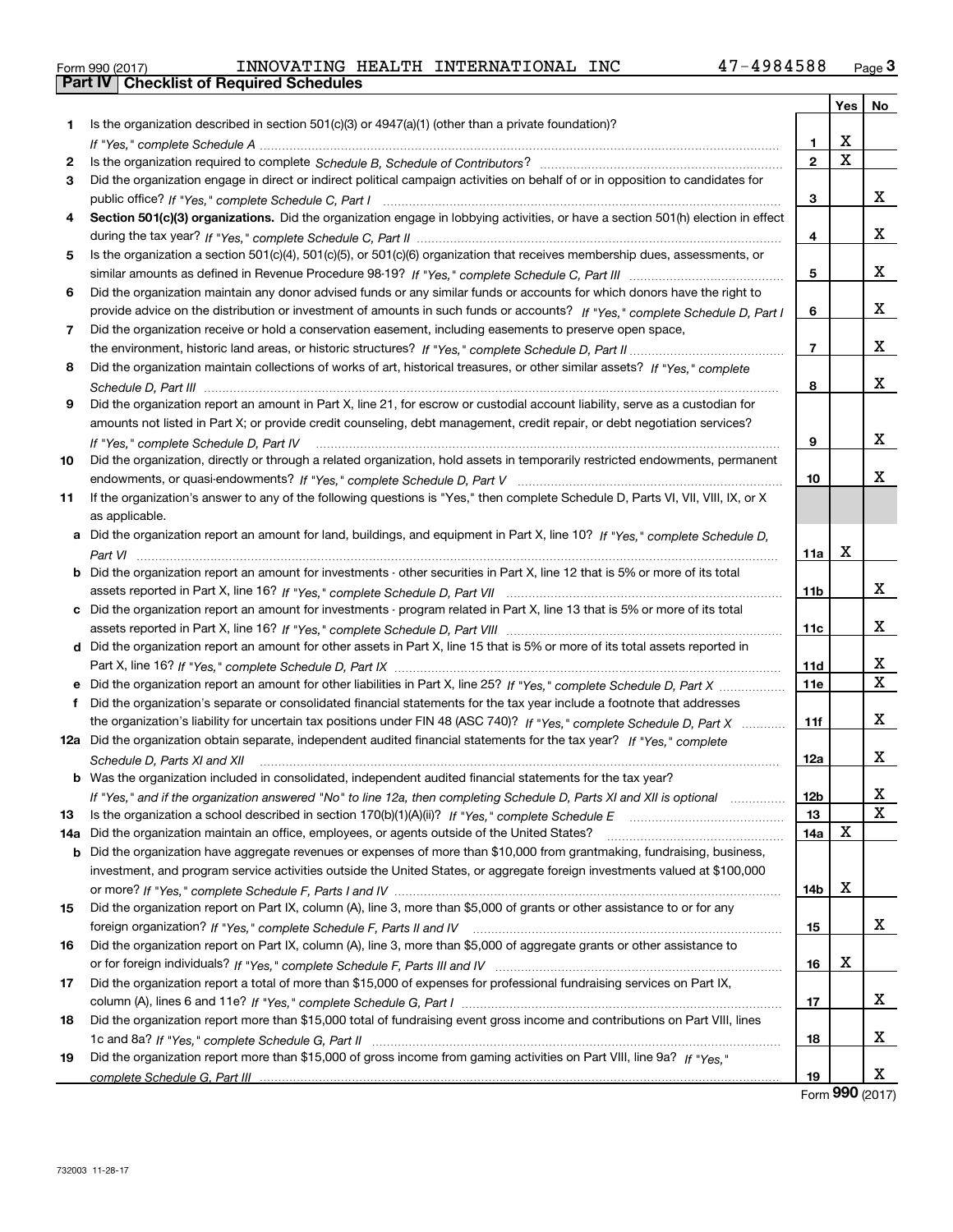| Form 990 (2017) |                                                              |  | INNOVATING HEALTH INTERNATIONAL INC | 47-4984588 | Page 4 |
|-----------------|--------------------------------------------------------------|--|-------------------------------------|------------|--------|
|                 | <b>Part IV   Checklist of Required Schedules</b> (continued) |  |                                     |            |        |

|    | Parl IV  <br>Criecklist of Required Scriedules (continued)                                                                                                                                                                                                        |     |            |    |
|----|-------------------------------------------------------------------------------------------------------------------------------------------------------------------------------------------------------------------------------------------------------------------|-----|------------|----|
|    |                                                                                                                                                                                                                                                                   |     | <b>Yes</b> | No |
|    | 20a Did the organization operate one or more hospital facilities? If "Yes," complete Schedule H                                                                                                                                                                   | 20a |            | х  |
|    | <b>b</b> If "Yes" to line 20a, did the organization attach a copy of its audited financial statements to this return?                                                                                                                                             | 20b |            |    |
| 21 | Did the organization report more than \$5,000 of grants or other assistance to any domestic organization or                                                                                                                                                       |     |            |    |
|    |                                                                                                                                                                                                                                                                   | 21  |            | x  |
| 22 | Did the organization report more than \$5,000 of grants or other assistance to or for domestic individuals on                                                                                                                                                     |     |            |    |
|    |                                                                                                                                                                                                                                                                   | 22  |            | х  |
| 23 | Did the organization answer "Yes" to Part VII, Section A, line 3, 4, or 5 about compensation of the organization's current                                                                                                                                        |     |            |    |
|    | and former officers, directors, trustees, key employees, and highest compensated employees? If "Yes." complete                                                                                                                                                    |     |            |    |
|    |                                                                                                                                                                                                                                                                   | 23  |            | х  |
|    | 24a Did the organization have a tax-exempt bond issue with an outstanding principal amount of more than \$100,000 as of the                                                                                                                                       |     |            |    |
|    | last day of the year, that was issued after December 31, 2002? If "Yes," answer lines 24b through 24d and complete                                                                                                                                                |     |            |    |
|    | Schedule K. If "No", go to line 25a                                                                                                                                                                                                                               | 24a |            | х  |
|    | <b>b</b> Did the organization invest any proceeds of tax-exempt bonds beyond a temporary period exception?                                                                                                                                                        | 24b |            |    |
|    | c Did the organization maintain an escrow account other than a refunding escrow at any time during the year to defease                                                                                                                                            |     |            |    |
|    | any tax-exempt bonds?                                                                                                                                                                                                                                             | 24c |            |    |
|    |                                                                                                                                                                                                                                                                   | 24d |            |    |
|    | 25a Section 501(c)(3), 501(c)(4), and 501(c)(29) organizations. Did the organization engage in an excess benefit                                                                                                                                                  |     |            |    |
|    |                                                                                                                                                                                                                                                                   | 25a |            | x  |
|    | b Is the organization aware that it engaged in an excess benefit transaction with a disqualified person in a prior year, and                                                                                                                                      |     |            |    |
|    | that the transaction has not been reported on any of the organization's prior Forms 990 or 990-EZ? If "Yes," complete                                                                                                                                             |     |            |    |
|    | Schedule L, Part I                                                                                                                                                                                                                                                | 25b |            | х  |
| 26 | Did the organization report any amount on Part X, line 5, 6, or 22 for receivables from or payables to any current or                                                                                                                                             |     |            |    |
|    | former officers, directors, trustees, key employees, highest compensated employees, or disqualified persons? If "Yes."                                                                                                                                            |     |            |    |
|    |                                                                                                                                                                                                                                                                   | 26  |            | х  |
| 27 | Did the organization provide a grant or other assistance to an officer, director, trustee, key employee, substantial                                                                                                                                              |     |            |    |
|    | contributor or employee thereof, a grant selection committee member, or to a 35% controlled entity or family member                                                                                                                                               |     |            |    |
|    |                                                                                                                                                                                                                                                                   | 27  |            | x  |
| 28 | Was the organization a party to a business transaction with one of the following parties (see Schedule L, Part IV                                                                                                                                                 |     |            |    |
|    |                                                                                                                                                                                                                                                                   |     |            |    |
|    | instructions for applicable filing thresholds, conditions, and exceptions):                                                                                                                                                                                       |     |            | х  |
|    | a A current or former officer, director, trustee, or key employee? If "Yes," complete Schedule L, Part IV                                                                                                                                                         | 28a |            | Х  |
|    | b A family member of a current or former officer, director, trustee, or key employee? If "Yes," complete Schedule L, Part IV<br>c An entity of which a current or former officer, director, trustee, or key employee (or a family member thereof) was an officer, | 28b |            |    |
|    |                                                                                                                                                                                                                                                                   |     |            | x  |
|    |                                                                                                                                                                                                                                                                   | 28c |            | X  |
| 29 |                                                                                                                                                                                                                                                                   | 29  |            |    |
| 30 | Did the organization receive contributions of art, historical treasures, or other similar assets, or qualified conservation                                                                                                                                       |     |            | х  |
|    |                                                                                                                                                                                                                                                                   | 30  |            |    |
| 31 | Did the organization liquidate, terminate, or dissolve and cease operations?                                                                                                                                                                                      |     |            |    |
|    |                                                                                                                                                                                                                                                                   | 31  |            | x  |
| 32 | Did the organization sell, exchange, dispose of, or transfer more than 25% of its net assets? If "Yes," complete                                                                                                                                                  |     |            |    |
|    |                                                                                                                                                                                                                                                                   | 32  |            | x  |
| 33 | Did the organization own 100% of an entity disregarded as separate from the organization under Regulations                                                                                                                                                        |     |            |    |
|    |                                                                                                                                                                                                                                                                   | 33  |            | x  |
| 34 | Was the organization related to any tax-exempt or taxable entity? If "Yes," complete Schedule R, Part II, III, or IV, and                                                                                                                                         |     |            |    |
|    |                                                                                                                                                                                                                                                                   | 34  |            | x  |
|    |                                                                                                                                                                                                                                                                   | 35a |            | X  |
|    | b If "Yes" to line 35a, did the organization receive any payment from or engage in any transaction with a controlled entity                                                                                                                                       |     |            |    |
|    |                                                                                                                                                                                                                                                                   | 35b |            |    |
| 36 | Section 501(c)(3) organizations. Did the organization make any transfers to an exempt non-charitable related organization?                                                                                                                                        |     |            |    |
|    |                                                                                                                                                                                                                                                                   | 36  |            | x  |
| 37 | Did the organization conduct more than 5% of its activities through an entity that is not a related organization                                                                                                                                                  |     |            |    |
|    |                                                                                                                                                                                                                                                                   | 37  |            | х  |
| 38 | Did the organization complete Schedule O and provide explanations in Schedule O for Part VI, lines 11b and 19?                                                                                                                                                    |     |            |    |
|    |                                                                                                                                                                                                                                                                   | 38  | Х          |    |

Form (2017) **990**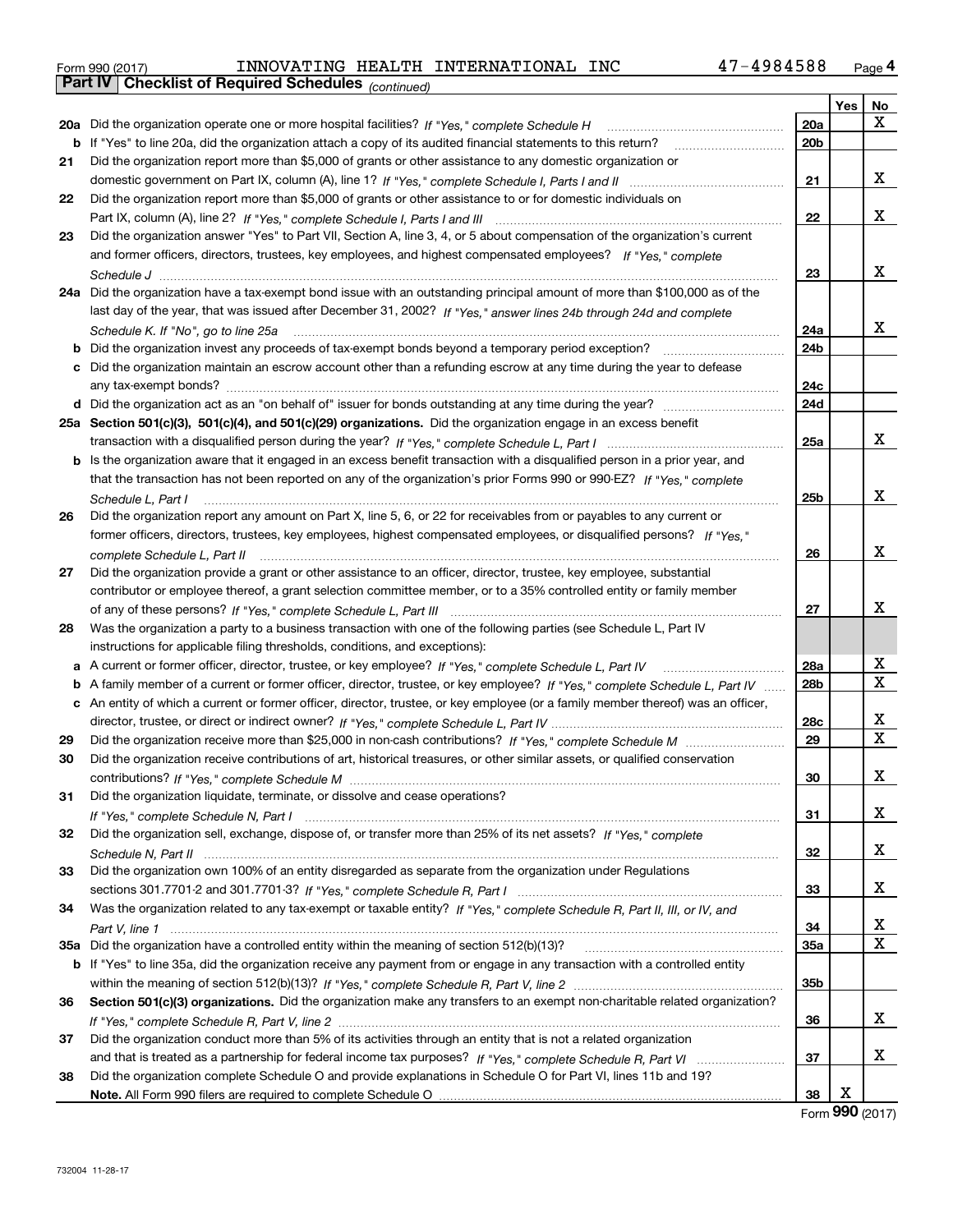|    | 47-4984588<br>INNOVATING HEALTH INTERNATIONAL INC<br>Form 990 (2017)                                                                            |                |     | Page 5 |
|----|-------------------------------------------------------------------------------------------------------------------------------------------------|----------------|-----|--------|
|    | <b>Statements Regarding Other IRS Filings and Tax Compliance</b><br><b>Part V</b>                                                               |                |     |        |
|    | Check if Schedule O contains a response or note to any line in this Part V                                                                      |                |     |        |
|    |                                                                                                                                                 |                | Yes | No     |
|    | 0<br>1a                                                                                                                                         |                |     |        |
| b  | 0<br>1 <sub>b</sub><br>Enter the number of Forms W-2G included in line 1a. Enter -0- if not applicable                                          |                |     |        |
| c  | Did the organization comply with backup withholding rules for reportable payments to vendors and reportable gaming                              |                |     |        |
|    |                                                                                                                                                 | 1c             |     |        |
|    | 2a Enter the number of employees reported on Form W-3, Transmittal of Wage and Tax Statements,                                                  |                |     |        |
|    | 0 <br>filed for the calendar year ending with or within the year covered by this return<br>2a                                                   |                |     |        |
|    |                                                                                                                                                 | 2b             |     |        |
|    |                                                                                                                                                 |                |     |        |
|    | 3a Did the organization have unrelated business gross income of \$1,000 or more during the year?                                                | 3a             |     | х      |
|    |                                                                                                                                                 | 3 <sub>b</sub> |     |        |
|    | 4a At any time during the calendar year, did the organization have an interest in, or a signature or other authority over, a                    |                |     |        |
|    | financial account in a foreign country (such as a bank account, securities account, or other financial account)?                                | 4a             | х   |        |
|    | <b>b</b> If "Yes," enter the name of the foreign country: $\blacktriangleright$ HAITI                                                           |                |     |        |
|    | See instructions for filing requirements for FinCEN Form 114, Report of Foreign Bank and Financial Accounts (FBAR).                             |                |     |        |
|    | 5a Was the organization a party to a prohibited tax shelter transaction at any time during the tax year?                                        | 5a             |     | X      |
| b  |                                                                                                                                                 | 5 <sub>b</sub> |     | X      |
|    | c If "Yes," to line 5a or 5b, did the organization file Form 8886-T?                                                                            | 5c             |     |        |
|    | 6a Does the organization have annual gross receipts that are normally greater than \$100,000, and did the organization solicit                  |                |     |        |
|    | any contributions that were not tax deductible as charitable contributions?                                                                     | 6a             |     | х      |
|    | <b>b</b> If "Yes," did the organization include with every solicitation an express statement that such contributions or gifts                   |                |     |        |
|    |                                                                                                                                                 | 6b             |     |        |
| 7  | Organizations that may receive deductible contributions under section 170(c).                                                                   |                |     |        |
| a  | Did the organization receive a payment in excess of \$75 made partly as a contribution and partly for goods and services provided to the payor? | 7a             |     | х      |
|    | <b>b</b> If "Yes," did the organization notify the donor of the value of the goods or services provided?                                        | 7b             |     |        |
|    | c Did the organization sell, exchange, or otherwise dispose of tangible personal property for which it was required                             |                |     |        |
|    |                                                                                                                                                 | 7c             |     | х      |
|    | 7d                                                                                                                                              |                |     |        |
| е  |                                                                                                                                                 | 7e             |     | х      |
| f  | Did the organization, during the year, pay premiums, directly or indirectly, on a personal benefit contract?                                    | 7f             |     | х      |
| g  | If the organization received a contribution of qualified intellectual property, did the organization file Form 8899 as required?                | 7g             |     |        |
|    | h If the organization received a contribution of cars, boats, airplanes, or other vehicles, did the organization file a Form 1098-C?            | 7h             |     |        |
| 8  | Sponsoring organizations maintaining donor advised funds. Did a donor advised fund maintained by the                                            |                |     |        |
|    | sponsoring organization have excess business holdings at any time during the year?                                                              | 8              |     |        |
|    | Sponsoring organizations maintaining donor advised funds.                                                                                       |                |     |        |
| a  | Did the sponsoring organization make any taxable distributions under section 4966?                                                              | 9а             |     |        |
| b  | Did the sponsoring organization make a distribution to a donor, donor advisor, or related person?                                               | 9b             |     |        |
| 10 | Section 501(c)(7) organizations. Enter:                                                                                                         |                |     |        |
| а  | Initiation fees and capital contributions included on Part VIII, line 12 <i>manuarrouus</i> manuations of the lates<br>10a                      |                |     |        |
| b  | Gross receipts, included on Form 990, Part VIII, line 12, for public use of club facilities<br>10 <sub>b</sub>                                  |                |     |        |
| 11 | Section 501(c)(12) organizations. Enter:                                                                                                        |                |     |        |
| a  | Gross income from members or shareholders<br>11a                                                                                                |                |     |        |
|    | b Gross income from other sources (Do not net amounts due or paid to other sources against                                                      |                |     |        |
|    | amounts due or received from them.)<br>11b                                                                                                      |                |     |        |
|    | 12a Section 4947(a)(1) non-exempt charitable trusts. Is the organization filing Form 990 in lieu of Form 1041?                                  | 12a            |     |        |
|    | <b>b</b> If "Yes," enter the amount of tax-exempt interest received or accrued during the year <i>manument</i> of<br>12b                        |                |     |        |
| 13 | Section 501(c)(29) qualified nonprofit health insurance issuers.                                                                                |                |     |        |
| a  | Is the organization licensed to issue qualified health plans in more than one state?                                                            | 13a            |     |        |
|    | Note. See the instructions for additional information the organization must report on Schedule O.                                               |                |     |        |
|    | <b>b</b> Enter the amount of reserves the organization is required to maintain by the states in which the                                       |                |     |        |
|    | 13b                                                                                                                                             |                |     |        |
|    | 13 <sub>c</sub>                                                                                                                                 |                |     |        |
|    | 14a Did the organization receive any payments for indoor tanning services during the tax year?                                                  | 14a            |     | х      |
|    |                                                                                                                                                 | 14b            |     |        |

| Form 990 (2017) |  |  |
|-----------------|--|--|
|-----------------|--|--|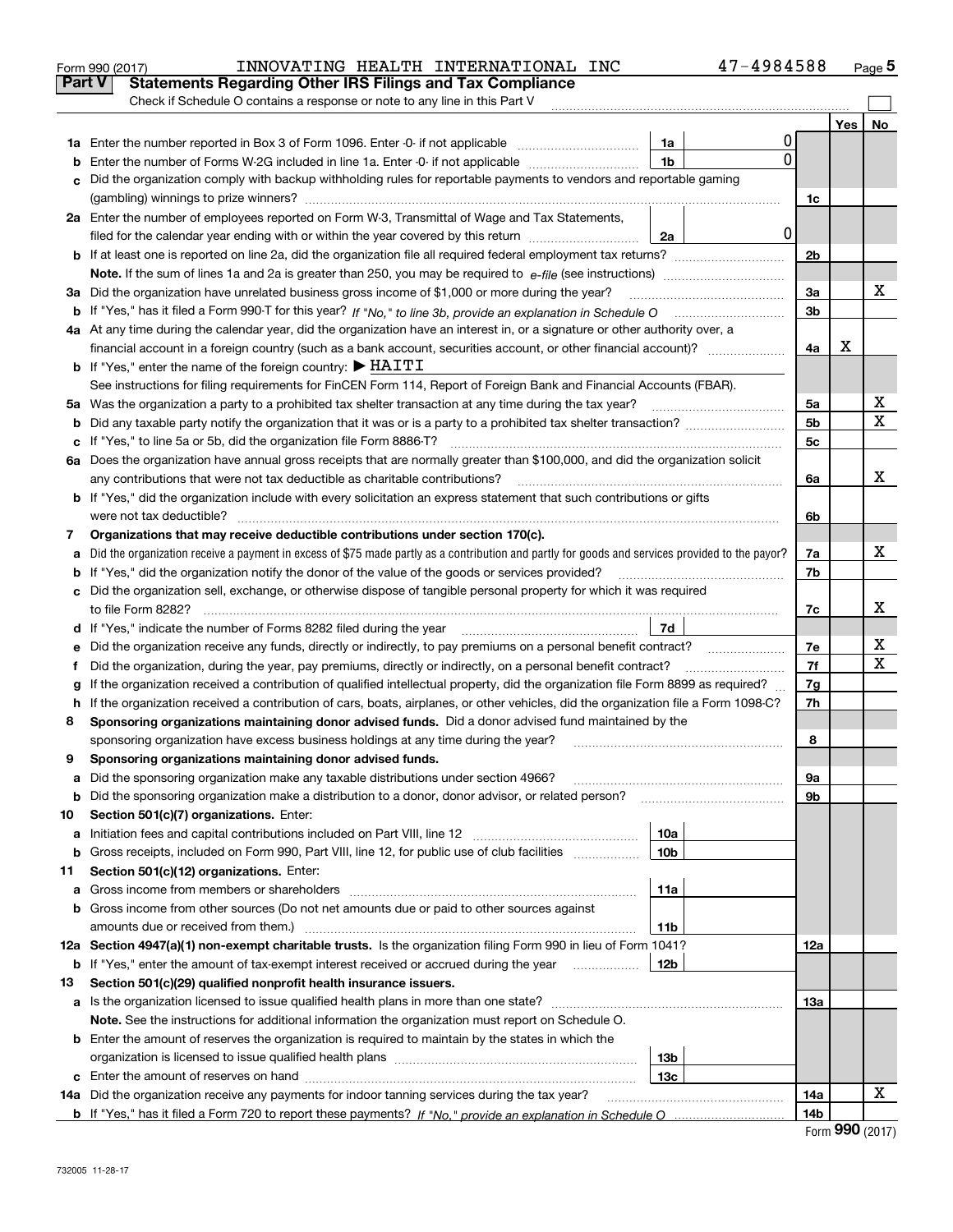|    | to line 8a, 8b, or 10b below, describe the circumstances, processes, or changes in Schedule O. See instructions.                                                                                                              |                 |             |                         |
|----|-------------------------------------------------------------------------------------------------------------------------------------------------------------------------------------------------------------------------------|-----------------|-------------|-------------------------|
|    | Check if Schedule O contains a response or note to any line in this Part VI                                                                                                                                                   |                 |             | $\overline{\mathbf{X}}$ |
|    | <b>Section A. Governing Body and Management</b>                                                                                                                                                                               |                 |             |                         |
|    |                                                                                                                                                                                                                               |                 | Yes         | <b>No</b>               |
|    | 6<br>1a<br><b>1a</b> Enter the number of voting members of the governing body at the end of the tax year<br>.                                                                                                                 |                 |             |                         |
|    | If there are material differences in voting rights among members of the governing body, or if the governing                                                                                                                   |                 |             |                         |
|    | body delegated broad authority to an executive committee or similar committee, explain in Schedule O.                                                                                                                         |                 |             |                         |
| b  | 6<br>Enter the number of voting members included in line 1a, above, who are independent<br>1b                                                                                                                                 |                 |             |                         |
| 2  | Did any officer, director, trustee, or key employee have a family relationship or a business relationship with any other                                                                                                      |                 |             |                         |
|    | officer, director, trustee, or key employee?                                                                                                                                                                                  | $\mathbf{2}$    | X           |                         |
| 3  | Did the organization delegate control over management duties customarily performed by or under the direct supervision                                                                                                         |                 |             |                         |
|    |                                                                                                                                                                                                                               | 3               |             | х                       |
| 4  | Did the organization make any significant changes to its governing documents since the prior Form 990 was filed?                                                                                                              | 4               |             | $\mathbf X$             |
| 5  |                                                                                                                                                                                                                               | 5               |             | $\mathbf X$             |
| 6  | Did the organization have members or stockholders?                                                                                                                                                                            | 6               |             | $\mathbf X$             |
| 7a | Did the organization have members, stockholders, or other persons who had the power to elect or appoint one or                                                                                                                |                 |             |                         |
|    |                                                                                                                                                                                                                               | 7a              |             | Х                       |
|    | b Are any governance decisions of the organization reserved to (or subject to approval by) members, stockholders, or                                                                                                          |                 |             |                         |
|    | persons other than the governing body?                                                                                                                                                                                        | 7b              |             | х                       |
| 8  | Did the organization contemporaneously document the meetings held or written actions undertaken during the year by the following:                                                                                             |                 |             |                         |
| a  |                                                                                                                                                                                                                               | 8a              | х           |                         |
| b  |                                                                                                                                                                                                                               | 8b              | $\mathbf X$ |                         |
| 9  | Is there any officer, director, trustee, or key employee listed in Part VII, Section A, who cannot be reached at the                                                                                                          |                 |             |                         |
|    |                                                                                                                                                                                                                               | 9               |             | Х                       |
|    | Section B. Policies (This Section B requests information about policies not required by the Internal Revenue Code.)                                                                                                           |                 |             |                         |
|    |                                                                                                                                                                                                                               |                 | Yes         | No                      |
|    |                                                                                                                                                                                                                               | <b>10a</b>      |             | $\mathbf X$             |
|    | b If "Yes," did the organization have written policies and procedures governing the activities of such chapters, affiliates,                                                                                                  |                 |             |                         |
|    | and branches to ensure their operations are consistent with the organization's exempt purposes?                                                                                                                               | 10b             |             |                         |
|    | 11a Has the organization provided a complete copy of this Form 990 to all members of its governing body before filing the form?                                                                                               | 11a             | X           |                         |
| b  | Describe in Schedule O the process, if any, used by the organization to review this Form 990.                                                                                                                                 |                 |             |                         |
|    | 12a Did the organization have a written conflict of interest policy? If "No," go to line 13                                                                                                                                   | 12a             | х           |                         |
| b  |                                                                                                                                                                                                                               | 12 <sub>b</sub> | $\mathbf X$ |                         |
| c  | Did the organization regularly and consistently monitor and enforce compliance with the policy? If "Yes," describe                                                                                                            |                 |             |                         |
|    | in Schedule O how this was done measured and the control of the control of the state of the control of the cont                                                                                                               | 12c             |             | Х                       |
| 13 | Did the organization have a written whistleblower policy?                                                                                                                                                                     | 13              | X           |                         |
| 14 | Did the organization have a written document retention and destruction policy?                                                                                                                                                | 14              | $\mathbf X$ |                         |
| 15 | Did the process for determining compensation of the following persons include a review and approval by independent                                                                                                            |                 |             |                         |
|    | persons, comparability data, and contemporaneous substantiation of the deliberation and decision?                                                                                                                             |                 |             |                         |
| a  | The organization's CEO, Executive Director, or top management official manufactured contains and contained a support of the Director, or top management official manufactured and contain a support of the state of the state | 15a             | х           |                         |
| b  | Other officers or key employees of the organization                                                                                                                                                                           | 15b             |             | X                       |
|    | If "Yes" to line 15a or 15b, describe the process in Schedule O (see instructions).                                                                                                                                           |                 |             |                         |
|    | 16a Did the organization invest in, contribute assets to, or participate in a joint venture or similar arrangement with a                                                                                                     |                 |             |                         |
|    | taxable entity during the year?                                                                                                                                                                                               | 16a             |             | х                       |
|    | b If "Yes," did the organization follow a written policy or procedure requiring the organization to evaluate its participation                                                                                                |                 |             |                         |
|    | in joint venture arrangements under applicable federal tax law, and take steps to safeguard the organization's                                                                                                                |                 |             |                         |
|    | exempt status with respect to such arrangements?                                                                                                                                                                              | 16b             |             |                         |
|    | <b>Section C. Disclosure</b>                                                                                                                                                                                                  |                 |             |                         |
| 17 | List the states with which a copy of this Form 990 is required to be filed $\blacktriangleright$ FL                                                                                                                           |                 |             |                         |
| 18 | Section 6104 requires an organization to make its Forms 1023 (or 1024 if applicable), 990, and 990-T (Section 501(c)(3)s only) available                                                                                      |                 |             |                         |
|    | for public inspection. Indicate how you made these available. Check all that apply.                                                                                                                                           |                 |             |                         |
|    | $X$ Upon request<br>Own website<br>Another's website<br>Other (explain in Schedule O)                                                                                                                                         |                 |             |                         |
| 19 | Describe in Schedule O whether (and if so, how) the organization made its governing documents, conflict of interest policy, and financial                                                                                     |                 |             |                         |
|    | statements available to the public during the tax year.                                                                                                                                                                       |                 |             |                         |
| 20 | State the name, address, and telephone number of the person who possesses the organization's books and records:                                                                                                               |                 |             |                         |
|    | VINCENT A DEGENNARO - 9547822146                                                                                                                                                                                              |                 |             |                         |
|    | 33062<br>1431 S OCEAN BLVD #65, POMPANO BEACH, FL                                                                                                                                                                             |                 |             |                         |

Form 990 (2017) **1NNOVATING HEALTH INTERNATIONAL INC** 47 – 4984588 Page 6<br>**Part VI Governance, Management, and Disclosure** *For each "Yes" response to lines 2 through 7b below, and for a "No" response* 

INNOVATING HEALTH INTERNATIONAL INC 47-4984588

*For each "Yes" response to lines 2 through 7b below, and for a "No" response*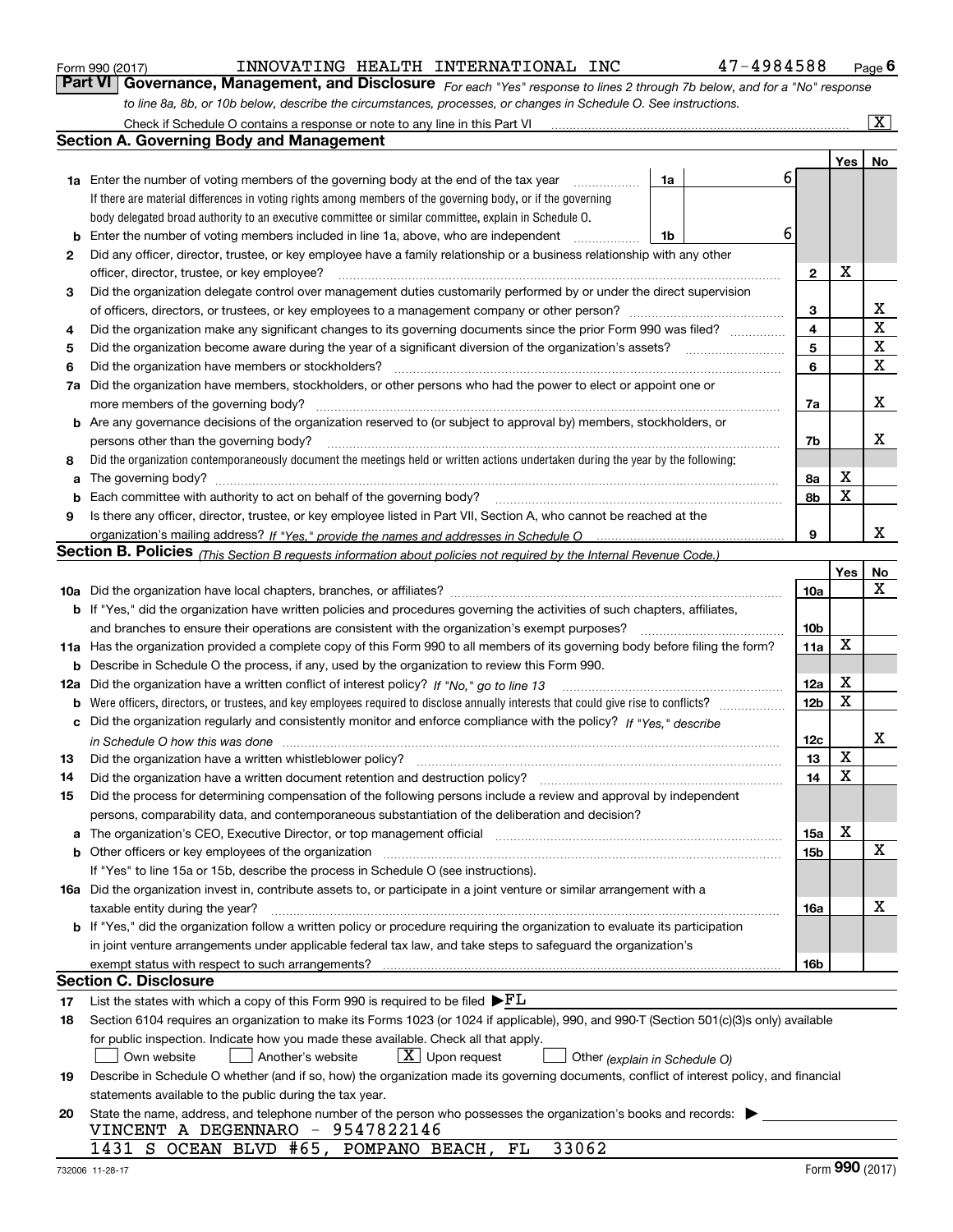$\mathcal{L}^{\text{max}}$ 

**7Part VII Compensation of Officers, Directors, Trustees, Key Employees, Highest Compensated Employees, and Independent Contractors**

Check if Schedule O contains a response or note to any line in this Part VII

**Section A. Officers, Directors, Trustees, Key Employees, and Highest Compensated Employees**

**1a**  Complete this table for all persons required to be listed. Report compensation for the calendar year ending with or within the organization's tax year.

**•** List all of the organization's current officers, directors, trustees (whether individuals or organizations), regardless of amount of compensation. Enter -0- in columns  $(D)$ ,  $(E)$ , and  $(F)$  if no compensation was paid.

● List all of the organization's **current** key employees, if any. See instructions for definition of "key employee."

**•** List the organization's five current highest compensated employees (other than an officer, director, trustee, or key employee) who received report-

 $\bullet$  List all of the organization's **former** officers, key employees, and highest compensated employees who received more than \$100,000 of able compensation (Box 5 of Form W-2 and/or Box 7 of Form 1099-MISC) of more than \$100,000 from the organization and any related organizations. reportable compensation from the organization and any related organizations.

**•** List all of the organization's former directors or trustees that received, in the capacity as a former director or trustee of the organization, more than \$10,000 of reportable compensation from the organization and any related organizations.

List persons in the following order: individual trustees or directors; institutional trustees; officers; key employees; highest compensated employees; and former such persons.

 $\boxed{\textbf{X}}$  Check this box if neither the organization nor any related organization compensated any current officer, director, or trustee.

| (A)                        | (B)            |                                |                       |             | (C)          |                                 |        | (D)             | (E)             | (F)           |
|----------------------------|----------------|--------------------------------|-----------------------|-------------|--------------|---------------------------------|--------|-----------------|-----------------|---------------|
| Name and Title             | Average        |                                |                       | Position    |              | (do not check more than one     |        | Reportable      | Reportable      | Estimated     |
|                            | hours per      |                                |                       |             |              | box, unless person is both an   |        | compensation    | compensation    | amount of     |
|                            | week           |                                |                       |             |              | officer and a director/trustee) |        | from            | from related    | other         |
|                            | (list any      |                                |                       |             |              |                                 |        | the             | organizations   | compensation  |
|                            | hours for      |                                |                       |             |              |                                 |        | organization    | (W-2/1099-MISC) | from the      |
|                            | related        |                                |                       |             |              |                                 |        | (W-2/1099-MISC) |                 | organization  |
|                            | organizations  |                                |                       |             |              |                                 |        |                 |                 | and related   |
|                            | below          | Individual trustee or director | Institutional trustee | Officer     | Key employee | Highest compensated<br>employee | Former |                 |                 | organizations |
| (1) VINCENT A DEGENNARO JR | line)<br>10.00 |                                |                       |             |              |                                 |        |                 |                 |               |
| PRESIDENT/CEO              |                | $\mathbf X$                    |                       | $\mathbf X$ |              |                                 |        | $0$ .           | 0.              |               |
| (2) VINCENT A DEGENNARO SR | 0.30           |                                |                       |             |              |                                 |        |                 |                 | $0_{\cdot}$   |
| SECRETARY/TREASURER        |                | X                              |                       | $\mathbf X$ |              |                                 |        | $\mathbf 0$ .   | $\mathbf 0$ .   |               |
|                            | 0.10           |                                |                       |             |              |                                 |        |                 |                 | 0.            |
| (3) JACK BREWER            |                |                                |                       |             |              |                                 |        |                 |                 |               |
| <b>DIRECTOR</b>            |                | $\mathbf X$                    |                       |             |              |                                 |        | 0.              | $\mathbf 0$ .   | $\mathbf 0$ . |
| (4) RONALD GIFFLER         | 0.10           |                                |                       |             |              |                                 |        |                 |                 |               |
| <b>DIRECTOR</b>            |                | $\mathbf X$                    |                       |             |              |                                 |        | $\mathbf 0$ .   | 0.              | $\mathbf 0$ . |
| (5) MICHAEL REILLY         | 0.10           |                                |                       |             |              |                                 |        |                 |                 |               |
| <b>DIRECTOR</b>            |                | $\mathbf X$                    |                       |             |              |                                 |        | 0.              | 0.              | 0.            |
| (6) MARCELLA NURSE         | 0.10           |                                |                       |             |              |                                 |        |                 |                 |               |
| <b>DIRECTOR</b>            |                | $\mathbf X$                    |                       |             |              |                                 |        | $\mathbf 0$ .   | $\mathbf 0$ .   | 0.            |
|                            |                |                                |                       |             |              |                                 |        |                 |                 |               |
|                            |                |                                |                       |             |              |                                 |        |                 |                 |               |
|                            |                |                                |                       |             |              |                                 |        |                 |                 |               |
|                            |                |                                |                       |             |              |                                 |        |                 |                 |               |
|                            |                |                                |                       |             |              |                                 |        |                 |                 |               |
|                            |                |                                |                       |             |              |                                 |        |                 |                 |               |
|                            |                |                                |                       |             |              |                                 |        |                 |                 |               |
|                            |                |                                |                       |             |              |                                 |        |                 |                 |               |
|                            |                |                                |                       |             |              |                                 |        |                 |                 |               |
|                            |                |                                |                       |             |              |                                 |        |                 |                 |               |
|                            |                |                                |                       |             |              |                                 |        |                 |                 |               |
|                            |                |                                |                       |             |              |                                 |        |                 |                 |               |
|                            |                |                                |                       |             |              |                                 |        |                 |                 |               |
|                            |                |                                |                       |             |              |                                 |        |                 |                 |               |
|                            |                |                                |                       |             |              |                                 |        |                 |                 |               |
|                            |                |                                |                       |             |              |                                 |        |                 |                 |               |
|                            |                |                                |                       |             |              |                                 |        |                 |                 |               |
|                            |                |                                |                       |             |              |                                 |        |                 |                 |               |
|                            |                |                                |                       |             |              |                                 |        |                 |                 |               |
|                            |                |                                |                       |             |              |                                 |        |                 |                 |               |
|                            |                |                                |                       |             |              |                                 |        |                 |                 |               |
|                            |                |                                |                       |             |              |                                 |        |                 |                 |               |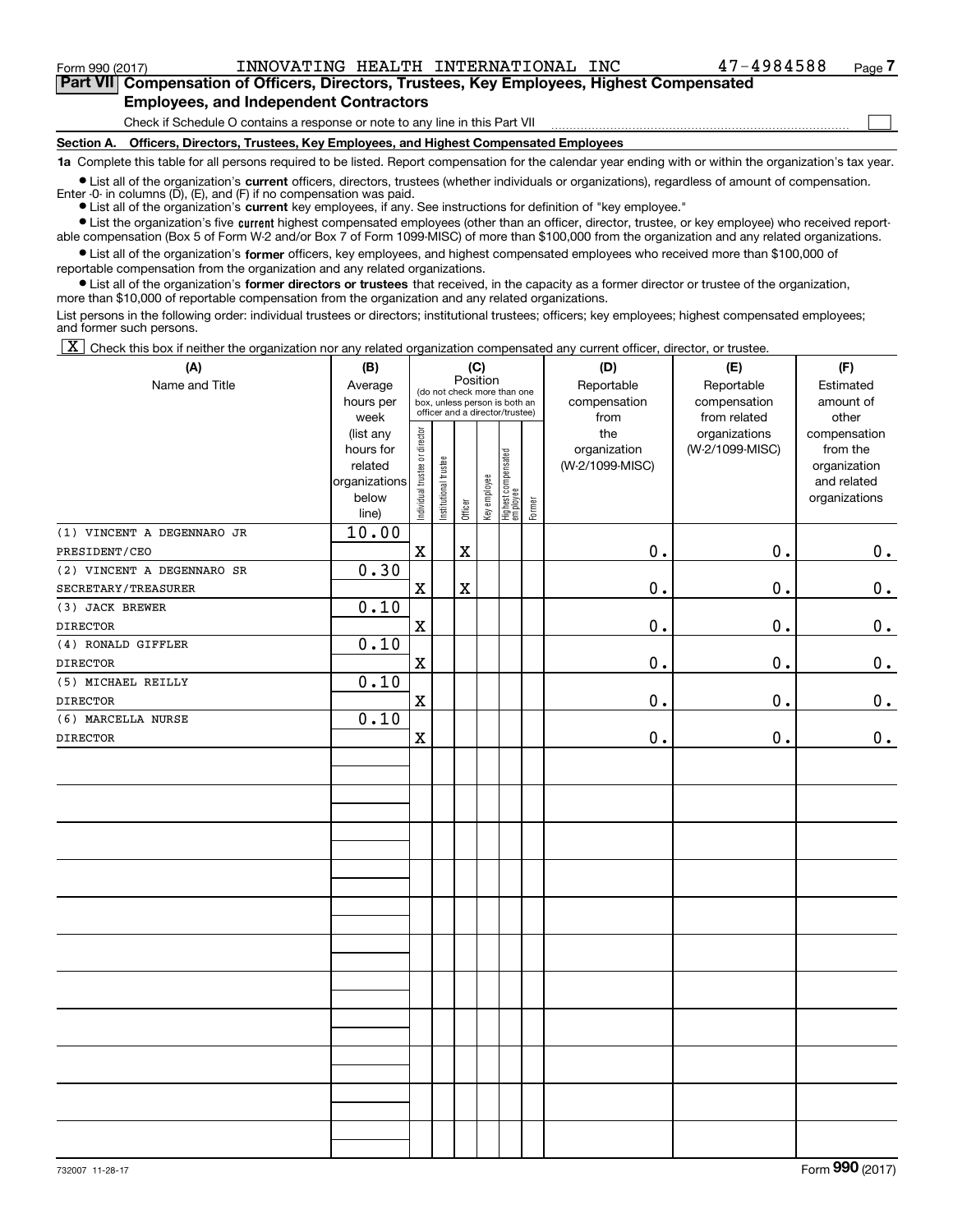| Form 990 (2017) |                                                                                                                                                                                                                                                                              |                                                                      |                                                                                                                    | INNOVATING HEALTH INTERNATIONAL INC |         |              |                                   |        |                                           |                                                   |          | 47-4984588<br>Page 8 |                                                          |                        |  |  |
|-----------------|------------------------------------------------------------------------------------------------------------------------------------------------------------------------------------------------------------------------------------------------------------------------------|----------------------------------------------------------------------|--------------------------------------------------------------------------------------------------------------------|-------------------------------------|---------|--------------|-----------------------------------|--------|-------------------------------------------|---------------------------------------------------|----------|----------------------|----------------------------------------------------------|------------------------|--|--|
| <b>Part VII</b> | Section A. Officers, Directors, Trustees, Key Employees, and Highest Compensated Employees (continued)                                                                                                                                                                       |                                                                      |                                                                                                                    |                                     |         |              |                                   |        |                                           |                                                   |          |                      |                                                          |                        |  |  |
|                 | (A)<br>Name and title                                                                                                                                                                                                                                                        | (B)<br>Average<br>hours per<br>week                                  | (C)<br>Position<br>(do not check more than one<br>box, unless person is both an<br>officer and a director/trustee) |                                     |         |              |                                   |        | (D)<br>Reportable<br>compensation<br>from | (E)<br>Reportable<br>compensation<br>from related |          |                      | (F)<br>Estimated<br>amount of<br>other                   |                        |  |  |
|                 |                                                                                                                                                                                                                                                                              | (list any<br>hours for<br>related<br>organizations<br>below<br>line) | Individual trustee or director                                                                                     | Institutional trustee               | Officer | Key employee | Highest compensated<br>  employee | Former | the<br>organization<br>(W-2/1099-MISC)    | organizations<br>(W-2/1099-MISC)                  |          | compensation         | from the<br>organization<br>and related<br>organizations |                        |  |  |
|                 |                                                                                                                                                                                                                                                                              |                                                                      |                                                                                                                    |                                     |         |              |                                   |        |                                           |                                                   |          |                      |                                                          |                        |  |  |
|                 |                                                                                                                                                                                                                                                                              |                                                                      |                                                                                                                    |                                     |         |              |                                   |        |                                           |                                                   |          |                      |                                                          |                        |  |  |
|                 |                                                                                                                                                                                                                                                                              |                                                                      |                                                                                                                    |                                     |         |              |                                   |        |                                           |                                                   |          |                      |                                                          |                        |  |  |
|                 |                                                                                                                                                                                                                                                                              |                                                                      |                                                                                                                    |                                     |         |              |                                   |        |                                           |                                                   |          |                      |                                                          |                        |  |  |
|                 |                                                                                                                                                                                                                                                                              |                                                                      |                                                                                                                    |                                     |         |              |                                   |        |                                           |                                                   |          |                      |                                                          |                        |  |  |
|                 |                                                                                                                                                                                                                                                                              |                                                                      |                                                                                                                    |                                     |         |              |                                   |        |                                           |                                                   |          |                      |                                                          |                        |  |  |
|                 |                                                                                                                                                                                                                                                                              |                                                                      |                                                                                                                    |                                     |         |              |                                   |        |                                           |                                                   |          |                      |                                                          |                        |  |  |
|                 |                                                                                                                                                                                                                                                                              |                                                                      |                                                                                                                    |                                     |         |              |                                   |        |                                           |                                                   |          |                      |                                                          |                        |  |  |
|                 | c Total from continuation sheets to Part VII, Section A [11] [12] [20] [20]                                                                                                                                                                                                  |                                                                      |                                                                                                                    |                                     |         |              |                                   |        | 0.<br>0.                                  |                                                   | 0.<br>0. |                      |                                                          | 0.<br>$\overline{0}$ . |  |  |
|                 |                                                                                                                                                                                                                                                                              |                                                                      |                                                                                                                    |                                     |         |              |                                   |        | $\mathbf 0$ .                             |                                                   | 0.       |                      |                                                          | $0$ .                  |  |  |
| $\mathbf{2}$    | Total number of individuals (including but not limited to those listed above) who received more than \$100,000 of reportable<br>compensation from the organization $\blacktriangleright$                                                                                     |                                                                      |                                                                                                                    |                                     |         |              |                                   |        |                                           |                                                   |          |                      |                                                          | 0                      |  |  |
|                 |                                                                                                                                                                                                                                                                              |                                                                      |                                                                                                                    |                                     |         |              |                                   |        |                                           |                                                   |          |                      | Yes                                                      | No                     |  |  |
| 3               | Did the organization list any former officer, director, or trustee, key employee, or highest compensated employee on<br>line 1a? If "Yes," complete Schedule J for such individual manufactured contained and the line 1a? If "Yes," complete Schedule J for such individual |                                                                      |                                                                                                                    |                                     |         |              |                                   |        |                                           |                                                   |          | 3                    |                                                          | х                      |  |  |
| 4               | For any individual listed on line 1a, is the sum of reportable compensation and other compensation from the organization                                                                                                                                                     |                                                                      |                                                                                                                    |                                     |         |              |                                   |        |                                           |                                                   |          | 4                    |                                                          | х                      |  |  |
| 5               | Did any person listed on line 1a receive or accrue compensation from any unrelated organization or individual for services                                                                                                                                                   |                                                                      |                                                                                                                    |                                     |         |              |                                   |        |                                           |                                                   |          | 5                    |                                                          | X                      |  |  |
|                 | <b>Section B. Independent Contractors</b>                                                                                                                                                                                                                                    |                                                                      |                                                                                                                    |                                     |         |              |                                   |        |                                           |                                                   |          |                      |                                                          |                        |  |  |
| 1               | Complete this table for your five highest compensated independent contractors that received more than \$100,000 of compensation from<br>the organization. Report compensation for the calendar year ending with or within the organization's tax year.                       |                                                                      |                                                                                                                    |                                     |         |              |                                   |        |                                           |                                                   |          |                      |                                                          |                        |  |  |
|                 | (A)<br>Name and business address                                                                                                                                                                                                                                             |                                                                      | <b>NONE</b>                                                                                                        |                                     |         |              |                                   |        | (B)<br>Description of services            |                                                   |          | (C)<br>Compensation  |                                                          |                        |  |  |
|                 |                                                                                                                                                                                                                                                                              |                                                                      |                                                                                                                    |                                     |         |              |                                   |        |                                           |                                                   |          |                      |                                                          |                        |  |  |
|                 |                                                                                                                                                                                                                                                                              |                                                                      |                                                                                                                    |                                     |         |              |                                   |        |                                           |                                                   |          |                      |                                                          |                        |  |  |
|                 |                                                                                                                                                                                                                                                                              |                                                                      |                                                                                                                    |                                     |         |              |                                   |        |                                           |                                                   |          |                      |                                                          |                        |  |  |
|                 |                                                                                                                                                                                                                                                                              |                                                                      |                                                                                                                    |                                     |         |              |                                   |        |                                           |                                                   |          |                      |                                                          |                        |  |  |
| 2               | Total number of independent contractors (including but not limited to those listed above) who received more than                                                                                                                                                             |                                                                      |                                                                                                                    |                                     |         |              |                                   |        |                                           |                                                   |          |                      |                                                          |                        |  |  |
|                 | \$100,000 of compensation from the organization                                                                                                                                                                                                                              |                                                                      |                                                                                                                    |                                     |         | 0            |                                   |        |                                           |                                                   |          |                      |                                                          |                        |  |  |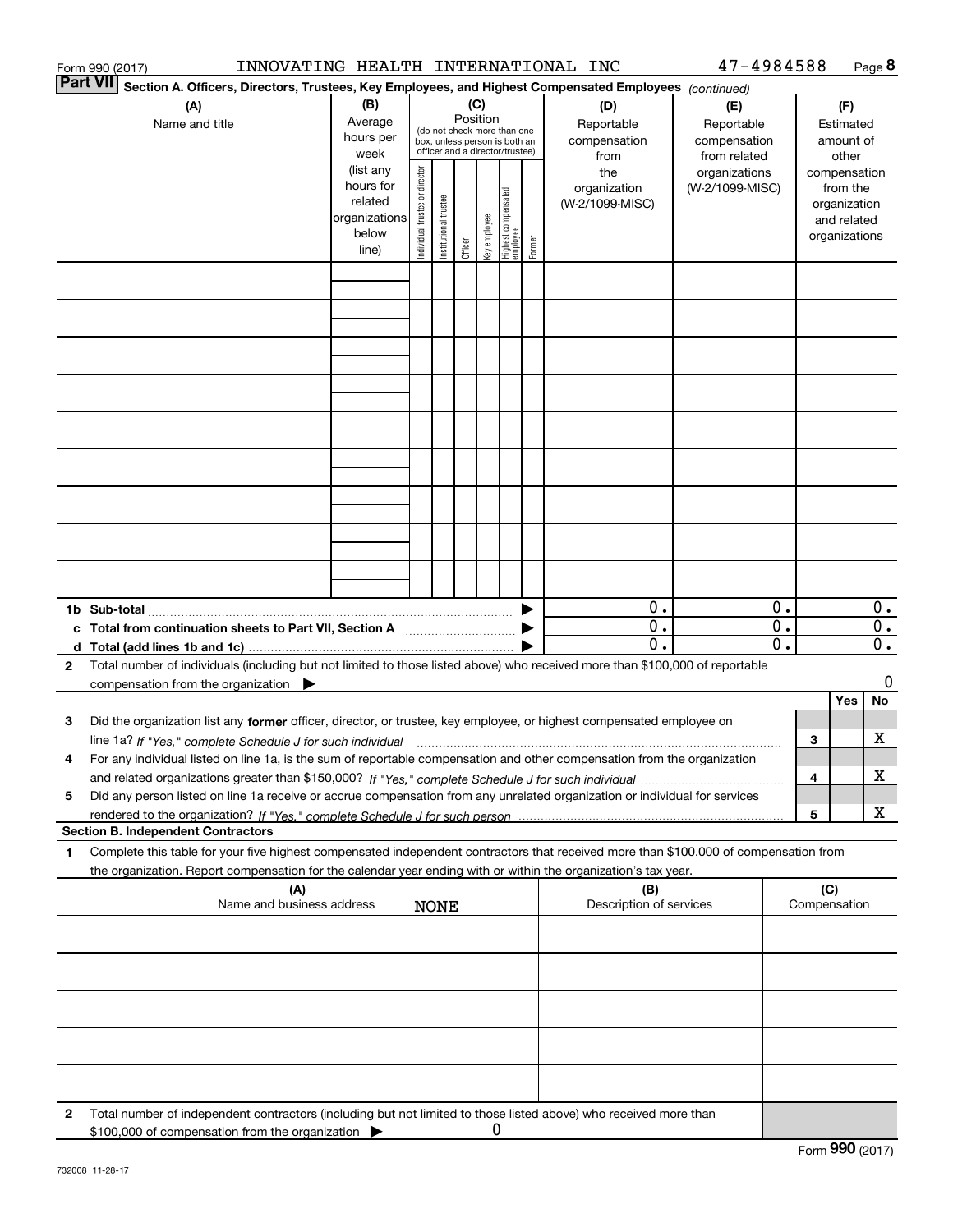|                                                           | Form 990 (2017)  |                                                                                                                        |                |                       | INNOVATING HEALTH INTERNATIONAL INC |                                                 | 47-4984588                              | Page 9                                                             |
|-----------------------------------------------------------|------------------|------------------------------------------------------------------------------------------------------------------------|----------------|-----------------------|-------------------------------------|-------------------------------------------------|-----------------------------------------|--------------------------------------------------------------------|
|                                                           | <b>Part VIII</b> | <b>Statement of Revenue</b>                                                                                            |                |                       |                                     |                                                 |                                         |                                                                    |
|                                                           |                  | Check if Schedule O contains a response or note to any line in this Part VIII                                          |                |                       |                                     |                                                 |                                         |                                                                    |
|                                                           |                  |                                                                                                                        |                |                       | (A)<br>Total revenue                | (B)<br>Related or<br>exempt function<br>revenue | (C)<br>Unrelated<br>business<br>revenue | (D)<br>Revenuè excluded<br>from tax under<br>sections<br>512 - 514 |
|                                                           |                  | 1 a Federated campaigns                                                                                                | 1a             |                       |                                     |                                                 |                                         |                                                                    |
|                                                           |                  |                                                                                                                        | 1 <sub>b</sub> |                       |                                     |                                                 |                                         |                                                                    |
|                                                           |                  | c Fundraising events                                                                                                   | 1c             |                       |                                     |                                                 |                                         |                                                                    |
|                                                           |                  | d Related organizations                                                                                                | 1d             |                       |                                     |                                                 |                                         |                                                                    |
|                                                           |                  | e Government grants (contributions)                                                                                    | 1e             |                       |                                     |                                                 |                                         |                                                                    |
|                                                           |                  | f All other contributions, gifts, grants, and                                                                          |                |                       |                                     |                                                 |                                         |                                                                    |
|                                                           |                  | similar amounts not included above                                                                                     | 1f             | 515,442.              |                                     |                                                 |                                         |                                                                    |
| Contributions, Gifts, Grants<br>and Other Similar Amounts |                  | g Noncash contributions included in lines 1a-1f: \$                                                                    |                | 5,000.                |                                     |                                                 |                                         |                                                                    |
|                                                           |                  |                                                                                                                        |                |                       | 515,442.                            |                                                 |                                         |                                                                    |
|                                                           |                  |                                                                                                                        |                | <b>Business Code</b>  |                                     |                                                 |                                         |                                                                    |
|                                                           |                  | 2 a RADIATION TREATMENT                                                                                                |                | 621110                | 33,383.                             | 33,383.                                         |                                         |                                                                    |
|                                                           | b                |                                                                                                                        |                |                       |                                     |                                                 |                                         |                                                                    |
|                                                           | c                | <u> 1989 - Johann Stein, mars et al. (b. 1989)</u>                                                                     |                |                       |                                     |                                                 |                                         |                                                                    |
| Program Service<br>Revenue                                | d                | <u> 1989 - Johann Barn, mars ann an t-Amhain ann an t-Amhain an t-Amhain an t-Amhain an t-Amhain an t-Amhain an t-</u> |                |                       |                                     |                                                 |                                         |                                                                    |
|                                                           | е                |                                                                                                                        |                |                       |                                     |                                                 |                                         |                                                                    |
|                                                           | f.               |                                                                                                                        |                |                       |                                     |                                                 |                                         |                                                                    |
|                                                           | a                |                                                                                                                        |                |                       | 33,383.                             |                                                 |                                         |                                                                    |
|                                                           | 3                | Investment income (including dividends, interest, and                                                                  |                |                       |                                     |                                                 |                                         |                                                                    |
|                                                           |                  |                                                                                                                        |                | ▶                     |                                     |                                                 |                                         |                                                                    |
|                                                           | 4                | Income from investment of tax-exempt bond proceeds                                                                     |                |                       |                                     |                                                 |                                         |                                                                    |
|                                                           | 5                |                                                                                                                        |                |                       |                                     |                                                 |                                         |                                                                    |
|                                                           |                  |                                                                                                                        | (i) Real       | (ii) Personal         |                                     |                                                 |                                         |                                                                    |
|                                                           |                  | 6 a Gross rents                                                                                                        |                |                       |                                     |                                                 |                                         |                                                                    |
|                                                           | с                | <b>b</b> Less: rental expenses<br>Rental income or (loss)                                                              |                |                       |                                     |                                                 |                                         |                                                                    |
|                                                           |                  | d Net rental income or (loss)                                                                                          |                |                       |                                     |                                                 |                                         |                                                                    |
|                                                           |                  | 7 a Gross amount from sales of                                                                                         | (i) Securities | (ii) Other            |                                     |                                                 |                                         |                                                                    |
|                                                           |                  | assets other than inventory                                                                                            |                |                       |                                     |                                                 |                                         |                                                                    |
|                                                           |                  | <b>b</b> Less: cost or other basis                                                                                     |                |                       |                                     |                                                 |                                         |                                                                    |
|                                                           |                  | and sales expenses                                                                                                     |                |                       |                                     |                                                 |                                         |                                                                    |
|                                                           |                  | c Gain or (loss)                                                                                                       |                |                       |                                     |                                                 |                                         |                                                                    |
|                                                           |                  |                                                                                                                        |                |                       |                                     |                                                 |                                         |                                                                    |
|                                                           |                  | 8 a Gross income from fundraising events (not                                                                          |                |                       |                                     |                                                 |                                         |                                                                    |
| <b>Other Revenue</b>                                      |                  | including \$<br><u>__________________________</u> of                                                                   |                |                       |                                     |                                                 |                                         |                                                                    |
|                                                           |                  | contributions reported on line 1c). See                                                                                |                |                       |                                     |                                                 |                                         |                                                                    |
|                                                           |                  |                                                                                                                        |                |                       |                                     |                                                 |                                         |                                                                    |
|                                                           |                  |                                                                                                                        |                | $\mathbf b$           |                                     |                                                 |                                         |                                                                    |
|                                                           |                  | c Net income or (loss) from fundraising events                                                                         |                | ________________ D    |                                     |                                                 |                                         |                                                                    |
|                                                           |                  | 9 a Gross income from gaming activities. See                                                                           |                |                       |                                     |                                                 |                                         |                                                                    |
|                                                           |                  |                                                                                                                        |                | b                     |                                     |                                                 |                                         |                                                                    |
|                                                           |                  |                                                                                                                        |                |                       |                                     |                                                 |                                         |                                                                    |
|                                                           |                  | 10 a Gross sales of inventory, less returns                                                                            |                |                       |                                     |                                                 |                                         |                                                                    |
|                                                           |                  |                                                                                                                        |                |                       |                                     |                                                 |                                         |                                                                    |
|                                                           |                  | <b>b</b> Less: cost of goods sold $\ldots$ <b>b</b>                                                                    |                |                       |                                     |                                                 |                                         |                                                                    |
|                                                           |                  | c Net income or (loss) from sales of inventory                                                                         |                |                       |                                     |                                                 |                                         |                                                                    |
|                                                           |                  | Miscellaneous Revenue                                                                                                  |                | <b>Business Code</b>  |                                     |                                                 |                                         |                                                                    |
|                                                           | 11 a             | <u> 1989 - Johann Barbara, martxa eta idazlea (h. 1989).</u>                                                           |                |                       |                                     |                                                 |                                         |                                                                    |
|                                                           | b                |                                                                                                                        |                |                       |                                     |                                                 |                                         |                                                                    |
|                                                           | c                |                                                                                                                        |                |                       |                                     |                                                 |                                         |                                                                    |
|                                                           | d                |                                                                                                                        |                |                       |                                     |                                                 |                                         |                                                                    |
|                                                           |                  |                                                                                                                        |                | $\blacktriangleright$ |                                     |                                                 |                                         |                                                                    |
|                                                           | 12               |                                                                                                                        |                |                       | 548,825.                            | 33,383.                                         | 0.                                      | 0.                                                                 |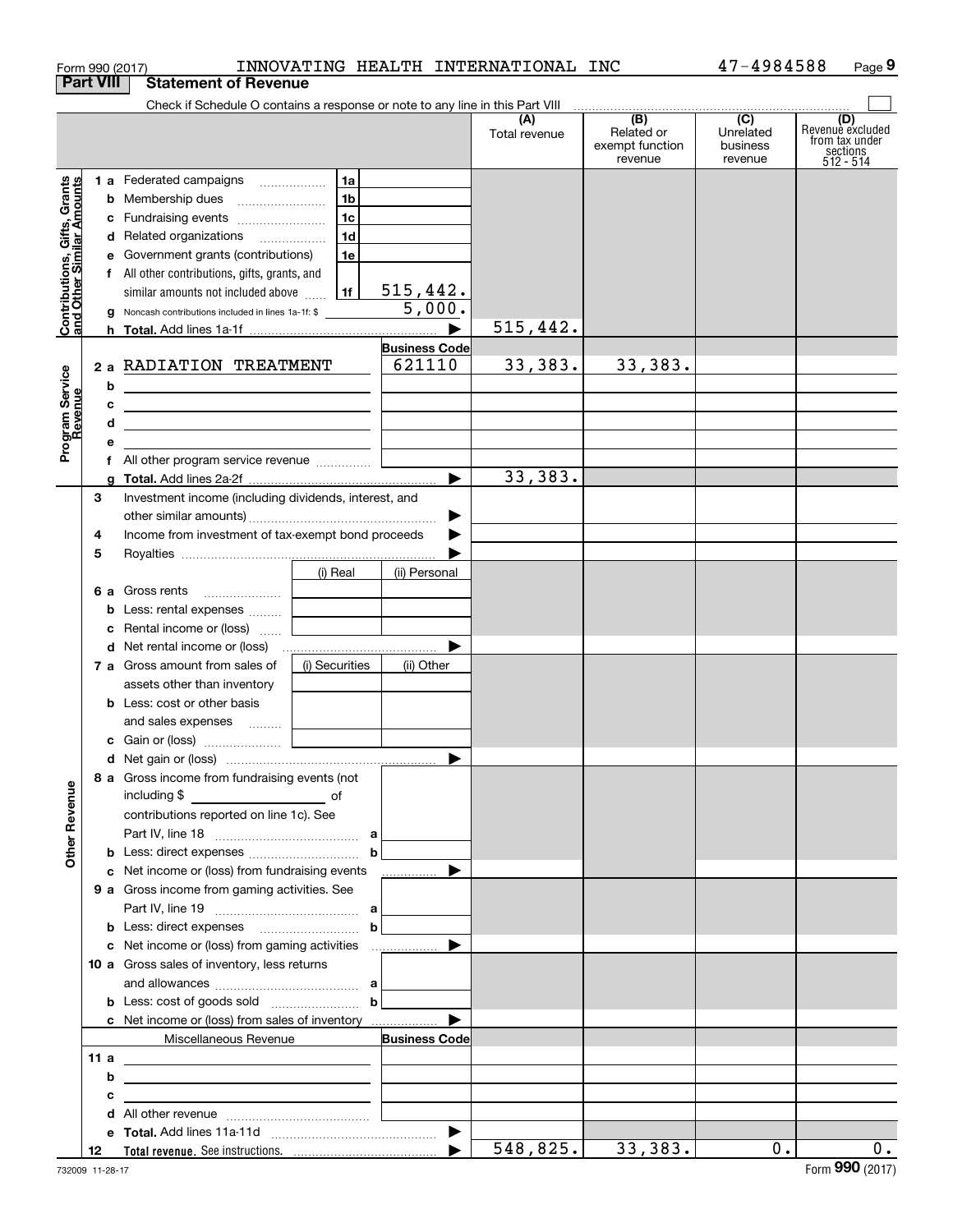#### $_{\rm Form}$   $_{990}$  (2017) <code>INNOVATING</code> <code>HEALTH</code> <code>INTERNATIONAL</code> INC  $_{\rm 47-4984588}$   $_{\rm Page}$ **Part IX Statement of Functional Expenses**

**10**

|          | Do not include amounts reported on lines 6b,<br>7b, 8b, 9b, and 10b of Part VIII.                                                                                                                           | (A)<br>Total expenses | (B)<br>Program service<br>expenses | (C)<br>Management and<br>general expenses | (D)<br>Fundraising<br>expenses |
|----------|-------------------------------------------------------------------------------------------------------------------------------------------------------------------------------------------------------------|-----------------------|------------------------------------|-------------------------------------------|--------------------------------|
| 1.       | Grants and other assistance to domestic organizations                                                                                                                                                       |                       |                                    |                                           |                                |
|          | and domestic governments. See Part IV, line 21                                                                                                                                                              |                       |                                    |                                           |                                |
| 2        | Grants and other assistance to domestic                                                                                                                                                                     |                       |                                    |                                           |                                |
|          | individuals. See Part IV, line 22                                                                                                                                                                           |                       |                                    |                                           |                                |
| 3        | Grants and other assistance to foreign                                                                                                                                                                      |                       |                                    |                                           |                                |
|          | organizations, foreign governments, and foreign                                                                                                                                                             |                       |                                    |                                           |                                |
|          | individuals. See Part IV, lines 15 and 16                                                                                                                                                                   | 236, 102.             | 236,102.                           |                                           |                                |
| 4        | Benefits paid to or for members                                                                                                                                                                             |                       |                                    |                                           |                                |
| 5        | Compensation of current officers, directors,                                                                                                                                                                |                       |                                    |                                           |                                |
|          | trustees, and key employees                                                                                                                                                                                 |                       |                                    |                                           |                                |
| 6        | Compensation not included above, to disqualified                                                                                                                                                            |                       |                                    |                                           |                                |
|          | persons (as defined under section $4958(f)(1)$ ) and                                                                                                                                                        |                       |                                    |                                           |                                |
|          | persons described in section 4958(c)(3)(B)                                                                                                                                                                  |                       |                                    |                                           |                                |
| 7        |                                                                                                                                                                                                             | 98,488.               | 90, 362.                           | $\overline{8,126}$ .                      |                                |
| 8        | Pension plan accruals and contributions (include                                                                                                                                                            |                       |                                    |                                           |                                |
|          | section 401(k) and 403(b) employer contributions)                                                                                                                                                           |                       |                                    |                                           |                                |
| 9        |                                                                                                                                                                                                             |                       |                                    |                                           |                                |
| 10       |                                                                                                                                                                                                             |                       |                                    |                                           |                                |
| 11       | Fees for services (non-employees):                                                                                                                                                                          |                       |                                    |                                           |                                |
| a        |                                                                                                                                                                                                             |                       |                                    |                                           |                                |
| b        |                                                                                                                                                                                                             |                       |                                    |                                           |                                |
| c        |                                                                                                                                                                                                             |                       |                                    |                                           |                                |
| d        |                                                                                                                                                                                                             |                       |                                    |                                           |                                |
| е        | Professional fundraising services. See Part IV, line 17                                                                                                                                                     |                       |                                    |                                           |                                |
| f        | Investment management fees                                                                                                                                                                                  |                       |                                    |                                           |                                |
| g        | Other. (If line 11g amount exceeds 10% of line 25,                                                                                                                                                          |                       |                                    |                                           |                                |
|          | column (A) amount, list line 11g expenses on Sch O.)                                                                                                                                                        | 42,580.               | 42,580.                            |                                           |                                |
| 12<br>13 |                                                                                                                                                                                                             | 3,399.                | 3,399.                             |                                           |                                |
| 14       |                                                                                                                                                                                                             | $\overline{26,528}$ . | 24,377.                            | $\overline{2,151}$ .                      |                                |
| 15       |                                                                                                                                                                                                             |                       |                                    |                                           |                                |
| 16       |                                                                                                                                                                                                             | 37,510.               | 36,519.                            | 991.                                      |                                |
| 17       | Travel                                                                                                                                                                                                      | 10,777.               | 10,777.                            |                                           |                                |
| 18       | Payments of travel or entertainment expenses                                                                                                                                                                |                       |                                    |                                           |                                |
|          | for any federal, state, or local public officials                                                                                                                                                           |                       |                                    |                                           |                                |
| 19       | Conferences, conventions, and meetings                                                                                                                                                                      |                       |                                    |                                           |                                |
| 20       | Interest                                                                                                                                                                                                    |                       |                                    |                                           |                                |
| 21       |                                                                                                                                                                                                             | 15,437.               |                                    | 15,437.                                   |                                |
| 22       | Depreciation, depletion, and amortization                                                                                                                                                                   |                       |                                    |                                           |                                |
| 23       | Insurance                                                                                                                                                                                                   |                       |                                    |                                           |                                |
| 24       | Other expenses. Itemize expenses not covered<br>above. (List miscellaneous expenses in line 24e. If line<br>24e amount exceeds 10% of line 25, column (A)<br>amount, list line 24e expenses on Schedule 0.) |                       |                                    |                                           |                                |
|          | a LODGING                                                                                                                                                                                                   | 20,770.               | 6, 263.                            | 14,507.                                   |                                |
|          | b MISC                                                                                                                                                                                                      | 17,687.               |                                    | 17,687.                                   |                                |
|          | c CONTRACT LABOR                                                                                                                                                                                            | 17,131.               | 7,381.                             | 9,750.                                    |                                |
|          | d VEHICLE                                                                                                                                                                                                   | 10, 285.              | 2,531.                             | 7,754.                                    |                                |
|          | e All other expenses                                                                                                                                                                                        | 16, 220.              | 7,943.                             | 8,277.                                    |                                |
| 25       | Total functional expenses. Add lines 1 through 24e                                                                                                                                                          | 552,914.              | 468, 234.                          | 84,680.                                   | 0.                             |
| 26       | Joint costs. Complete this line only if the organization                                                                                                                                                    |                       |                                    |                                           |                                |
|          | reported in column (B) joint costs from a combined                                                                                                                                                          |                       |                                    |                                           |                                |
|          | educational campaign and fundraising solicitation.                                                                                                                                                          |                       |                                    |                                           |                                |

*Section 501(c)(3) and 501(c)(4) organizations must complete all columns. All other organizations must complete column (A).*

Check here

Check here if following SOP 98-2 (ASC 958-720)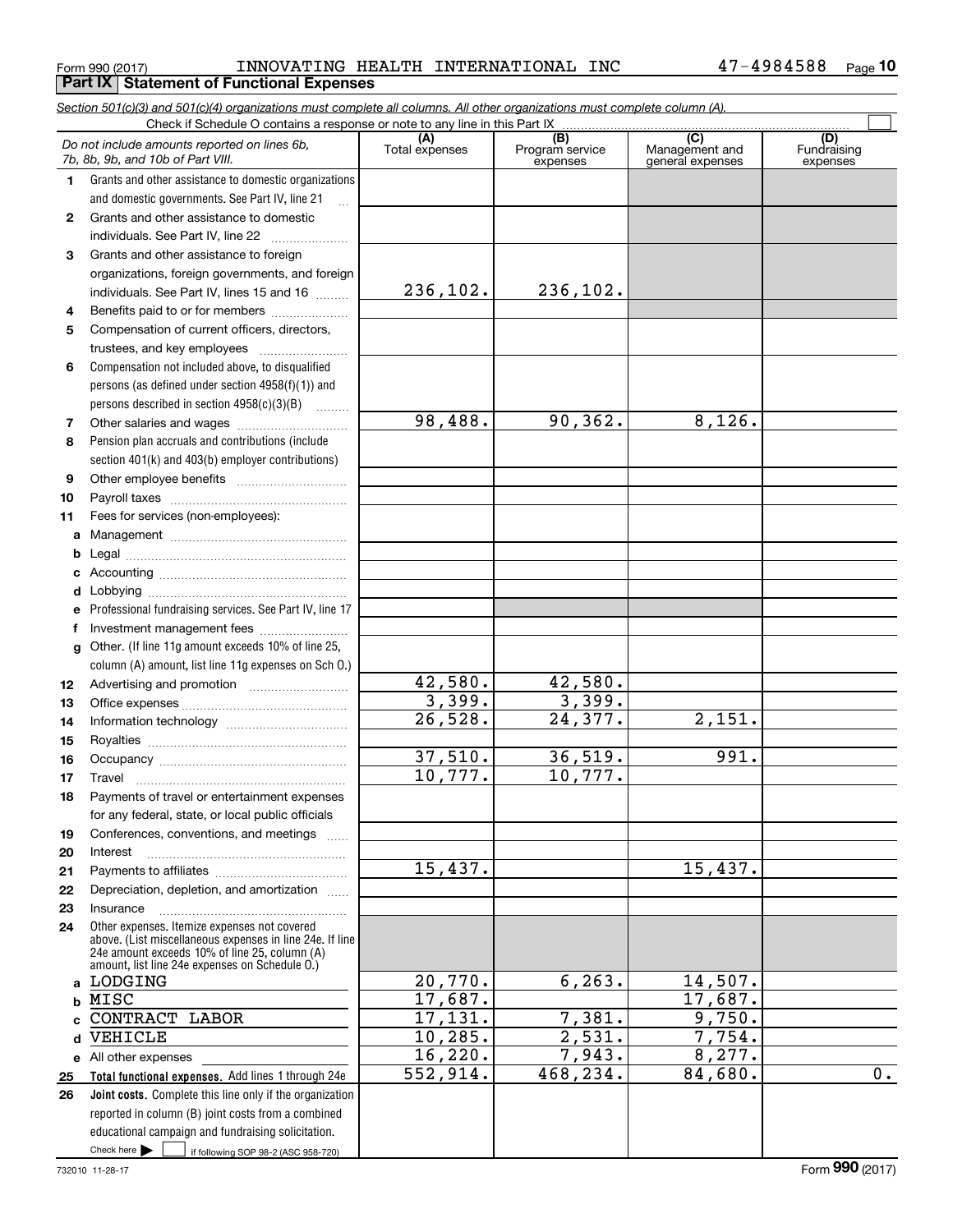| Form 990 (2017) |  | INNOVATING | <b>HEALTH</b> | INTERNATIONAL | INC | 984588؛<br>— Л | Page |  |
|-----------------|--|------------|---------------|---------------|-----|----------------|------|--|
|-----------------|--|------------|---------------|---------------|-----|----------------|------|--|

|                             |    |                                                                                                                                                                                                                                |   |                       | (A)<br>Beginning of year |                 | (B)<br>End of year |
|-----------------------------|----|--------------------------------------------------------------------------------------------------------------------------------------------------------------------------------------------------------------------------------|---|-----------------------|--------------------------|-----------------|--------------------|
|                             | 1  |                                                                                                                                                                                                                                |   |                       | 83,160.                  | $\blacksquare$  | 84,808.            |
|                             | 2  |                                                                                                                                                                                                                                |   |                       |                          | $\mathbf{2}$    |                    |
|                             | 3  |                                                                                                                                                                                                                                |   |                       |                          | 3               |                    |
|                             | 4  |                                                                                                                                                                                                                                |   |                       |                          | 4               |                    |
|                             | 5  | Loans and other receivables from current and former officers, directors,                                                                                                                                                       |   |                       |                          |                 |                    |
|                             |    | trustees, key employees, and highest compensated employees. Complete                                                                                                                                                           |   |                       |                          |                 |                    |
|                             |    | Part II of Schedule Latin million and Contact March 2014                                                                                                                                                                       |   |                       |                          | 5               |                    |
|                             | 6  | Loans and other receivables from other disqualified persons (as defined under                                                                                                                                                  |   |                       |                          |                 |                    |
|                             |    | section 4958(f)(1)), persons described in section 4958(c)(3)(B), and contributing                                                                                                                                              |   |                       |                          |                 |                    |
|                             |    | employers and sponsoring organizations of section 501(c)(9) voluntary                                                                                                                                                          |   |                       |                          |                 |                    |
|                             |    | employees' beneficiary organizations (see instr). Complete Part II of Sch L                                                                                                                                                    |   |                       |                          | 6               |                    |
| Assets                      | 7  |                                                                                                                                                                                                                                |   |                       |                          | $\overline{7}$  |                    |
|                             | 8  |                                                                                                                                                                                                                                |   |                       |                          | 8               |                    |
|                             | 9  | Prepaid expenses and deferred charges [11] [11] [11] [12] [12] [12] [12] [13] [13] [13] [13] [13] [13] [13] [1                                                                                                                 |   |                       |                          | 9               |                    |
|                             |    | <b>10a</b> Land, buildings, and equipment: cost or other                                                                                                                                                                       |   |                       |                          |                 |                    |
|                             |    | basis. Complete Part VI of Schedule D  10a                                                                                                                                                                                     |   | <u>97,279.</u>        |                          |                 |                    |
|                             |    | <b>b</b> Less: accumulated depreciation                                                                                                                                                                                        |   | $\overline{25,747}$ . | 77, 269.                 | 10 <sub>c</sub> | 71,532.            |
|                             | 11 |                                                                                                                                                                                                                                |   |                       |                          | 11              |                    |
|                             | 12 |                                                                                                                                                                                                                                |   |                       |                          | 12              |                    |
|                             | 13 |                                                                                                                                                                                                                                |   |                       |                          | 13              |                    |
|                             | 14 |                                                                                                                                                                                                                                |   |                       |                          | 14              |                    |
|                             | 15 |                                                                                                                                                                                                                                |   |                       |                          | 15              |                    |
|                             | 16 |                                                                                                                                                                                                                                |   |                       | 160, 429.                | 16              | 156, 340.          |
|                             | 17 |                                                                                                                                                                                                                                |   |                       |                          | 17              |                    |
|                             | 18 |                                                                                                                                                                                                                                |   |                       | 18                       |                 |                    |
|                             | 19 | Deferred revenue manual contracts and contracts are all the manual contracts and contracts are contracted and contracts are contracted and contract are contracted and contract are contracted and contract are contracted and |   | 19                    |                          |                 |                    |
|                             | 20 |                                                                                                                                                                                                                                |   |                       | 20                       |                 |                    |
|                             | 21 | Escrow or custodial account liability. Complete Part IV of Schedule D                                                                                                                                                          | . |                       | 21                       |                 |                    |
|                             | 22 | Loans and other payables to current and former officers, directors, trustees,                                                                                                                                                  |   |                       |                          |                 |                    |
| Liabilities                 |    | key employees, highest compensated employees, and disqualified persons.                                                                                                                                                        |   |                       |                          |                 |                    |
|                             |    |                                                                                                                                                                                                                                |   |                       |                          | 22              |                    |
|                             | 23 | Secured mortgages and notes payable to unrelated third parties                                                                                                                                                                 |   |                       |                          | 23              |                    |
|                             | 24 |                                                                                                                                                                                                                                |   |                       |                          | 24              |                    |
|                             | 25 | Other liabilities (including federal income tax, payables to related third                                                                                                                                                     |   |                       |                          |                 |                    |
|                             |    | parties, and other liabilities not included on lines 17-24). Complete Part X of                                                                                                                                                |   |                       |                          |                 |                    |
|                             |    | Schedule D                                                                                                                                                                                                                     |   |                       |                          | 25              |                    |
|                             | 26 |                                                                                                                                                                                                                                |   |                       | 0.                       | 26              | $0$ .              |
|                             |    | Organizations that follow SFAS 117 (ASC 958), check here $\blacktriangleright \begin{array}{ c } \hline X & \text{and} \end{array}$                                                                                            |   |                       |                          |                 |                    |
|                             |    | complete lines 27 through 29, and lines 33 and 34.                                                                                                                                                                             |   |                       |                          |                 |                    |
|                             | 27 |                                                                                                                                                                                                                                |   |                       | 160, 429.                | 27              | 156, 340.          |
|                             | 28 |                                                                                                                                                                                                                                |   |                       |                          | 28              |                    |
|                             | 29 | Permanently restricted net assets                                                                                                                                                                                              |   |                       |                          | 29              |                    |
|                             |    | Organizations that do not follow SFAS 117 (ASC 958), check here $\blacktriangleright$                                                                                                                                          |   |                       |                          |                 |                    |
| Net Assets or Fund Balances |    | and complete lines 30 through 34.                                                                                                                                                                                              |   |                       |                          |                 |                    |
|                             | 30 |                                                                                                                                                                                                                                |   |                       |                          | 30              |                    |
|                             | 31 | Paid-in or capital surplus, or land, building, or equipment fund                                                                                                                                                               |   |                       |                          | 31              |                    |
|                             | 32 | Retained earnings, endowment, accumulated income, or other funds                                                                                                                                                               |   |                       |                          | 32              |                    |
|                             | 33 |                                                                                                                                                                                                                                |   |                       | 160, 429.                | 33              | 156,340.           |
|                             | 34 |                                                                                                                                                                                                                                |   |                       | 160, 429.                | 34              | 156, 340.          |

Form (2017) **990**

### **Part X Balance Sheet**

| Form 990 (2017 |  |  |
|----------------|--|--|
|                |  |  |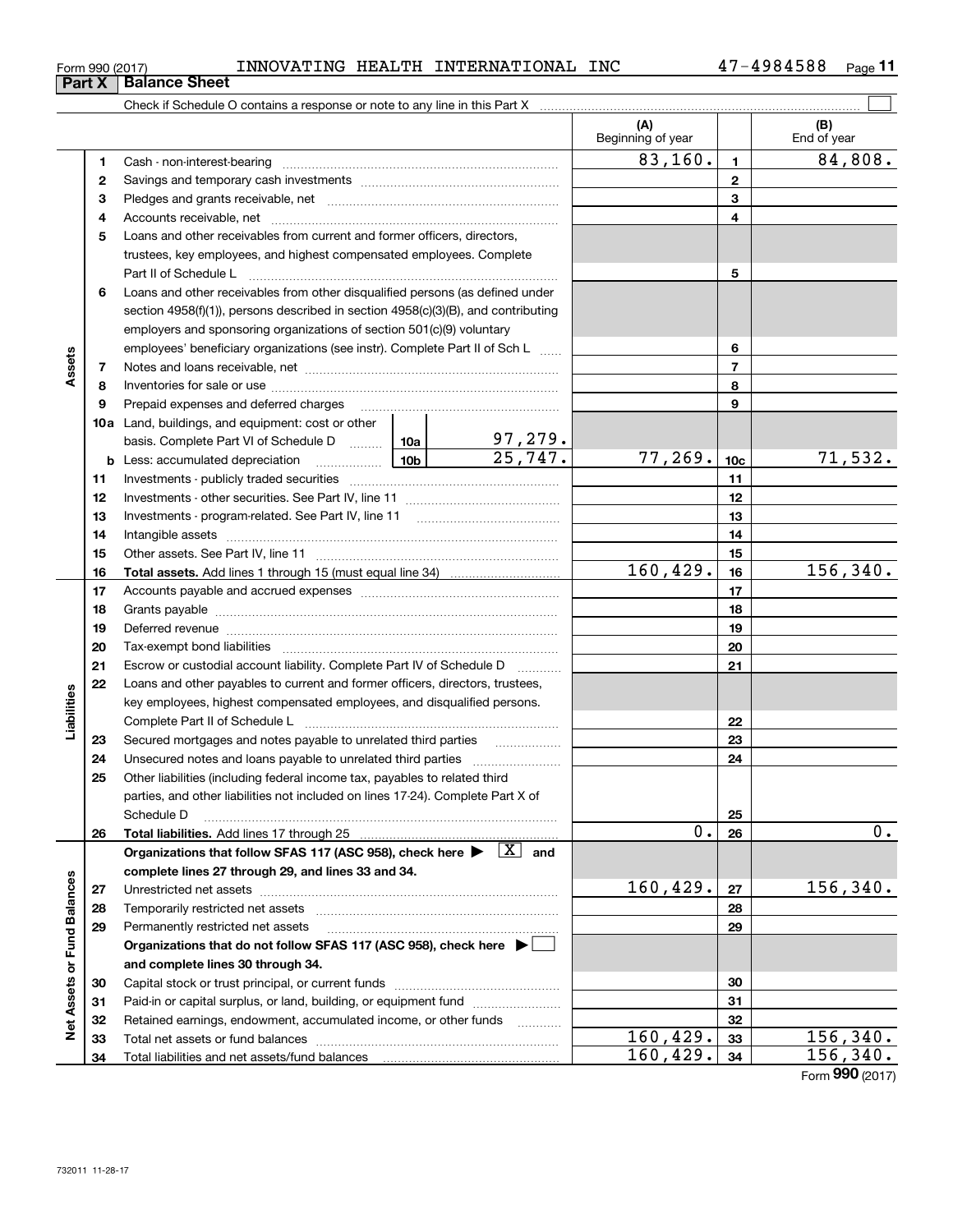|    | INNOVATING HEALTH INTERNATIONAL INC<br>Form 990 (2017)                                                                                                                                  | 47-4984588              |                |            | Page 12   |
|----|-----------------------------------------------------------------------------------------------------------------------------------------------------------------------------------------|-------------------------|----------------|------------|-----------|
|    | <b>Reconciliation of Net Assets</b><br>Part XI                                                                                                                                          |                         |                |            |           |
|    |                                                                                                                                                                                         |                         |                |            |           |
|    |                                                                                                                                                                                         |                         |                |            |           |
| 1  | Total revenue (must equal Part VIII, column (A), line 12)                                                                                                                               | $\mathbf{1}$            |                | 548,825.   |           |
| 2  | Total expenses (must equal Part IX, column (A), line 25)                                                                                                                                | $\mathbf{2}$            |                | 552,914.   |           |
| з  | Revenue less expenses. Subtract line 2 from line 1                                                                                                                                      | 3                       |                | $-4,089.$  |           |
| 4  | Net assets or fund balances at beginning of year (must equal Part X, line 33, column (A)) <i>massets</i> or fund balances at beginning of year (must equal Part X, line 33, column (A)) | $\overline{\mathbf{4}}$ |                | 160, 429.  |           |
| 5  | Net unrealized gains (losses) on investments                                                                                                                                            | 5                       |                |            |           |
| 6  | Donated services and use of facilities                                                                                                                                                  | 6                       |                |            |           |
| 7  | Investment expenses                                                                                                                                                                     | $\overline{7}$          |                |            |           |
| 8  | Prior period adjustments                                                                                                                                                                | 8                       |                |            |           |
| 9  | Other changes in net assets or fund balances (explain in Schedule O) [11] [12] [13] [13] [13] [13] Other changes in net assets or fund balances (explain in Schedule O)                 | 9                       |                |            | 0.        |
| 10 | Net assets or fund balances at end of year. Combine lines 3 through 9 (must equal Part X, line 33,                                                                                      |                         |                |            |           |
|    | column (B))                                                                                                                                                                             | 10                      |                | 156, 340.  |           |
|    | Part XII Financial Statements and Reporting                                                                                                                                             |                         |                |            |           |
|    | Check if Schedule O contains a response or note to any line in this Part XII [11] [11] [11] [11] [11] [11] Check if Schedule O contains a response or note to any line in this Part XII |                         |                |            |           |
|    |                                                                                                                                                                                         |                         |                | <b>Yes</b> | <b>No</b> |
| 1  | Accounting method used to prepare the Form 990: $\boxed{X}$ Cash<br>  Accrual<br>Other                                                                                                  |                         |                |            |           |
|    | If the organization changed its method of accounting from a prior year or checked "Other," explain in Schedule O.                                                                       |                         |                |            |           |
|    | 2a Were the organization's financial statements compiled or reviewed by an independent accountant?                                                                                      |                         | 2a             |            | X         |
|    | If "Yes," check a box below to indicate whether the financial statements for the year were compiled or reviewed on a                                                                    |                         |                |            |           |
|    | separate basis, consolidated basis, or both:                                                                                                                                            |                         |                |            |           |
|    | Both consolidated and separate basis<br>Separate basis<br>Consolidated basis                                                                                                            |                         |                |            |           |
|    | <b>b</b> Were the organization's financial statements audited by an independent accountant?                                                                                             |                         | 2 <sub>b</sub> |            | х         |
|    | If "Yes," check a box below to indicate whether the financial statements for the year were audited on a separate basis,                                                                 |                         |                |            |           |
|    | consolidated basis, or both:                                                                                                                                                            |                         |                |            |           |
|    | Separate basis<br><b>Consolidated basis</b><br>Both consolidated and separate basis                                                                                                     |                         |                |            |           |
|    | c If "Yes" to line 2a or 2b, does the organization have a committee that assumes responsibility for oversight of the audit,                                                             |                         |                |            |           |
|    |                                                                                                                                                                                         |                         | 2c             |            |           |
|    | If the organization changed either its oversight process or selection process during the tax year, explain in Schedule O.                                                               |                         |                |            |           |
|    | 3a As a result of a federal award, was the organization required to undergo an audit or audits as set forth in the Single Audit                                                         |                         |                |            |           |
|    |                                                                                                                                                                                         |                         | За             |            | x         |
|    | b If "Yes," did the organization undergo the required audit or audits? If the organization did not undergo the required audit                                                           |                         |                |            |           |
|    | or audits, explain why in Schedule O and describe any steps taken to undergo such audits matures and the second                                                                         |                         | 3b             | nnn.       |           |

Form (2017) **990**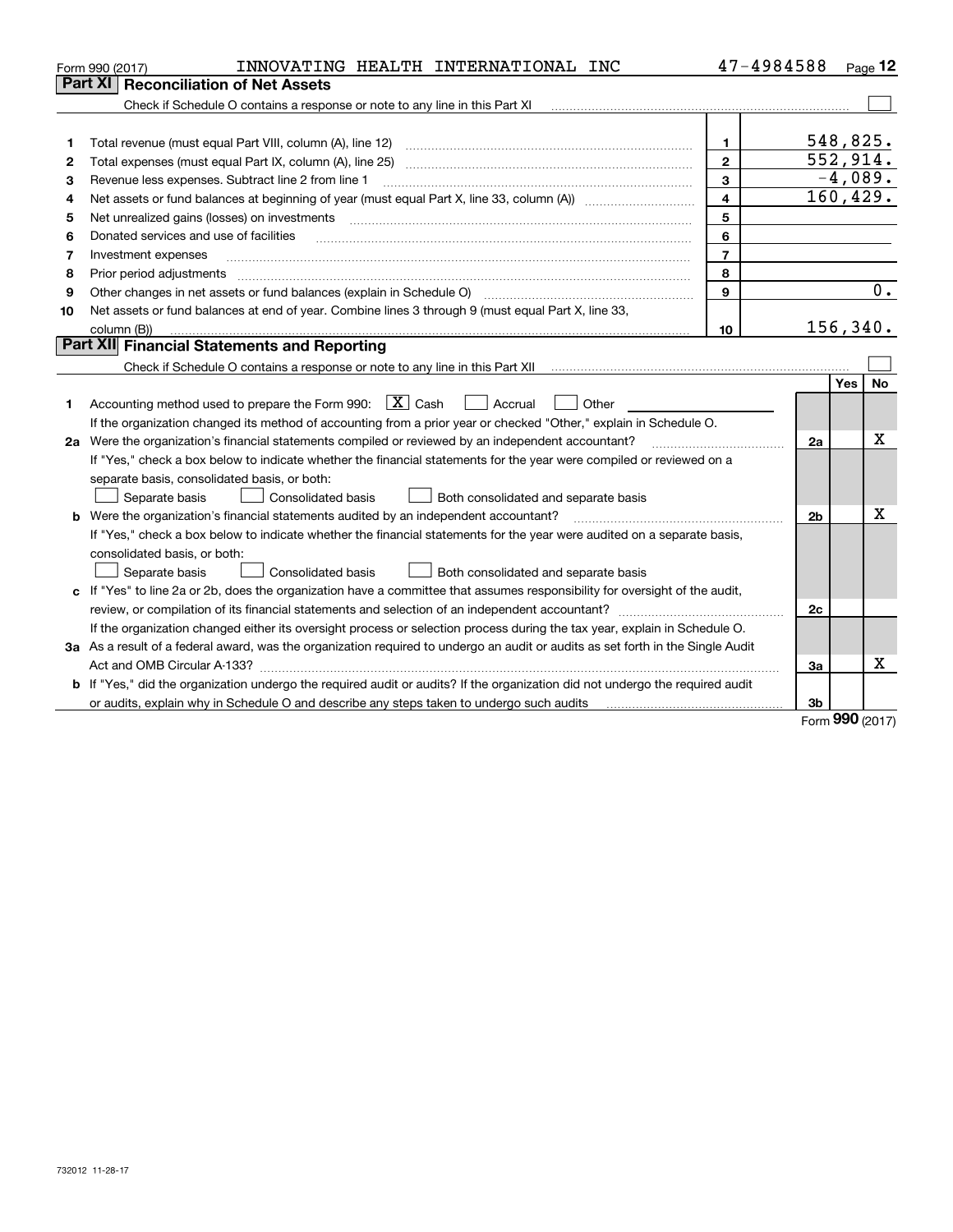| <b>SCHEDULE A</b> |  |  |  |  |  |  |
|-------------------|--|--|--|--|--|--|
|-------------------|--|--|--|--|--|--|

**(Form 990 or 990-EZ)**

### **Public Charity Status and Public Support**

**Complete if the organization is a section 501(c)(3) organization or a section 4947(a)(1) nonexempt charitable trust. | Attach to Form 990 or Form 990-EZ.** 

| OMB No 1545-0047                    |
|-------------------------------------|
|                                     |
| <b>Open to Public</b><br>Inspection |

|        |                    | Department of the Treasury<br>Internal Revenue Service |                                                                        | Attach to Form 990 or Form 990-EZ.<br>$\blacktriangleright$ Go to www.irs.gov/Form990 for instructions and the latest information.            |     |                                 |                                                      | <b>Open to Public</b><br>Inspection                |
|--------|--------------------|--------------------------------------------------------|------------------------------------------------------------------------|-----------------------------------------------------------------------------------------------------------------------------------------------|-----|---------------------------------|------------------------------------------------------|----------------------------------------------------|
|        |                    | Name of the organization                               |                                                                        |                                                                                                                                               |     |                                 |                                                      | <b>Employer identification number</b>              |
|        |                    |                                                        |                                                                        | INNOVATING HEALTH INTERNATIONAL INC                                                                                                           |     |                                 |                                                      | 47-4984588                                         |
| Part I |                    |                                                        |                                                                        | Reason for Public Charity Status (All organizations must complete this part.) See instructions.                                               |     |                                 |                                                      |                                                    |
|        |                    |                                                        |                                                                        | The organization is not a private foundation because it is: (For lines 1 through 12, check only one box.)                                     |     |                                 |                                                      |                                                    |
| 1      |                    |                                                        |                                                                        | A church, convention of churches, or association of churches described in section 170(b)(1)(A)(i).                                            |     |                                 |                                                      |                                                    |
| 2      |                    |                                                        |                                                                        | A school described in section 170(b)(1)(A)(ii). (Attach Schedule E (Form 990 or 990-EZ).)                                                     |     |                                 |                                                      |                                                    |
| з      |                    |                                                        |                                                                        | A hospital or a cooperative hospital service organization described in section 170(b)(1)(A)(iii).                                             |     |                                 |                                                      |                                                    |
| 4      |                    |                                                        |                                                                        | A medical research organization operated in conjunction with a hospital described in section 170(b)(1)(A)(iii). Enter the hospital's name,    |     |                                 |                                                      |                                                    |
|        |                    | city, and state:                                       |                                                                        |                                                                                                                                               |     |                                 |                                                      |                                                    |
| 5      |                    |                                                        |                                                                        | An organization operated for the benefit of a college or university owned or operated by a governmental unit described in                     |     |                                 |                                                      |                                                    |
|        |                    |                                                        | section 170(b)(1)(A)(iv). (Complete Part II.)                          |                                                                                                                                               |     |                                 |                                                      |                                                    |
| 6      |                    |                                                        |                                                                        | A federal, state, or local government or governmental unit described in section 170(b)(1)(A)(v).                                              |     |                                 |                                                      |                                                    |
| 7      |                    |                                                        |                                                                        | An organization that normally receives a substantial part of its support from a governmental unit or from the general public described in     |     |                                 |                                                      |                                                    |
|        |                    |                                                        | section 170(b)(1)(A)(vi). (Complete Part II.)                          |                                                                                                                                               |     |                                 |                                                      |                                                    |
| 8      |                    |                                                        |                                                                        | A community trust described in section 170(b)(1)(A)(vi). (Complete Part II.)                                                                  |     |                                 |                                                      |                                                    |
| 9      |                    |                                                        |                                                                        | An agricultural research organization described in section 170(b)(1)(A)(ix) operated in conjunction with a land-grant college                 |     |                                 |                                                      |                                                    |
|        |                    |                                                        |                                                                        | or university or a non-land-grant college of agriculture (see instructions). Enter the name, city, and state of the college or                |     |                                 |                                                      |                                                    |
|        |                    | university:                                            |                                                                        |                                                                                                                                               |     |                                 |                                                      |                                                    |
| 10     | $\boxed{\text{X}}$ |                                                        |                                                                        | An organization that normally receives: (1) more than 33 1/3% of its support from contributions, membership fees, and gross receipts from     |     |                                 |                                                      |                                                    |
|        |                    |                                                        |                                                                        | activities related to its exempt functions - subject to certain exceptions, and (2) no more than 33 1/3% of its support from gross investment |     |                                 |                                                      |                                                    |
|        |                    |                                                        |                                                                        | income and unrelated business taxable income (less section 511 tax) from businesses acquired by the organization after June 30, 1975.         |     |                                 |                                                      |                                                    |
|        |                    |                                                        | See section 509(a)(2). (Complete Part III.)                            |                                                                                                                                               |     |                                 |                                                      |                                                    |
| 11     |                    |                                                        |                                                                        | An organization organized and operated exclusively to test for public safety. See section 509(a)(4).                                          |     |                                 |                                                      |                                                    |
| 12     |                    |                                                        |                                                                        | An organization organized and operated exclusively for the benefit of, to perform the functions of, or to carry out the purposes of one or    |     |                                 |                                                      |                                                    |
|        |                    |                                                        |                                                                        | more publicly supported organizations described in section 509(a)(1) or section 509(a)(2). See section 509(a)(3). Check the box in            |     |                                 |                                                      |                                                    |
|        |                    |                                                        |                                                                        | lines 12a through 12d that describes the type of supporting organization and complete lines 12e, 12f, and 12g.                                |     |                                 |                                                      |                                                    |
| а      |                    |                                                        |                                                                        | Type I. A supporting organization operated, supervised, or controlled by its supported organization(s), typically by giving                   |     |                                 |                                                      |                                                    |
|        |                    |                                                        |                                                                        | the supported organization(s) the power to regularly appoint or elect a majority of the directors or trustees of the supporting               |     |                                 |                                                      |                                                    |
|        |                    |                                                        | organization. You must complete Part IV, Sections A and B.             |                                                                                                                                               |     |                                 |                                                      |                                                    |
| b      |                    |                                                        |                                                                        | Type II. A supporting organization supervised or controlled in connection with its supported organization(s), by having                       |     |                                 |                                                      |                                                    |
|        |                    |                                                        |                                                                        | control or management of the supporting organization vested in the same persons that control or manage the supported                          |     |                                 |                                                      |                                                    |
|        |                    |                                                        | organization(s). You must complete Part IV, Sections A and C.          |                                                                                                                                               |     |                                 |                                                      |                                                    |
| с      |                    |                                                        |                                                                        | Type III functionally integrated. A supporting organization operated in connection with, and functionally integrated with,                    |     |                                 |                                                      |                                                    |
|        |                    |                                                        |                                                                        | its supported organization(s) (see instructions). You must complete Part IV, Sections A, D, and E.                                            |     |                                 |                                                      |                                                    |
| d      |                    |                                                        |                                                                        | Type III non-functionally integrated. A supporting organization operated in connection with its supported organization(s)                     |     |                                 |                                                      |                                                    |
|        |                    |                                                        |                                                                        | that is not functionally integrated. The organization generally must satisfy a distribution requirement and an attentiveness                  |     |                                 |                                                      |                                                    |
|        |                    |                                                        |                                                                        | requirement (see instructions). You must complete Part IV, Sections A and D, and Part V.                                                      |     |                                 |                                                      |                                                    |
| е      |                    |                                                        |                                                                        | Check this box if the organization received a written determination from the IRS that it is a Type I, Type II, Type III                       |     |                                 |                                                      |                                                    |
|        |                    |                                                        |                                                                        | functionally integrated, or Type III non-functionally integrated supporting organization.                                                     |     |                                 |                                                      |                                                    |
|        |                    | f Enter the number of supported organizations          |                                                                        |                                                                                                                                               |     |                                 |                                                      |                                                    |
| a      |                    |                                                        | Provide the following information about the supported organization(s). |                                                                                                                                               |     | (iv) Is the organization listed |                                                      |                                                    |
|        |                    | (i) Name of supported<br>organization                  | (ii) EIN                                                               | (iii) Type of organization<br>(described on lines 1-10                                                                                        |     | in your governing document?     | (v) Amount of monetary<br>support (see instructions) | (vi) Amount of other<br>support (see instructions) |
|        |                    |                                                        |                                                                        | above (see instructions))                                                                                                                     | Yes | No                              |                                                      |                                                    |
|        |                    |                                                        |                                                                        |                                                                                                                                               |     |                                 |                                                      |                                                    |
|        |                    |                                                        |                                                                        |                                                                                                                                               |     |                                 |                                                      |                                                    |
|        |                    |                                                        |                                                                        |                                                                                                                                               |     |                                 |                                                      |                                                    |
|        |                    |                                                        |                                                                        |                                                                                                                                               |     |                                 |                                                      |                                                    |
|        |                    |                                                        |                                                                        |                                                                                                                                               |     |                                 |                                                      |                                                    |
|        |                    |                                                        |                                                                        |                                                                                                                                               |     |                                 |                                                      |                                                    |
|        |                    |                                                        |                                                                        |                                                                                                                                               |     |                                 |                                                      |                                                    |
|        |                    |                                                        |                                                                        |                                                                                                                                               |     |                                 |                                                      |                                                    |
|        |                    |                                                        |                                                                        |                                                                                                                                               |     |                                 |                                                      |                                                    |
|        |                    |                                                        |                                                                        |                                                                                                                                               |     |                                 |                                                      |                                                    |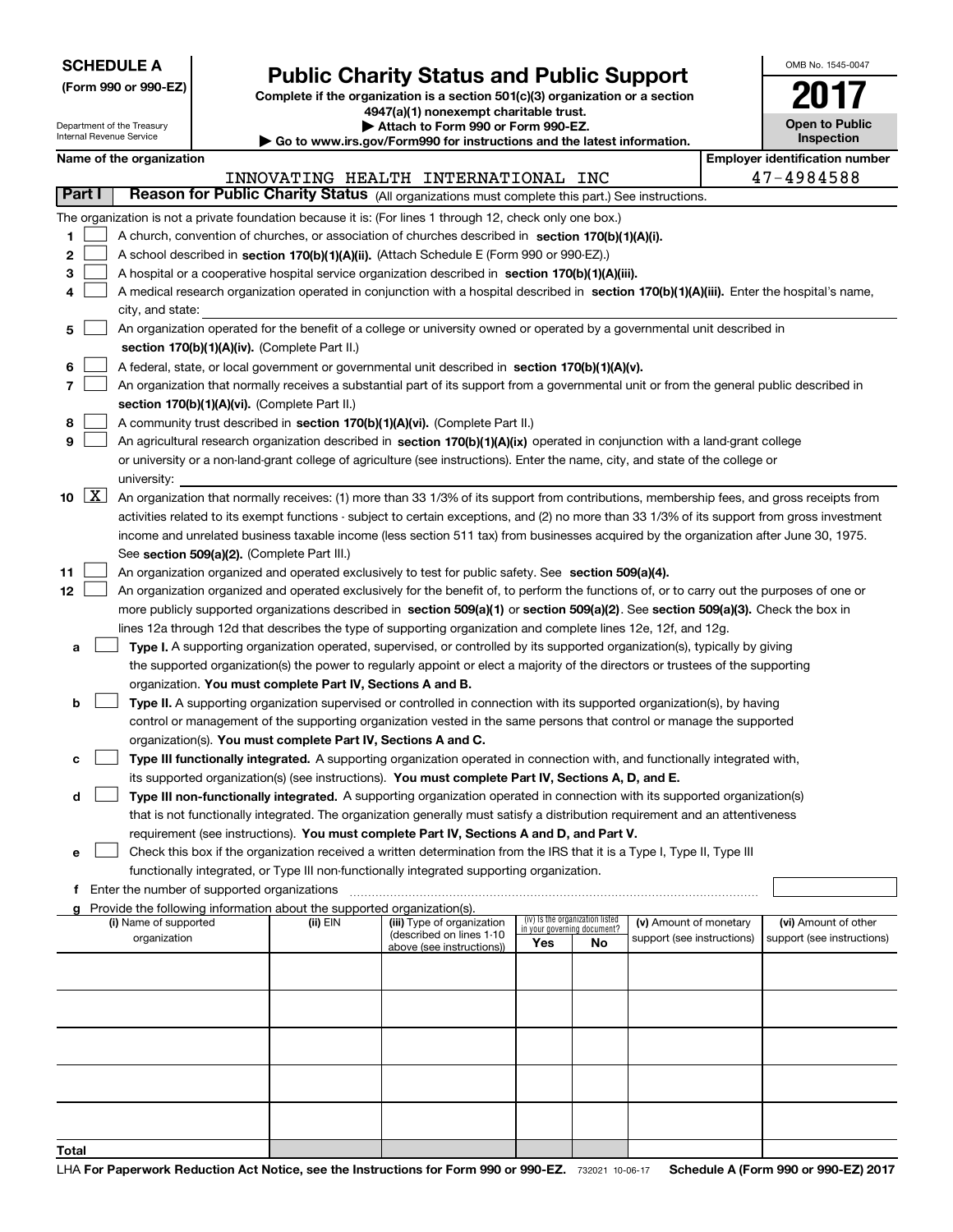#### Schedule A (Form 990 or 990-EZ) 2017  $\,$  INNOVATING  $\,$  HEALTH  $\,$  INTERNATIONAL  $\,$  INC  $\,$   $\,$   $\,$  47  $-$  4984588  $\,$   $_{\rm{Page}}$ **Part II Support Schedule for Organizations Described in Sections 170(b)(1)(A)(iv) and 170(b)(1)(A)(vi)**

**2**

(Complete only if you checked the box on line 5, 7, or 8 of Part I or if the organization failed to qualify under Part III. If the organization fails to qualify under the tests listed below, please complete Part III.)

|    | <b>Section A. Public Support</b>                                                                                                               |          |          |            |            |          |           |
|----|------------------------------------------------------------------------------------------------------------------------------------------------|----------|----------|------------|------------|----------|-----------|
|    | Calendar year (or fiscal year beginning in) $\blacktriangleright$                                                                              | (a) 2013 | (b) 2014 | $(c)$ 2015 | $(d)$ 2016 | (e) 2017 | (f) Total |
|    | 1 Gifts, grants, contributions, and                                                                                                            |          |          |            |            |          |           |
|    | membership fees received. (Do not                                                                                                              |          |          |            |            |          |           |
|    | include any "unusual grants.")                                                                                                                 |          |          |            |            |          |           |
|    | 2 Tax revenues levied for the organ-                                                                                                           |          |          |            |            |          |           |
|    | ization's benefit and either paid to                                                                                                           |          |          |            |            |          |           |
|    | or expended on its behalf                                                                                                                      |          |          |            |            |          |           |
|    | 3 The value of services or facilities                                                                                                          |          |          |            |            |          |           |
|    | furnished by a governmental unit to                                                                                                            |          |          |            |            |          |           |
|    | the organization without charge                                                                                                                |          |          |            |            |          |           |
|    | 4 Total. Add lines 1 through 3                                                                                                                 |          |          |            |            |          |           |
| 5. | The portion of total contributions                                                                                                             |          |          |            |            |          |           |
|    | by each person (other than a                                                                                                                   |          |          |            |            |          |           |
|    | governmental unit or publicly                                                                                                                  |          |          |            |            |          |           |
|    | supported organization) included                                                                                                               |          |          |            |            |          |           |
|    | on line 1 that exceeds 2% of the                                                                                                               |          |          |            |            |          |           |
|    | amount shown on line 11,                                                                                                                       |          |          |            |            |          |           |
|    | column (f)                                                                                                                                     |          |          |            |            |          |           |
|    | 6 Public support. Subtract line 5 from line 4.                                                                                                 |          |          |            |            |          |           |
|    | <b>Section B. Total Support</b>                                                                                                                |          |          |            |            |          |           |
|    | Calendar year (or fiscal year beginning in) $\blacktriangleright$                                                                              | (a) 2013 | (b) 2014 | $(c)$ 2015 | $(d)$ 2016 | (e) 2017 | (f) Total |
|    | 7 Amounts from line 4                                                                                                                          |          |          |            |            |          |           |
| 8  | Gross income from interest,                                                                                                                    |          |          |            |            |          |           |
|    | dividends, payments received on                                                                                                                |          |          |            |            |          |           |
|    | securities loans, rents, royalties,                                                                                                            |          |          |            |            |          |           |
|    | and income from similar sources                                                                                                                |          |          |            |            |          |           |
| 9. | Net income from unrelated business                                                                                                             |          |          |            |            |          |           |
|    | activities, whether or not the                                                                                                                 |          |          |            |            |          |           |
|    | business is regularly carried on                                                                                                               |          |          |            |            |          |           |
|    | <b>10</b> Other income. Do not include gain                                                                                                    |          |          |            |            |          |           |
|    | or loss from the sale of capital                                                                                                               |          |          |            |            |          |           |
|    | assets (Explain in Part VI.)                                                                                                                   |          |          |            |            |          |           |
|    | <b>11 Total support.</b> Add lines 7 through 10                                                                                                |          |          |            |            |          |           |
|    | <b>12</b> Gross receipts from related activities, etc. (see instructions)                                                                      |          |          |            |            | 12       |           |
|    | 13 First five years. If the Form 990 is for the organization's first, second, third, fourth, or fifth tax year as a section 501(c)(3)          |          |          |            |            |          |           |
|    | organization, check this box and stop here                                                                                                     |          |          |            |            |          |           |
|    | Section C. Computation of Public Support Percentage                                                                                            |          |          |            |            |          |           |
|    | 14 Public support percentage for 2017 (line 6, column (f) divided by line 11, column (f) <i>mummention</i>                                     |          |          |            |            | 14       | %         |
|    |                                                                                                                                                |          |          |            |            | 15       | %         |
|    | 16a 33 1/3% support test - 2017. If the organization did not check the box on line 13, and line 14 is 33 1/3% or more, check this box and      |          |          |            |            |          |           |
|    | stop here. The organization qualifies as a publicly supported organization                                                                     |          |          |            |            |          | ▔▁」       |
|    | b 33 1/3% support test - 2016. If the organization did not check a box on line 13 or 16a, and line 15 is 33 1/3% or more, check this box       |          |          |            |            |          |           |
|    | and stop here. The organization qualifies as a publicly supported organization                                                                 |          |          |            |            |          |           |
|    | 17a 10% -facts-and-circumstances test - 2017. If the organization did not check a box on line 13, 16a, or 16b, and line 14 is 10% or more,     |          |          |            |            |          |           |
|    | and if the organization meets the "facts-and-circumstances" test, check this box and stop here. Explain in Part VI how the organization        |          |          |            |            |          |           |
|    | meets the "facts-and-circumstances" test. The organization qualifies as a publicly supported organization                                      |          |          |            |            |          |           |
|    | <b>b 10% -facts-and-circumstances test - 2016.</b> If the organization did not check a box on line 13, 16a, 16b, or 17a, and line 15 is 10% or |          |          |            |            |          |           |
|    | more, and if the organization meets the "facts-and-circumstances" test, check this box and stop here. Explain in Part VI how the               |          |          |            |            |          |           |
|    | organization meets the "facts-and-circumstances" test. The organization qualifies as a publicly supported organization                         |          |          |            |            |          |           |
| 18 | Private foundation. If the organization did not check a box on line 13, 16a, 16b, 17a, or 17b, check this box and see instructions             |          |          |            |            |          |           |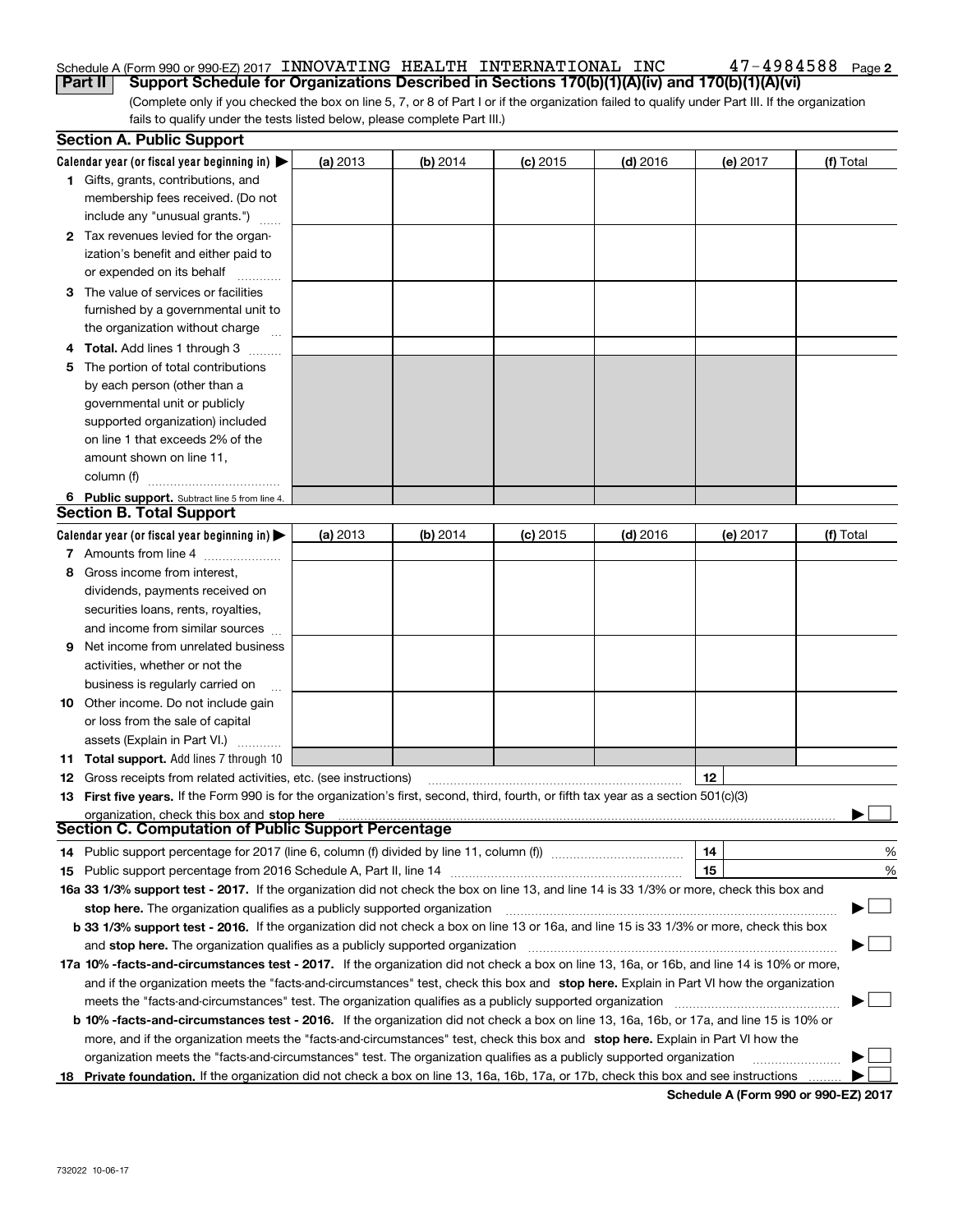#### Schedule A (Form 990 or 990-EZ) 2017  $\,$  INNOVATING  $\,$  HEALTH  $\,$  INTERNATIONAL  $\,$  INC  $\,$   $\,$   $\,$  47  $-$  4984588  $\,$   $_{\rm{Page}}$ **Part III Support Schedule for Organizations Described in Section 509(a)(2)**

(Complete only if you checked the box on line 10 of Part I or if the organization failed to qualify under Part II. If the organization fails to qualify under the tests listed below, please complete Part II.)

| <b>Section A. Public Support</b>                                                                                                                                                                                                                                                             |          |          |            |            |                                    |                                               |
|----------------------------------------------------------------------------------------------------------------------------------------------------------------------------------------------------------------------------------------------------------------------------------------------|----------|----------|------------|------------|------------------------------------|-----------------------------------------------|
| Calendar year (or fiscal year beginning in)                                                                                                                                                                                                                                                  | (a) 2013 | (b) 2014 | $(c)$ 2015 | $(d)$ 2016 | (e) 2017                           | (f) Total                                     |
| 1 Gifts, grants, contributions, and                                                                                                                                                                                                                                                          |          |          |            |            |                                    |                                               |
| membership fees received. (Do not                                                                                                                                                                                                                                                            |          |          |            |            |                                    |                                               |
| include any "unusual grants.")                                                                                                                                                                                                                                                               |          |          |            | 478,733.   | 510,442.                           | 989,175.                                      |
| 2 Gross receipts from admissions,                                                                                                                                                                                                                                                            |          |          |            |            |                                    |                                               |
| merchandise sold or services per-                                                                                                                                                                                                                                                            |          |          |            |            |                                    |                                               |
| formed, or facilities furnished in                                                                                                                                                                                                                                                           |          |          |            |            |                                    |                                               |
| any activity that is related to the<br>organization's tax-exempt purpose                                                                                                                                                                                                                     |          |          |            |            | 33,383.                            | 33,383.                                       |
| 3 Gross receipts from activities that                                                                                                                                                                                                                                                        |          |          |            |            |                                    |                                               |
| are not an unrelated trade or bus-                                                                                                                                                                                                                                                           |          |          |            |            |                                    |                                               |
| iness under section 513                                                                                                                                                                                                                                                                      |          |          |            |            |                                    |                                               |
| 4 Tax revenues levied for the organ-                                                                                                                                                                                                                                                         |          |          |            |            |                                    |                                               |
| ization's benefit and either paid to                                                                                                                                                                                                                                                         |          |          |            |            |                                    |                                               |
| or expended on its behalf<br>.                                                                                                                                                                                                                                                               |          |          |            |            |                                    |                                               |
| 5 The value of services or facilities                                                                                                                                                                                                                                                        |          |          |            |            |                                    |                                               |
| furnished by a governmental unit to                                                                                                                                                                                                                                                          |          |          |            |            |                                    |                                               |
| the organization without charge                                                                                                                                                                                                                                                              |          |          |            |            |                                    |                                               |
| <b>6 Total.</b> Add lines 1 through 5                                                                                                                                                                                                                                                        |          |          |            | 478,733.   | $\overline{543,825}$ .             | 1022558.                                      |
| 7a Amounts included on lines 1, 2, and                                                                                                                                                                                                                                                       |          |          |            |            |                                    |                                               |
| 3 received from disqualified persons                                                                                                                                                                                                                                                         |          |          |            | 33,380.    | 17,340.                            | 50,720.                                       |
| <b>b</b> Amounts included on lines 2 and 3 received                                                                                                                                                                                                                                          |          |          |            |            |                                    |                                               |
| from other than disqualified persons that                                                                                                                                                                                                                                                    |          |          |            |            |                                    |                                               |
| exceed the greater of \$5,000 or 1% of the                                                                                                                                                                                                                                                   |          |          |            |            |                                    | 0.                                            |
| amount on line 13 for the year<br>c Add lines 7a and 7b                                                                                                                                                                                                                                      |          |          |            | 33,380.    | 17,340.                            | 50, 720.                                      |
|                                                                                                                                                                                                                                                                                              |          |          |            |            |                                    | 971,838.                                      |
| 8 Public support. (Subtract line 7c from line 6.)<br><b>Section B. Total Support</b>                                                                                                                                                                                                         |          |          |            |            |                                    |                                               |
| Calendar year (or fiscal year beginning in)                                                                                                                                                                                                                                                  | (a) 2013 | (b) 2014 |            | $(d)$ 2016 |                                    |                                               |
| 9 Amounts from line 6                                                                                                                                                                                                                                                                        |          |          | $(c)$ 2015 | 478,733.   | (e) 2017<br>$\overline{543,825}$ . | (f) Total<br>1022558.                         |
| 10a Gross income from interest,                                                                                                                                                                                                                                                              |          |          |            |            |                                    |                                               |
| dividends, payments received on                                                                                                                                                                                                                                                              |          |          |            |            |                                    |                                               |
| securities loans, rents, royalties,                                                                                                                                                                                                                                                          |          |          |            |            |                                    |                                               |
| and income from similar sources                                                                                                                                                                                                                                                              |          |          |            |            |                                    |                                               |
| <b>b</b> Unrelated business taxable income<br>(less section 511 taxes) from businesses                                                                                                                                                                                                       |          |          |            |            |                                    |                                               |
|                                                                                                                                                                                                                                                                                              |          |          |            |            |                                    |                                               |
| acquired after June 30, 1975                                                                                                                                                                                                                                                                 |          |          |            |            |                                    |                                               |
| c Add lines 10a and 10b<br><b>11</b> Net income from unrelated business                                                                                                                                                                                                                      |          |          |            |            |                                    |                                               |
| activities not included in line 10b,                                                                                                                                                                                                                                                         |          |          |            |            |                                    |                                               |
| whether or not the business is                                                                                                                                                                                                                                                               |          |          |            |            |                                    |                                               |
| regularly carried on<br>12 Other income. Do not include gain                                                                                                                                                                                                                                 |          |          |            |            |                                    |                                               |
| or loss from the sale of capital                                                                                                                                                                                                                                                             |          |          |            |            |                                    |                                               |
| assets (Explain in Part VI.)                                                                                                                                                                                                                                                                 |          |          |            | 478,733.   |                                    |                                               |
| 13 Total support. (Add lines 9, 10c, 11, and 12.)                                                                                                                                                                                                                                            |          |          |            |            | 543,825.                           | 1022558.                                      |
| 14 First five years. If the Form 990 is for the organization's first, second, third, fourth, or fifth tax year as a section 501(c)(3) organization,                                                                                                                                          |          |          |            |            |                                    |                                               |
| check this box and stop here measurements and stop here according to the control of the control of the control of the control of the control of the control of the control of the control of the control of the control of the<br><b>Section C. Computation of Public Support Percentage</b> |          |          |            |            |                                    | $\blacktriangleright$ $\overline{\mathbf{X}}$ |
|                                                                                                                                                                                                                                                                                              |          |          |            |            |                                    |                                               |
|                                                                                                                                                                                                                                                                                              |          |          |            |            | 15                                 | %                                             |
| 16 Public support percentage from 2016 Schedule A, Part III, line 15                                                                                                                                                                                                                         |          |          |            |            | 16                                 | %                                             |
| <b>Section D. Computation of Investment Income Percentage</b>                                                                                                                                                                                                                                |          |          |            |            |                                    |                                               |
| 17 Investment income percentage for 2017 (line 10c, column (f) divided by line 13, column (f))                                                                                                                                                                                               |          |          |            |            | 17                                 | %                                             |
| 18 Investment income percentage from 2016 Schedule A, Part III, line 17                                                                                                                                                                                                                      |          |          |            |            | 18                                 | %                                             |
| 19a 33 1/3% support tests - 2017. If the organization did not check the box on line 14, and line 15 is more than 33 1/3%, and line 17 is not                                                                                                                                                 |          |          |            |            |                                    |                                               |
| more than 33 1/3%, check this box and stop here. The organization qualifies as a publicly supported organization                                                                                                                                                                             |          |          |            |            |                                    | ▶                                             |
| b 33 1/3% support tests - 2016. If the organization did not check a box on line 14 or line 19a, and line 16 is more than 33 1/3%, and                                                                                                                                                        |          |          |            |            |                                    |                                               |
| line 18 is not more than 33 1/3%, check this box and stop here. The organization qualifies as a publicly supported organization                                                                                                                                                              |          |          |            |            |                                    |                                               |
|                                                                                                                                                                                                                                                                                              |          |          |            |            |                                    |                                               |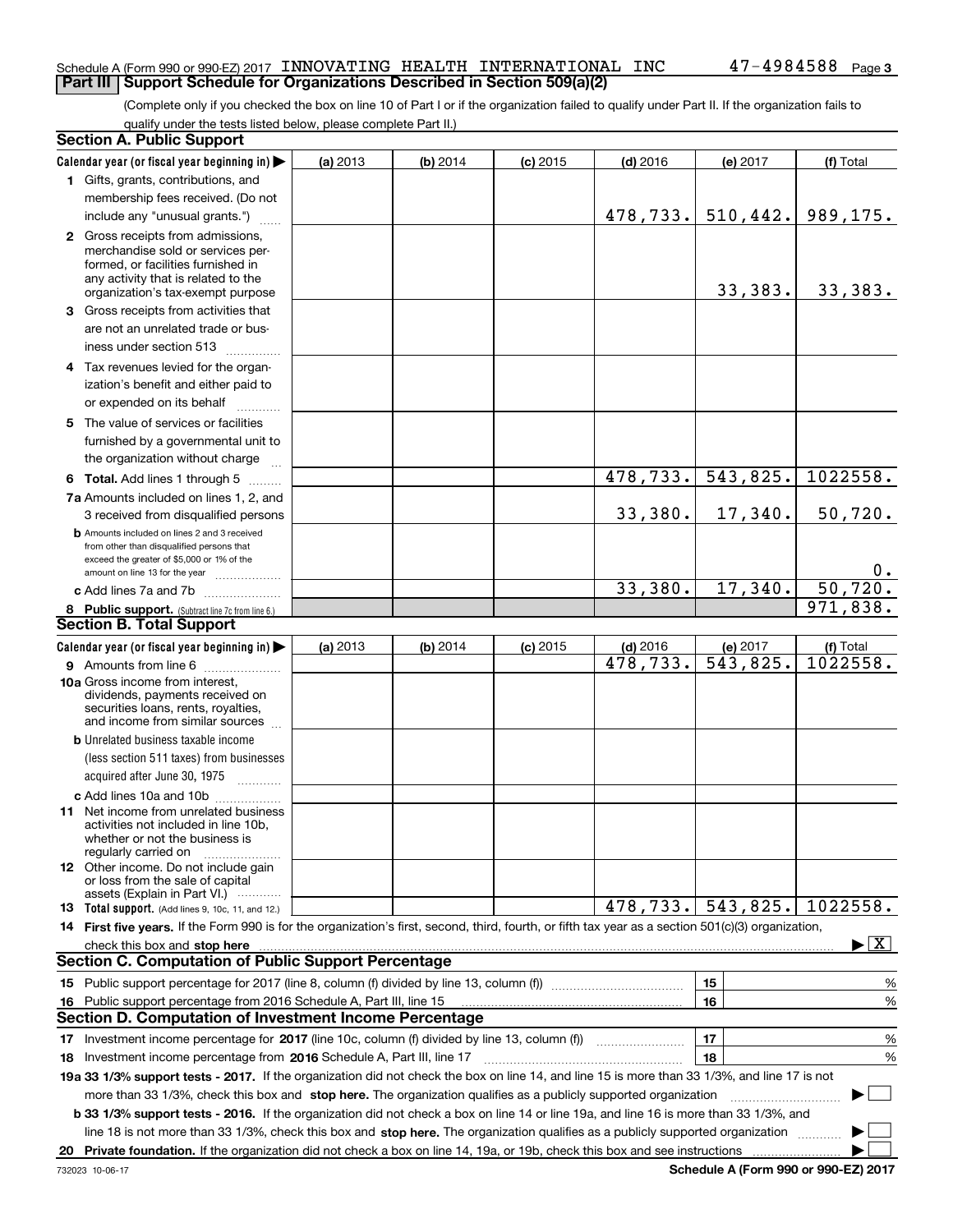#### Schedule A (Form 990 or 990-EZ) 2017  $\,$  INNOVATING  $\,$  HEALTH  $\,$  INTERNATIONAL  $\,$  INC  $\,$   $\,$   $\,$  47  $-$  4984588  $\,$   $_{\rm{Page}}$

**1**

**2**

**3a**

**3b**

**3c**

**4a**

**4b**

**4c**

**5a**

**5b5c**

**6**

**7**

**8**

**9a**

**YesNo**

### **Part IV Supporting Organizations**

(Complete only if you checked a box in line 12 on Part I. If you checked 12a of Part I, complete Sections A and B. If you checked 12b of Part I, complete Sections A and C. If you checked 12c of Part I, complete Sections A, D, and E. If you checked 12d of Part I, complete Sections A and D, and complete Part V.)

#### **Section A. All Supporting Organizations**

- **1** Are all of the organization's supported organizations listed by name in the organization's governing documents? If "No," describe in **Part VI** how the supported organizations are designated. If designated by *class or purpose, describe the designation. If historic and continuing relationship, explain.*
- **2** Did the organization have any supported organization that does not have an IRS determination of status under section 509(a)(1) or (2)? If "Yes," explain in Part VI how the organization determined that the supported *organization was described in section 509(a)(1) or (2).*
- **3a** Did the organization have a supported organization described in section 501(c)(4), (5), or (6)? If "Yes," answer *(b) and (c) below.*
- **b** Did the organization confirm that each supported organization qualified under section 501(c)(4), (5), or (6) and satisfied the public support tests under section 509(a)(2)? If "Yes," describe in **Part VI** when and how the *organization made the determination.*
- **c**Did the organization ensure that all support to such organizations was used exclusively for section 170(c)(2)(B) purposes? If "Yes," explain in **Part VI** what controls the organization put in place to ensure such use.
- **4a***If* Was any supported organization not organized in the United States ("foreign supported organization")? *"Yes," and if you checked 12a or 12b in Part I, answer (b) and (c) below.*
- **b** Did the organization have ultimate control and discretion in deciding whether to make grants to the foreign supported organization? If "Yes," describe in **Part VI** how the organization had such control and discretion *despite being controlled or supervised by or in connection with its supported organizations.*
- **c** Did the organization support any foreign supported organization that does not have an IRS determination under sections 501(c)(3) and 509(a)(1) or (2)? If "Yes," explain in **Part VI** what controls the organization used *to ensure that all support to the foreign supported organization was used exclusively for section 170(c)(2)(B) purposes.*
- **5a***If "Yes,"* Did the organization add, substitute, or remove any supported organizations during the tax year? answer (b) and (c) below (if applicable). Also, provide detail in **Part VI,** including (i) the names and EIN *numbers of the supported organizations added, substituted, or removed; (ii) the reasons for each such action; (iii) the authority under the organization's organizing document authorizing such action; and (iv) how the action was accomplished (such as by amendment to the organizing document).*
- **b** Type I or Type II only. Was any added or substituted supported organization part of a class already designated in the organization's organizing document?
- **cSubstitutions only.**  Was the substitution the result of an event beyond the organization's control?
- **6** Did the organization provide support (whether in the form of grants or the provision of services or facilities) to **Part VI.** *If "Yes," provide detail in* support or benefit one or more of the filing organization's supported organizations? anyone other than (i) its supported organizations, (ii) individuals that are part of the charitable class benefited by one or more of its supported organizations, or (iii) other supporting organizations that also
- **7**Did the organization provide a grant, loan, compensation, or other similar payment to a substantial contributor *If "Yes," complete Part I of Schedule L (Form 990 or 990-EZ).* regard to a substantial contributor? (defined in section 4958(c)(3)(C)), a family member of a substantial contributor, or a 35% controlled entity with
- **8** Did the organization make a loan to a disqualified person (as defined in section 4958) not described in line 7? *If "Yes," complete Part I of Schedule L (Form 990 or 990-EZ).*
- **9a** Was the organization controlled directly or indirectly at any time during the tax year by one or more in section 509(a)(1) or (2))? If "Yes," *provide detail in* <code>Part VI.</code> disqualified persons as defined in section 4946 (other than foundation managers and organizations described
- **b** Did one or more disqualified persons (as defined in line 9a) hold a controlling interest in any entity in which the supporting organization had an interest? If "Yes," provide detail in P**art VI**.
- **c**Did a disqualified person (as defined in line 9a) have an ownership interest in, or derive any personal benefit from, assets in which the supporting organization also had an interest? If "Yes," provide detail in P**art VI.**
- **10a** Was the organization subject to the excess business holdings rules of section 4943 because of section supporting organizations)? If "Yes," answer 10b below. 4943(f) (regarding certain Type II supporting organizations, and all Type III non-functionally integrated
- **b** Did the organization have any excess business holdings in the tax year? (Use Schedule C, Form 4720, to *determine whether the organization had excess business holdings.)*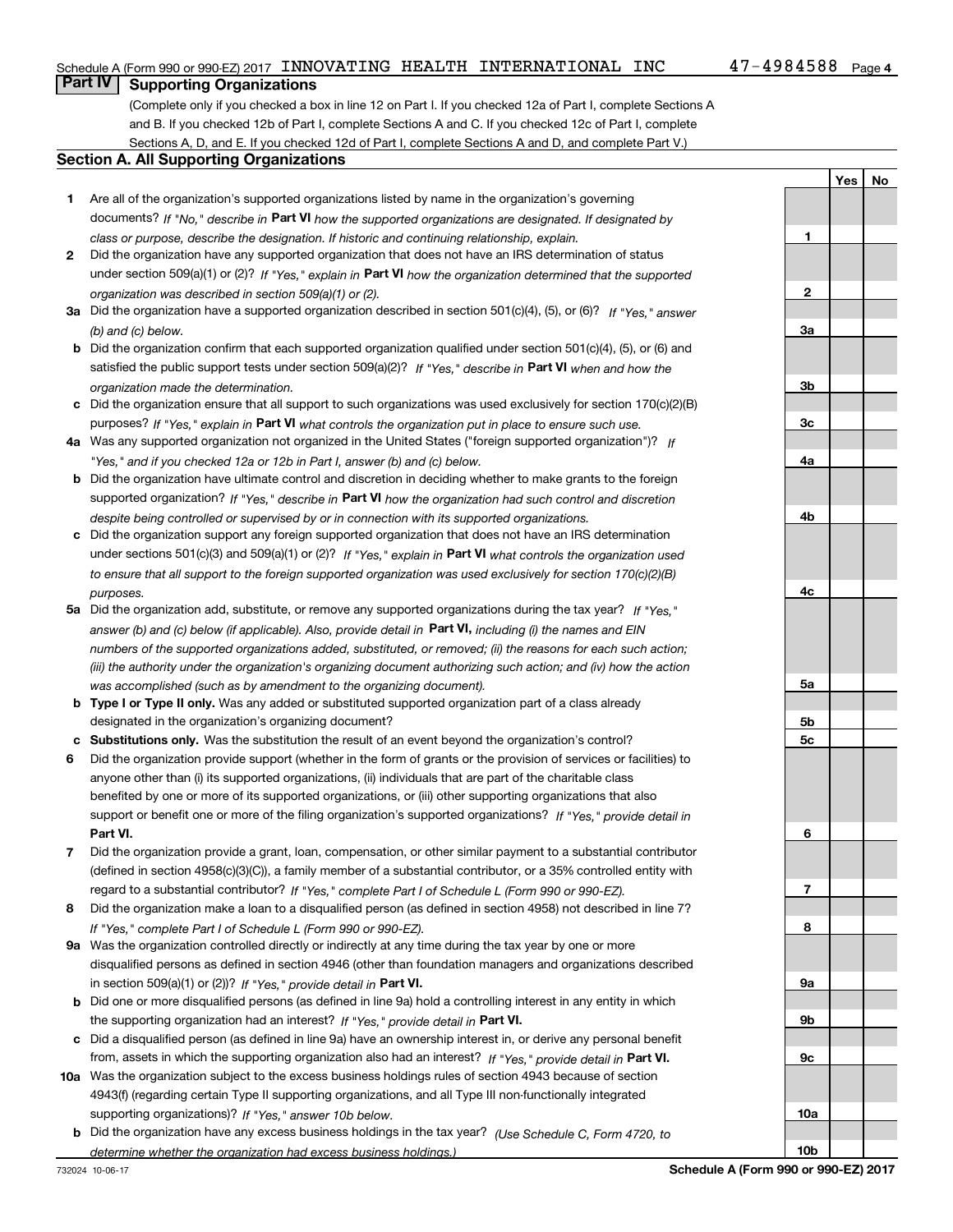### Schedule A (Form 990 or 990-EZ) 2017  $\,$  INNOVATING  $\,$  HEALTH  $\,$  INTERNATIONAL  $\,$  INC  $\,$   $\,$   $\,$  47  $-$  4984588  $\,$   $_{\rm{Page}}$ **Part IV Supporting Organizations** *(continued)*

|    |                                                                                                                                   |                 | Yes        | No |
|----|-----------------------------------------------------------------------------------------------------------------------------------|-----------------|------------|----|
| 11 | Has the organization accepted a gift or contribution from any of the following persons?                                           |                 |            |    |
|    | a A person who directly or indirectly controls, either alone or together with persons described in (b) and (c)                    |                 |            |    |
|    | below, the governing body of a supported organization?                                                                            | 11a             |            |    |
|    | <b>b</b> A family member of a person described in (a) above?                                                                      | 11 <sub>b</sub> |            |    |
|    | c A 35% controlled entity of a person described in (a) or (b) above? If "Yes" to a, b, or c, provide detail in Part VI.           | 11c             |            |    |
|    | <b>Section B. Type I Supporting Organizations</b>                                                                                 |                 |            |    |
|    |                                                                                                                                   |                 | <b>Yes</b> | No |
| 1  | Did the directors, trustees, or membership of one or more supported organizations have the power to                               |                 |            |    |
|    | regularly appoint or elect at least a majority of the organization's directors or trustees at all times during the                |                 |            |    |
|    | tax year? If "No," describe in Part VI how the supported organization(s) effectively operated, supervised, or                     |                 |            |    |
|    | controlled the organization's activities. If the organization had more than one supported organization,                           |                 |            |    |
|    | describe how the powers to appoint and/or remove directors or trustees were allocated among the supported                         |                 |            |    |
|    | organizations and what conditions or restrictions, if any, applied to such powers during the tax year.                            | 1               |            |    |
| 2  | Did the organization operate for the benefit of any supported organization other than the supported                               |                 |            |    |
|    | organization(s) that operated, supervised, or controlled the supporting organization? If "Yes," explain in                        |                 |            |    |
|    | Part VI how providing such benefit carried out the purposes of the supported organization(s) that operated,                       |                 |            |    |
|    | supervised, or controlled the supporting organization.                                                                            | $\mathbf{2}$    |            |    |
|    | <b>Section C. Type II Supporting Organizations</b>                                                                                |                 |            |    |
|    |                                                                                                                                   |                 | Yes        | No |
| 1. | Were a majority of the organization's directors or trustees during the tax year also a majority of the directors                  |                 |            |    |
|    | or trustees of each of the organization's supported organization(s)? If "No," describe in Part VI how control                     |                 |            |    |
|    | or management of the supporting organization was vested in the same persons that controlled or managed                            |                 |            |    |
|    | the supported organization(s).                                                                                                    | 1               |            |    |
|    | <b>Section D. All Type III Supporting Organizations</b>                                                                           |                 |            |    |
|    |                                                                                                                                   |                 | Yes        | No |
| 1  | Did the organization provide to each of its supported organizations, by the last day of the fifth month of the                    |                 |            |    |
|    | organization's tax year, (i) a written notice describing the type and amount of support provided during the prior tax             |                 |            |    |
|    | year, (ii) a copy of the Form 990 that was most recently filed as of the date of notification, and (iii) copies of the            |                 |            |    |
|    | organization's governing documents in effect on the date of notification, to the extent not previously provided?                  | 1               |            |    |
| 2  | Were any of the organization's officers, directors, or trustees either (i) appointed or elected by the supported                  |                 |            |    |
|    | organization(s) or (ii) serving on the governing body of a supported organization? If "No," explain in Part VI how                |                 |            |    |
|    | the organization maintained a close and continuous working relationship with the supported organization(s).                       | $\mathbf{2}$    |            |    |
| 3  | By reason of the relationship described in (2), did the organization's supported organizations have a                             |                 |            |    |
|    | significant voice in the organization's investment policies and in directing the use of the organization's                        |                 |            |    |
|    | income or assets at all times during the tax year? If "Yes," describe in Part VI the role the organization's                      |                 |            |    |
|    | supported organizations played in this regard.                                                                                    | з               |            |    |
|    | Section E. Type III Functionally Integrated Supporting Organizations                                                              |                 |            |    |
| 1  | Check the box next to the method that the organization used to satisfy the Integral Part Test during the year (see instructions). |                 |            |    |
| a  | The organization satisfied the Activities Test. Complete line 2 below.                                                            |                 |            |    |
| b  | The organization is the parent of each of its supported organizations. Complete line 3 below.                                     |                 |            |    |
| c  | The organization supported a governmental entity. Describe in Part VI how you supported a government entity (see instructions),   |                 |            |    |
| 2  | Activities Test. Answer (a) and (b) below.                                                                                        |                 | Yes        | No |
| а  | Did substantially all of the organization's activities during the tax year directly further the exempt purposes of                |                 |            |    |
|    | the supported organization(s) to which the organization was responsive? If "Yes," then in Part VI identify                        |                 |            |    |
|    | those supported organizations and explain how these activities directly furthered their exempt purposes,                          |                 |            |    |
|    | how the organization was responsive to those supported organizations, and how the organization determined                         |                 |            |    |
|    | that these activities constituted substantially all of its activities.                                                            | 2a              |            |    |
| b  | Did the activities described in (a) constitute activities that, but for the organization's involvement, one or more               |                 |            |    |
|    | of the organization's supported organization(s) would have been engaged in? If "Yes," explain in Part VI the                      |                 |            |    |
|    | reasons for the organization's position that its supported organization(s) would have engaged in these                            |                 |            |    |
|    | activities but for the organization's involvement.                                                                                | 2b              |            |    |
| з  | Parent of Supported Organizations. Answer (a) and (b) below.                                                                      |                 |            |    |
| а  | Did the organization have the power to regularly appoint or elect a majority of the officers, directors, or                       |                 |            |    |
|    | trustees of each of the supported organizations? Provide details in Part VI.                                                      | За              |            |    |
|    | <b>b</b> Did the organization exercise a substantial degree of direction over the policies, programs, and activities of each      |                 |            |    |
|    | of its supported organizations? If "Yes." describe in Part VI the role played by the organization in this regard.                 | 3b              |            |    |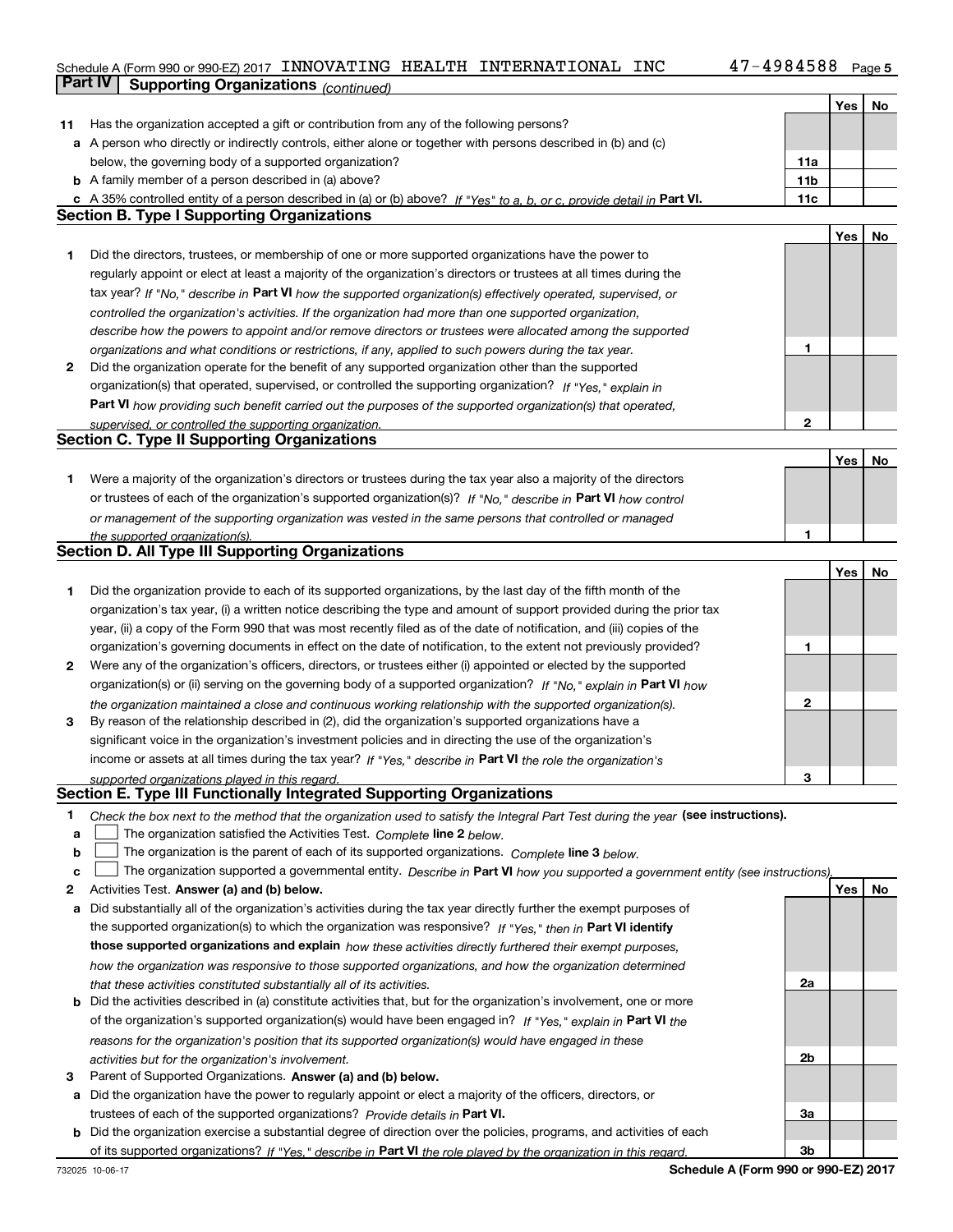|              | Schedule A (Form 990 or 990-EZ) 2017 INNOVATING HEALTH INTERNATIONAL INC<br><b>Part V</b><br>Type III Non-Functionally Integrated 509(a)(3) Supporting Organizations |                |                | $47 - 4984588$ Page 6          |
|--------------|----------------------------------------------------------------------------------------------------------------------------------------------------------------------|----------------|----------------|--------------------------------|
| 1.           | Check here if the organization satisfied the Integral Part Test as a qualifying trust on Nov. 20, 1970 (explain in Part VI.) See instructions. All                   |                |                |                                |
|              | other Type III non-functionally integrated supporting organizations must complete Sections A through E.                                                              |                |                |                                |
|              | Section A - Adjusted Net Income                                                                                                                                      |                | (A) Prior Year | (B) Current Year<br>(optional) |
| 1            | Net short-term capital gain                                                                                                                                          | 1              |                |                                |
| $\mathbf{2}$ | Recoveries of prior-year distributions                                                                                                                               | $\overline{2}$ |                |                                |
| 3            | Other gross income (see instructions)                                                                                                                                | 3              |                |                                |
| 4            | Add lines 1 through 3                                                                                                                                                | 4              |                |                                |
| 5            | Depreciation and depletion                                                                                                                                           | 5              |                |                                |
| 6            | Portion of operating expenses paid or incurred for production or                                                                                                     |                |                |                                |
|              | collection of gross income or for management, conservation, or                                                                                                       |                |                |                                |
|              | maintenance of property held for production of income (see instructions)                                                                                             | 6              |                |                                |
| 7            | Other expenses (see instructions)                                                                                                                                    | $\overline{7}$ |                |                                |
| 8            | <b>Adjusted Net Income</b> (subtract lines 5, 6, and 7 from line 4)                                                                                                  | 8              |                |                                |
|              | <b>Section B - Minimum Asset Amount</b>                                                                                                                              |                | (A) Prior Year | (B) Current Year<br>(optional) |
| 1            | Aggregate fair market value of all non-exempt-use assets (see                                                                                                        |                |                |                                |
|              | instructions for short tax year or assets held for part of year):                                                                                                    |                |                |                                |
|              | <b>a</b> Average monthly value of securities                                                                                                                         | 1a             |                |                                |
|              | <b>b</b> Average monthly cash balances                                                                                                                               | 1b             |                |                                |
|              | c Fair market value of other non-exempt-use assets                                                                                                                   | 1c             |                |                                |
|              | <b>d</b> Total (add lines 1a, 1b, and 1c)                                                                                                                            | 1d             |                |                                |
|              | <b>e</b> Discount claimed for blockage or other                                                                                                                      |                |                |                                |
|              | factors (explain in detail in Part VI):                                                                                                                              |                |                |                                |
| $\mathbf{2}$ | Acquisition indebtedness applicable to non-exempt-use assets                                                                                                         | 2              |                |                                |
| 3            | Subtract line 2 from line 1d                                                                                                                                         | 3              |                |                                |
| 4            | Cash deemed held for exempt use. Enter 1-1/2% of line 3 (for greater amount,                                                                                         |                |                |                                |
|              | see instructions)                                                                                                                                                    | 4              |                |                                |
| 5            | Net value of non-exempt-use assets (subtract line 4 from line 3)                                                                                                     | 5              |                |                                |
| 6            | Multiply line 5 by .035                                                                                                                                              | 6              |                |                                |
| 7            | Recoveries of prior-year distributions                                                                                                                               | $\overline{7}$ |                |                                |
| 8            | Minimum Asset Amount (add line 7 to line 6)                                                                                                                          | 8              |                |                                |
|              | <b>Section C - Distributable Amount</b>                                                                                                                              |                |                | <b>Current Year</b>            |
| 1.           | Adjusted net income for prior year (from Section A, line 8, Column A)                                                                                                | 1              |                |                                |
| 2            | Enter 85% of line 1                                                                                                                                                  | $\mathbf{2}$   |                |                                |

#### **2**Enter 85% of line 1 **3 4**Minimum asset amount for prior year (from Section B, line 8, Column A) Enter greater of line 2 or line 3

**5 6** Distributable Amount. Subtract line 5 from line 4, unless subject to **756**Income tax imposed in prior year emergency temporary reduction (see instructions) Check here if the current year is the organization's first as a non-functionally integrated Type III supporting organization (see

**34**

instructions).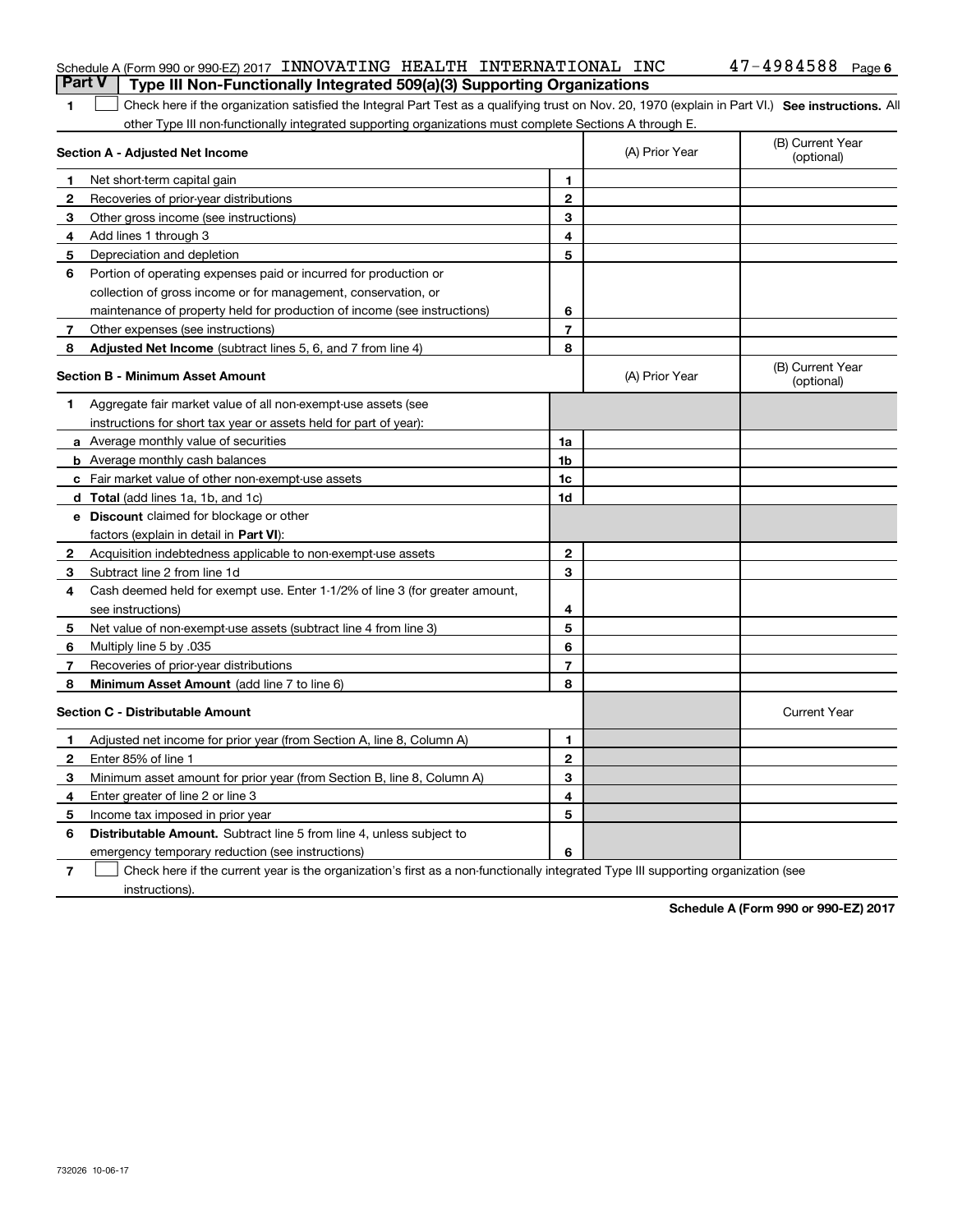#### Schedule A (Form 990 or 990-EZ) 2017 INNOVATIING HEALTH INTERNATIONAL INC 47-4ソ84588 Page INNOVATING HEALTH INTERNATIONAL INC 47-4984588

| <b>Part V</b> | Type III Non-Functionally Integrated 509(a)(3) Supporting Organizations                    |                             | (continued)                           |                                                |
|---------------|--------------------------------------------------------------------------------------------|-----------------------------|---------------------------------------|------------------------------------------------|
|               | <b>Section D - Distributions</b>                                                           |                             |                                       | <b>Current Year</b>                            |
| 1             | Amounts paid to supported organizations to accomplish exempt purposes                      |                             |                                       |                                                |
| 2             | Amounts paid to perform activity that directly furthers exempt purposes of supported       |                             |                                       |                                                |
|               | organizations, in excess of income from activity                                           |                             |                                       |                                                |
| з             | Administrative expenses paid to accomplish exempt purposes of supported organizations      |                             |                                       |                                                |
| 4             | Amounts paid to acquire exempt-use assets                                                  |                             |                                       |                                                |
| 5             | Qualified set-aside amounts (prior IRS approval required)                                  |                             |                                       |                                                |
| 6             | Other distributions (describe in Part VI). See instructions.                               |                             |                                       |                                                |
| 7             | <b>Total annual distributions.</b> Add lines 1 through 6.                                  |                             |                                       |                                                |
| 8             | Distributions to attentive supported organizations to which the organization is responsive |                             |                                       |                                                |
|               | (provide details in Part VI). See instructions.                                            |                             |                                       |                                                |
| 9             | Distributable amount for 2017 from Section C, line 6                                       |                             |                                       |                                                |
| 10            | Line 8 amount divided by line 9 amount                                                     |                             |                                       |                                                |
|               |                                                                                            | (i)                         | (iii)                                 | (iii)                                          |
|               | Section E - Distribution Allocations (see instructions)                                    | <b>Excess Distributions</b> | <b>Underdistributions</b><br>Pre-2017 | <b>Distributable</b><br><b>Amount for 2017</b> |
| 1             | Distributable amount for 2017 from Section C, line 6                                       |                             |                                       |                                                |
| 2             | Underdistributions, if any, for years prior to 2017 (reason-                               |                             |                                       |                                                |
|               | able cause required- explain in Part VI). See instructions.                                |                             |                                       |                                                |
| 3             | Excess distributions carryover, if any, to 2017                                            |                             |                                       |                                                |
| а             |                                                                                            |                             |                                       |                                                |
|               | <b>b</b> From 2013                                                                         |                             |                                       |                                                |
|               | c From 2014                                                                                |                             |                                       |                                                |
|               | <b>d</b> From 2015                                                                         |                             |                                       |                                                |
|               | e From 2016                                                                                |                             |                                       |                                                |
|               | Total of lines 3a through e                                                                |                             |                                       |                                                |
|               | <b>g</b> Applied to underdistributions of prior years                                      |                             |                                       |                                                |
|               | <b>h</b> Applied to 2017 distributable amount                                              |                             |                                       |                                                |
|               | Carryover from 2012 not applied (see instructions)                                         |                             |                                       |                                                |
|               | Remainder. Subtract lines 3g, 3h, and 3i from 3f.                                          |                             |                                       |                                                |
| 4             | Distributions for 2017 from Section D,                                                     |                             |                                       |                                                |
|               | line $7:$                                                                                  |                             |                                       |                                                |
|               | <b>a</b> Applied to underdistributions of prior years                                      |                             |                                       |                                                |
|               | <b>b</b> Applied to 2017 distributable amount                                              |                             |                                       |                                                |
| с             | Remainder. Subtract lines 4a and 4b from 4.                                                |                             |                                       |                                                |
| 5             | Remaining underdistributions for years prior to 2017, if                                   |                             |                                       |                                                |
|               | any. Subtract lines 3g and 4a from line 2. For result greater                              |                             |                                       |                                                |
|               | than zero, explain in Part VI. See instructions.                                           |                             |                                       |                                                |
| 6             | Remaining underdistributions for 2017. Subtract lines 3h                                   |                             |                                       |                                                |
|               | and 4b from line 1. For result greater than zero, explain in                               |                             |                                       |                                                |
|               | Part VI. See instructions.                                                                 |                             |                                       |                                                |
| 7             | Excess distributions carryover to 2018. Add lines 3j                                       |                             |                                       |                                                |
|               | and 4c.                                                                                    |                             |                                       |                                                |
| 8             | Breakdown of line 7:                                                                       |                             |                                       |                                                |
|               | a Excess from 2013                                                                         |                             |                                       |                                                |
|               | <b>b</b> Excess from 2014                                                                  |                             |                                       |                                                |
|               | c Excess from 2015                                                                         |                             |                                       |                                                |
|               | d Excess from 2016                                                                         |                             |                                       |                                                |
|               |                                                                                            |                             |                                       |                                                |
|               | e Excess from 2017                                                                         |                             |                                       |                                                |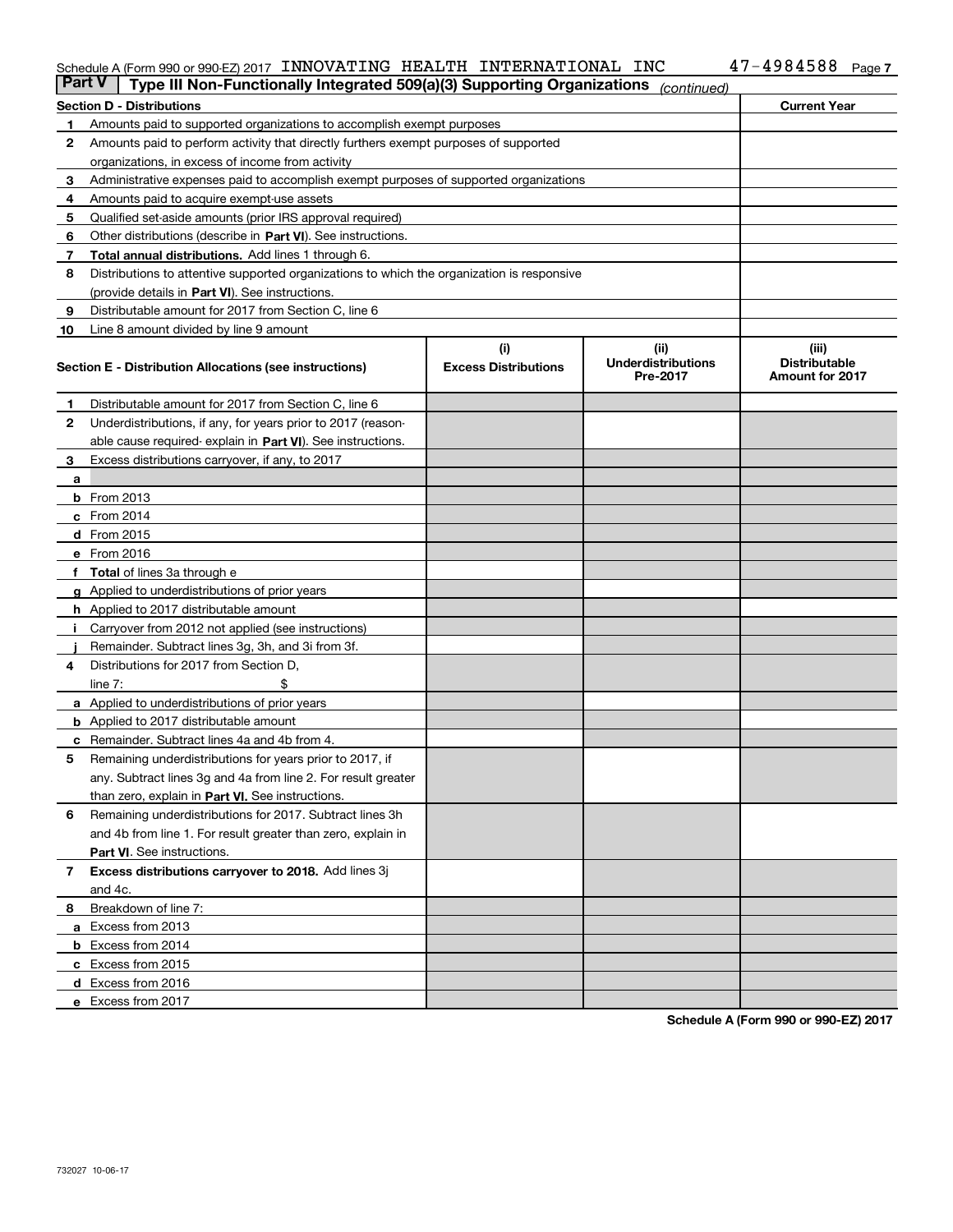|                | Schedule A (Form 990 or 990-EZ) 2017 INNOVATING HEALTH INTERNATIONAL INC                                                                                                                                                                                                                                                                                                                                                                                                                                                                                                                    |  |  | $47 - 4984588$ Page 8 |  |
|----------------|---------------------------------------------------------------------------------------------------------------------------------------------------------------------------------------------------------------------------------------------------------------------------------------------------------------------------------------------------------------------------------------------------------------------------------------------------------------------------------------------------------------------------------------------------------------------------------------------|--|--|-----------------------|--|
| <b>Part VI</b> | Supplemental Information. Provide the explanations required by Part II, line 10; Part II, line 17a or 17b; Part III, line 12;<br>Part IV, Section A, lines 1, 2, 3b, 3c, 4b, 4c, 5a, 6, 9a, 9b, 9c, 11a, 11b, and 11c; Part IV, Section B, lines 1 and 2; Part IV, Section C,<br>line 1; Part IV, Section D, lines 2 and 3; Part IV, Section E, lines 1c, 2a, 2b, 3a, and 3b; Part V, line 1; Part V, Section B, line 1e; Part V,<br>Section D, lines 5, 6, and 8; and Part V, Section E, lines 2, 5, and 6. Also complete this part for any additional information.<br>(See instructions.) |  |  |                       |  |
|                |                                                                                                                                                                                                                                                                                                                                                                                                                                                                                                                                                                                             |  |  |                       |  |
|                |                                                                                                                                                                                                                                                                                                                                                                                                                                                                                                                                                                                             |  |  |                       |  |
|                |                                                                                                                                                                                                                                                                                                                                                                                                                                                                                                                                                                                             |  |  |                       |  |
|                |                                                                                                                                                                                                                                                                                                                                                                                                                                                                                                                                                                                             |  |  |                       |  |
|                |                                                                                                                                                                                                                                                                                                                                                                                                                                                                                                                                                                                             |  |  |                       |  |
|                |                                                                                                                                                                                                                                                                                                                                                                                                                                                                                                                                                                                             |  |  |                       |  |
|                |                                                                                                                                                                                                                                                                                                                                                                                                                                                                                                                                                                                             |  |  |                       |  |
|                |                                                                                                                                                                                                                                                                                                                                                                                                                                                                                                                                                                                             |  |  |                       |  |
|                |                                                                                                                                                                                                                                                                                                                                                                                                                                                                                                                                                                                             |  |  |                       |  |
|                |                                                                                                                                                                                                                                                                                                                                                                                                                                                                                                                                                                                             |  |  |                       |  |
|                |                                                                                                                                                                                                                                                                                                                                                                                                                                                                                                                                                                                             |  |  |                       |  |
|                |                                                                                                                                                                                                                                                                                                                                                                                                                                                                                                                                                                                             |  |  |                       |  |
|                |                                                                                                                                                                                                                                                                                                                                                                                                                                                                                                                                                                                             |  |  |                       |  |
|                |                                                                                                                                                                                                                                                                                                                                                                                                                                                                                                                                                                                             |  |  |                       |  |
|                |                                                                                                                                                                                                                                                                                                                                                                                                                                                                                                                                                                                             |  |  |                       |  |
|                |                                                                                                                                                                                                                                                                                                                                                                                                                                                                                                                                                                                             |  |  |                       |  |
|                |                                                                                                                                                                                                                                                                                                                                                                                                                                                                                                                                                                                             |  |  |                       |  |
|                |                                                                                                                                                                                                                                                                                                                                                                                                                                                                                                                                                                                             |  |  |                       |  |
|                |                                                                                                                                                                                                                                                                                                                                                                                                                                                                                                                                                                                             |  |  |                       |  |
|                |                                                                                                                                                                                                                                                                                                                                                                                                                                                                                                                                                                                             |  |  |                       |  |
|                |                                                                                                                                                                                                                                                                                                                                                                                                                                                                                                                                                                                             |  |  |                       |  |
|                |                                                                                                                                                                                                                                                                                                                                                                                                                                                                                                                                                                                             |  |  |                       |  |
|                |                                                                                                                                                                                                                                                                                                                                                                                                                                                                                                                                                                                             |  |  |                       |  |
|                |                                                                                                                                                                                                                                                                                                                                                                                                                                                                                                                                                                                             |  |  |                       |  |
|                |                                                                                                                                                                                                                                                                                                                                                                                                                                                                                                                                                                                             |  |  |                       |  |
|                |                                                                                                                                                                                                                                                                                                                                                                                                                                                                                                                                                                                             |  |  |                       |  |
|                |                                                                                                                                                                                                                                                                                                                                                                                                                                                                                                                                                                                             |  |  |                       |  |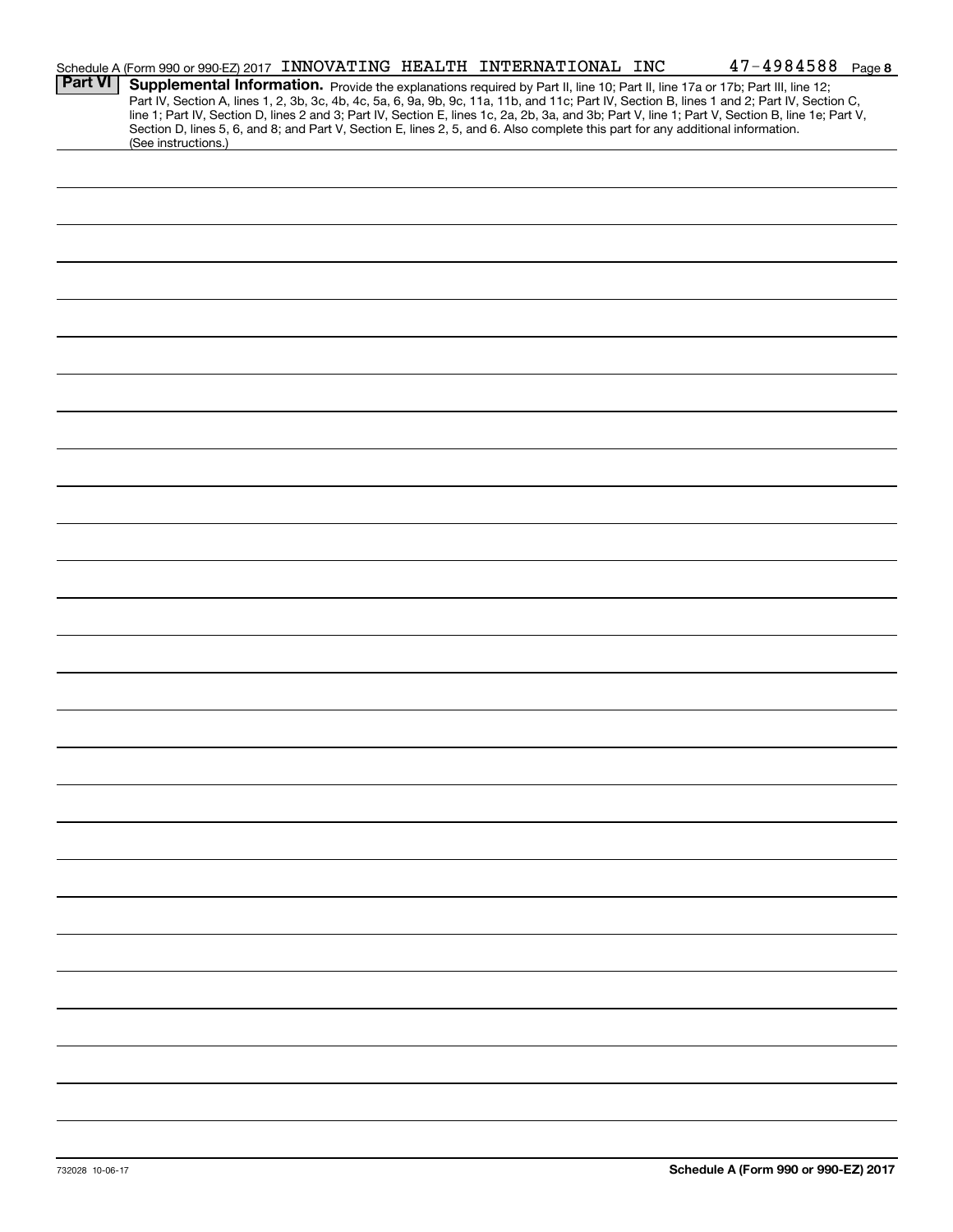Department of the Treasury **(Form 990, 990-EZ, or 990-PF)**

#### \*\* PUBLIC DISCLOSURE COPY \*\*

## **Schedule B Schedule of Contributors**

**| Attach to Form 990, Form 990-EZ, or Form 990-PF. | Go to www.irs.gov/Form990 for the latest information.** OMB No. 1545-0047

**2017**

**Name of the organization Employer identification number**

| (Form 990, 990-EZ,<br>or 990-PF)                       |  |
|--------------------------------------------------------|--|
| Department of the Treasury<br>Internal Revenue Service |  |
| Name of the organization                               |  |

**Organization type** (check one):

## INNOVATING HEALTH INTERNATIONAL INC 47-4984588

| Filers of:         | Section:                                                                    |
|--------------------|-----------------------------------------------------------------------------|
| Form 990 or 990-EZ | $\lfloor x \rfloor$ 501(c)( 3) (enter number) organization                  |
|                    | $4947(a)(1)$ nonexempt charitable trust not treated as a private foundation |
|                    | 527 political organization                                                  |
| Form 990-PF        | 501(c)(3) exempt private foundation                                         |
|                    | 4947(a)(1) nonexempt charitable trust treated as a private foundation       |
|                    | 501(c)(3) taxable private foundation                                        |

Check if your organization is covered by the **General Rule** or a **Special Rule. Note:**  Only a section 501(c)(7), (8), or (10) organization can check boxes for both the General Rule and a Special Rule. See instructions.

#### **General Rule**

 $\boxed{\textbf{X}}$  For an organization filing Form 990, 990-EZ, or 990-PF that received, during the year, contributions totaling \$5,000 or more (in money or property) from any one contributor. Complete Parts I and II. See instructions for determining a contributor's total contributions.

#### **Special Rules**

 $\mathcal{L}^{\text{max}}$ 

any one contributor, during the year, total contributions of the greater of  $\,$  (1) \$5,000; or **(2)** 2% of the amount on (i) Form 990, Part VIII, line 1h; For an organization described in section 501(c)(3) filing Form 990 or 990-EZ that met the 33 1/3% support test of the regulations under sections 509(a)(1) and 170(b)(1)(A)(vi), that checked Schedule A (Form 990 or 990-EZ), Part II, line 13, 16a, or 16b, and that received from or (ii) Form 990-EZ, line 1. Complete Parts I and II.  $\mathcal{L}^{\text{max}}$ 

year, total contributions of more than \$1,000 *exclusively* for religious, charitable, scientific, literary, or educational purposes, or for For an organization described in section 501(c)(7), (8), or (10) filing Form 990 or 990-EZ that received from any one contributor, during the the prevention of cruelty to children or animals. Complete Parts I, II, and III.  $\mathcal{L}^{\text{max}}$ 

purpose. Don't complete any of the parts unless the **General Rule** applies to this organization because it received *nonexclusively* year, contributions <sub>exclusively</sub> for religious, charitable, etc., purposes, but no such contributions totaled more than \$1,000. If this box is checked, enter here the total contributions that were received during the year for an  $\;$ exclusively religious, charitable, etc., For an organization described in section 501(c)(7), (8), or (10) filing Form 990 or 990-EZ that received from any one contributor, during the religious, charitable, etc., contributions totaling \$5,000 or more during the year  $\Box$ — $\Box$ — $\Box$ 

**Caution:**  An organization that isn't covered by the General Rule and/or the Special Rules doesn't file Schedule B (Form 990, 990-EZ, or 990-PF),  **must** but it answer "No" on Part IV, line 2, of its Form 990; or check the box on line H of its Form 990-EZ or on its Form 990-PF, Part I, line 2, to certify that it doesn't meet the filing requirements of Schedule B (Form 990, 990-EZ, or 990-PF).

**Schedule B (Form 990, 990-EZ, or 990-PF) (2017) For Paperwork Reduction Act Notice, see the instructions for Form 990, 990-EZ, or 990-PF.** LHA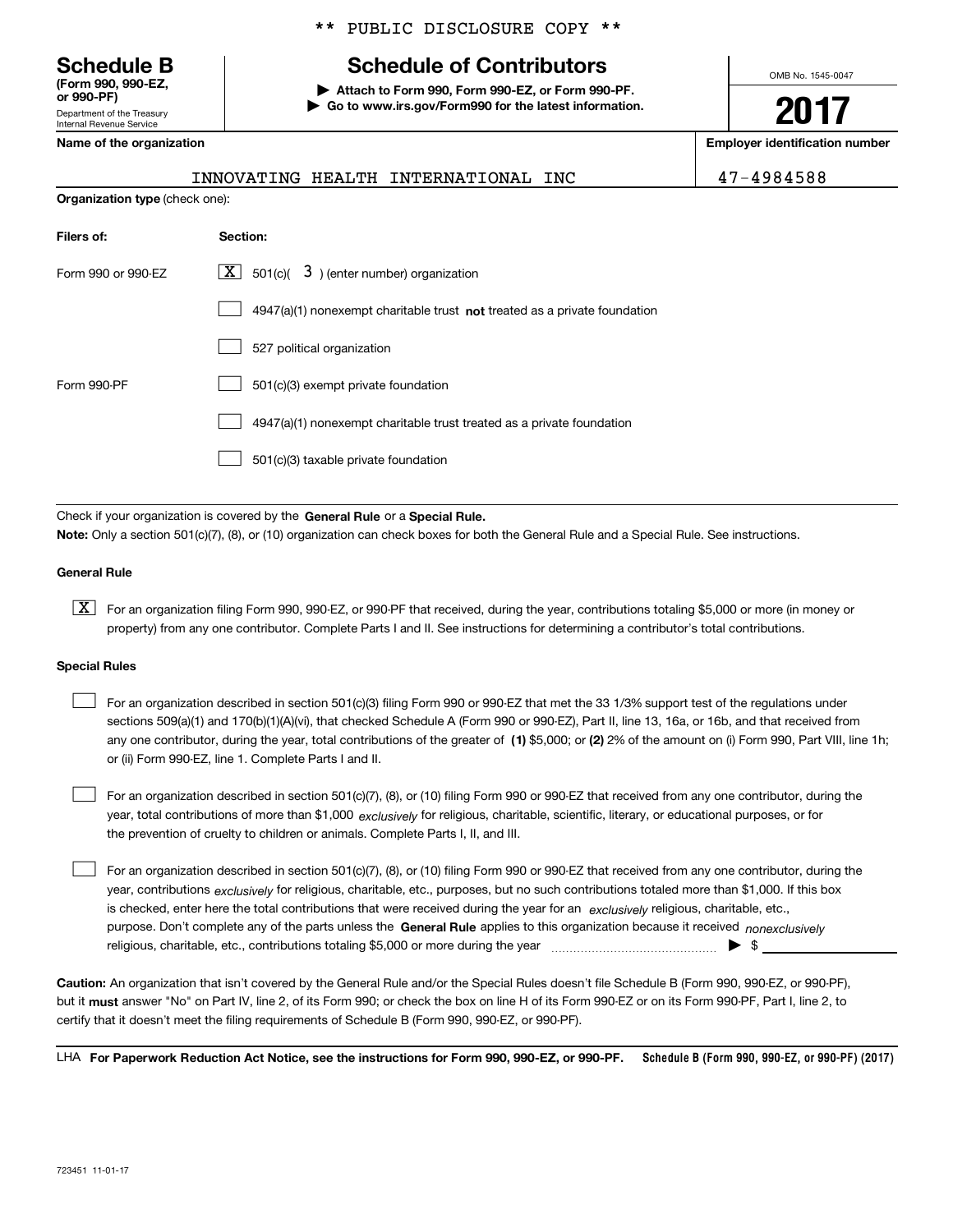#### **Name of organization Employer identification number**

### INNOVATING HEALTH INTERNATIONAL INC 47-4984588

(schedule B (Form 990, 990-EZ, or 990-PF) (2017)<br> **2 ame of organization**<br> **2 A 7 – 4984588**<br> **2 Part I Contributors** (see instructions). Use duplicate copies of Part I if additional space is needed.

| (a)        | (b)                               | (c)                                         | (d)                                                                                                           |
|------------|-----------------------------------|---------------------------------------------|---------------------------------------------------------------------------------------------------------------|
| No.<br>1   | Name, address, and ZIP + 4        | <b>Total contributions</b><br>10,000.<br>\$ | Type of contribution<br>Person<br>x<br>Payroll<br>Noncash<br>(Complete Part II for<br>noncash contributions.) |
| (a)<br>No. | (b)<br>Name, address, and ZIP + 4 | (c)<br><b>Total contributions</b>           | (d)<br>Type of contribution                                                                                   |
| 2          |                                   | 161,000.<br>\$                              | x<br>Person<br>Payroll<br>Noncash<br>(Complete Part II for<br>noncash contributions.)                         |
| (a)<br>No. | (b)<br>Name, address, and ZIP + 4 | (c)<br><b>Total contributions</b>           | (d)<br>Type of contribution                                                                                   |
| 3          |                                   | 14,500.<br>\$                               | Person<br>x<br>Payroll<br>Noncash<br>(Complete Part II for<br>noncash contributions.)                         |
| (a)<br>No. | (b)<br>Name, address, and ZIP + 4 | (c)<br><b>Total contributions</b>           | (d)<br>Type of contribution                                                                                   |
| 4          |                                   | 10,600.<br>\$                               | Person<br>Payroll<br>Noncash<br>(Complete Part II for<br>noncash contributions.)                              |
| (a)<br>No. | (b)<br>Name, address, and ZIP + 4 | (c)<br><b>Total contributions</b>           | (d)<br><b>Type of contribution</b>                                                                            |
| 5          |                                   | 15,000.<br>\$                               | $\overline{\text{X}}$<br>Person<br>Payroll<br>Noncash<br>(Complete Part II for<br>noncash contributions.)     |
| (a)<br>No. | (b)<br>Name, address, and ZIP + 4 | (c)<br><b>Total contributions</b>           | (d)<br>Type of contribution                                                                                   |
| 6          |                                   | 8,000.<br>\$                                | $\overline{\text{X}}$<br>Person<br>Payroll<br>Noncash<br>(Complete Part II for<br>noncash contributions.)     |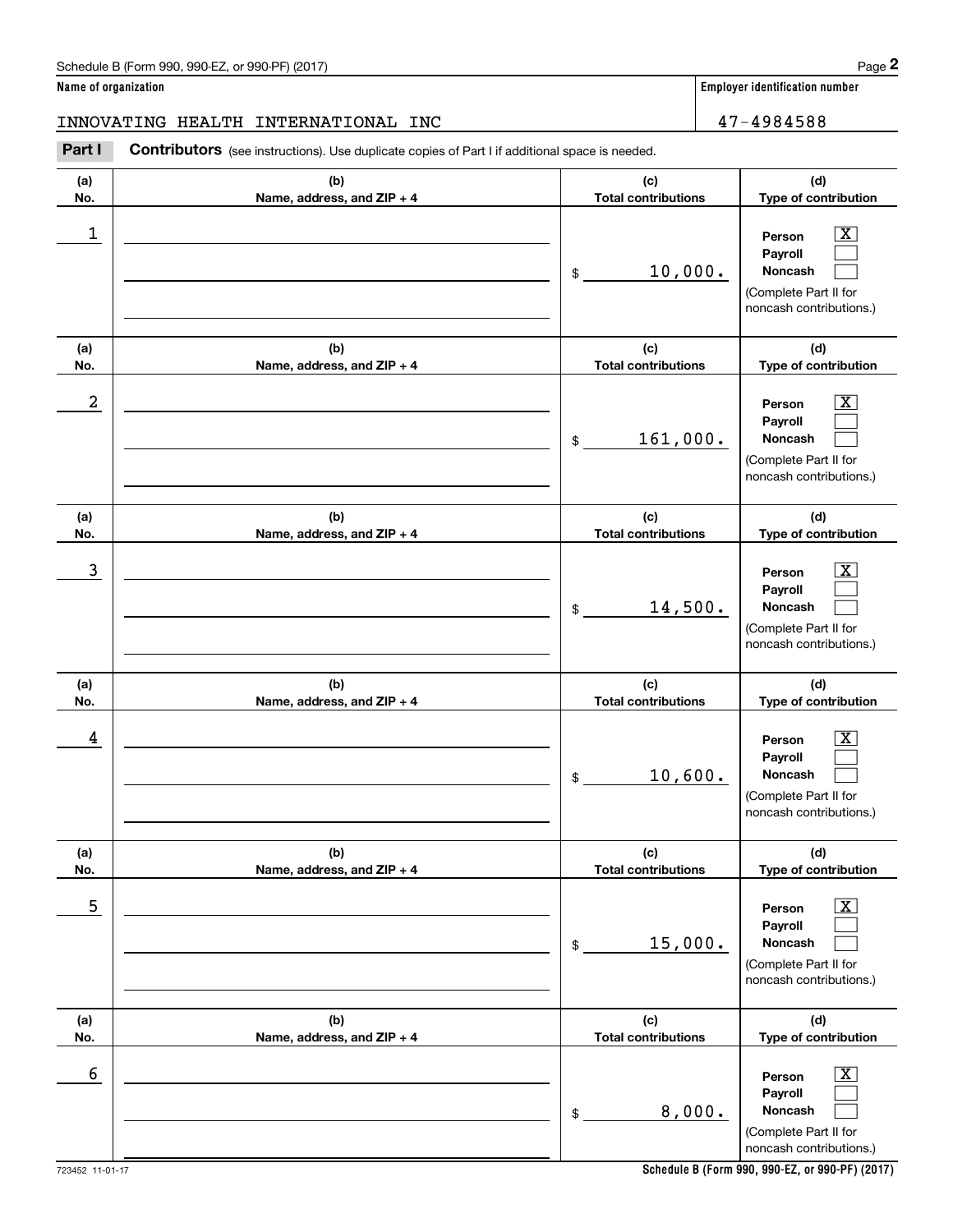#### **Name of organization Employer identification number**

#### INNOVATING HEALTH INTERNATIONAL INC 47-4984588

(schedule B (Form 990, 990-EZ, or 990-PF) (2017)<br> **2 ame of organization**<br> **2 A 7 – 4984588**<br> **2 Part I Contributors** (see instructions). Use duplicate copies of Part I if additional space is needed.

| (a)        | (b)                                 | (c)                               | (d)                                                                                                                                       |
|------------|-------------------------------------|-----------------------------------|-------------------------------------------------------------------------------------------------------------------------------------------|
| No.        | Name, address, and ZIP + 4          | <b>Total contributions</b>        | Type of contribution                                                                                                                      |
| 7          |                                     | 9,605.<br>\$                      | $\overline{\text{X}}$<br>Person<br>Payroll<br>$\overline{\text{X}}$<br><b>Noncash</b><br>(Complete Part II for<br>noncash contributions.) |
| (a)<br>No. | (b)<br>Name, address, and ZIP + 4   | (c)<br><b>Total contributions</b> | (d)<br>Type of contribution                                                                                                               |
| 8          |                                     | 53,002.<br>\$                     | x<br>Person<br>Payroll<br>Noncash<br>(Complete Part II for<br>noncash contributions.)                                                     |
| (a)<br>No. | (b)<br>Name, address, and ZIP + 4   | (c)<br><b>Total contributions</b> | (d)<br>Type of contribution                                                                                                               |
| 9          |                                     | 12,500.<br>\$                     | x<br>Person<br>Payroll<br>Noncash<br>(Complete Part II for<br>noncash contributions.)                                                     |
| (a)<br>No. | (b)<br>Name, address, and ZIP + 4   | (c)<br><b>Total contributions</b> | (d)<br>Type of contribution                                                                                                               |
| 10         |                                     | 75,860.<br>\$                     | х<br>Person<br>Payroll<br><b>Noncash</b><br>(Complete Part II for<br>noncash contributions.)                                              |
| (a)<br>No. | (b)<br>Name, address, and $ZIP + 4$ | (c)<br>Total contributions        | (d)<br>Type of contribution                                                                                                               |
|            |                                     | \$                                | Person<br>Payroll<br>Noncash<br>(Complete Part II for<br>noncash contributions.)                                                          |
| (a)<br>No. | (b)<br>Name, address, and ZIP + 4   | (c)<br><b>Total contributions</b> | (d)<br>Type of contribution                                                                                                               |
|            |                                     | \$                                | Person<br>Payroll<br>Noncash<br>(Complete Part II for<br>noncash contributions.)                                                          |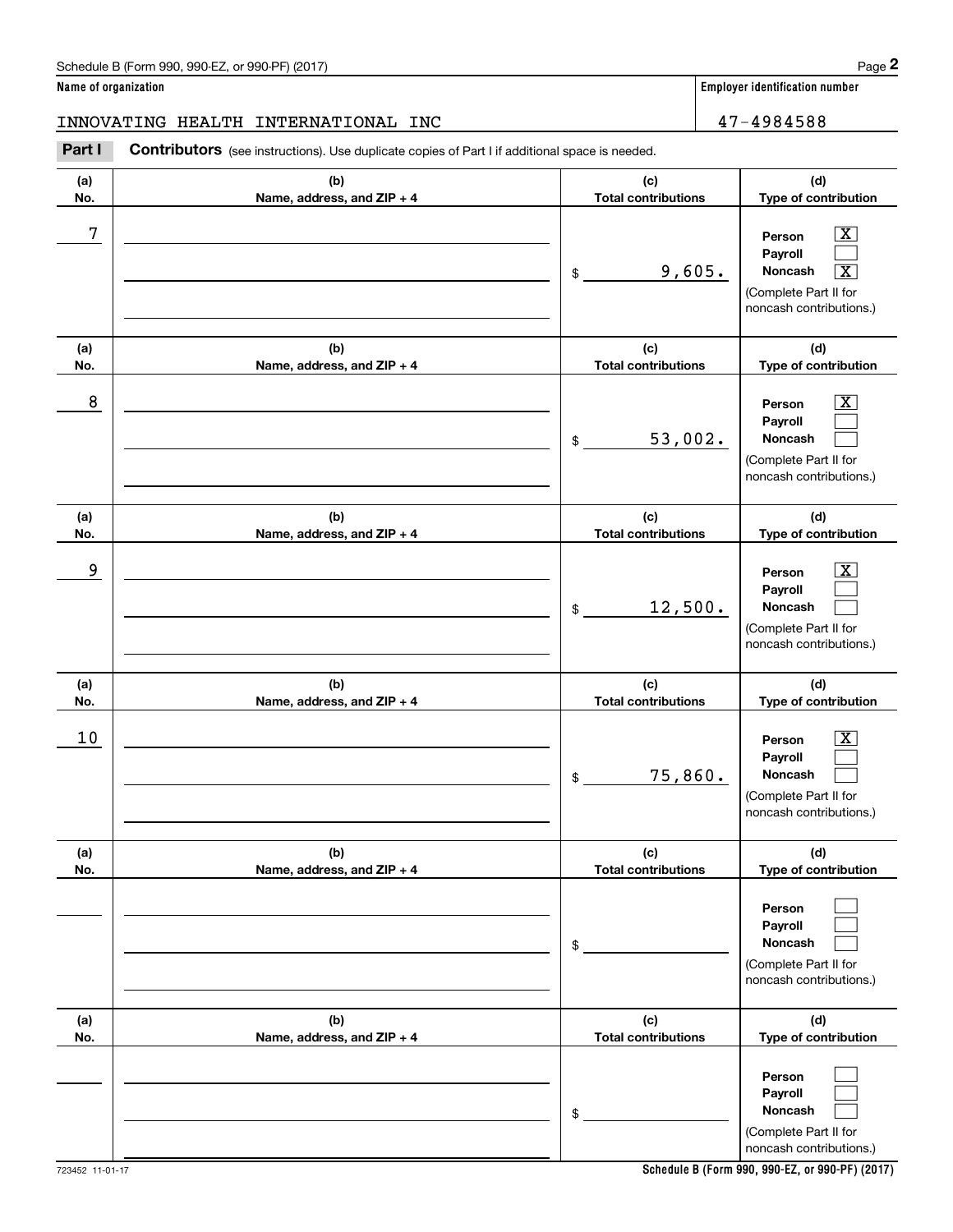**Name of organization Employer identification number**

INNOVATING HEALTH INTERNATIONAL INC 47-4984588

Employer identification number<br> **3Page 3**<br>
2Part II **Noncash Property** (see instructions). Use duplicate copies of Part II if additional space is needed.<br>
3Part II **Noncash Property** (see instructions). Use duplicate copie

| (a)<br>No.<br>from<br>Part I | (b)<br>Description of noncash property given | (c)<br>FMV (or estimate)<br>(See instructions.) | (d)<br>Date received |
|------------------------------|----------------------------------------------|-------------------------------------------------|----------------------|
| 7                            | MATERIALS AND SUPPLIES                       |                                                 |                      |
|                              |                                              | 5,000.<br>$\frac{1}{2}$                         | 08/02/17             |
| (a)<br>No.<br>from<br>Part I | (b)<br>Description of noncash property given | (c)<br>FMV (or estimate)<br>(See instructions.) | (d)<br>Date received |
|                              |                                              | $\sim$                                          |                      |
| (a)<br>No.<br>from<br>Part I | (b)<br>Description of noncash property given | (c)<br>FMV (or estimate)<br>(See instructions.) | (d)<br>Date received |
|                              |                                              | $\frac{1}{2}$                                   |                      |
| (a)<br>No.<br>from<br>Part I | (b)<br>Description of noncash property given | (c)<br>FMV (or estimate)<br>(See instructions.) | (d)<br>Date received |
|                              |                                              | $\mathsf{\$}$                                   |                      |
| (a)<br>No.<br>from<br>Part I | (b)<br>Description of noncash property given | (c)<br>FMV (or estimate)<br>(See instructions.) | (d)<br>Date received |
|                              |                                              | $$\mathbb{S}$$                                  |                      |
| (a)<br>No.<br>from<br>Part I | (b)<br>Description of noncash property given | (c)<br>FMV (or estimate)<br>(See instructions.) | (d)<br>Date received |
|                              |                                              | \$                                              |                      |
|                              |                                              |                                                 |                      |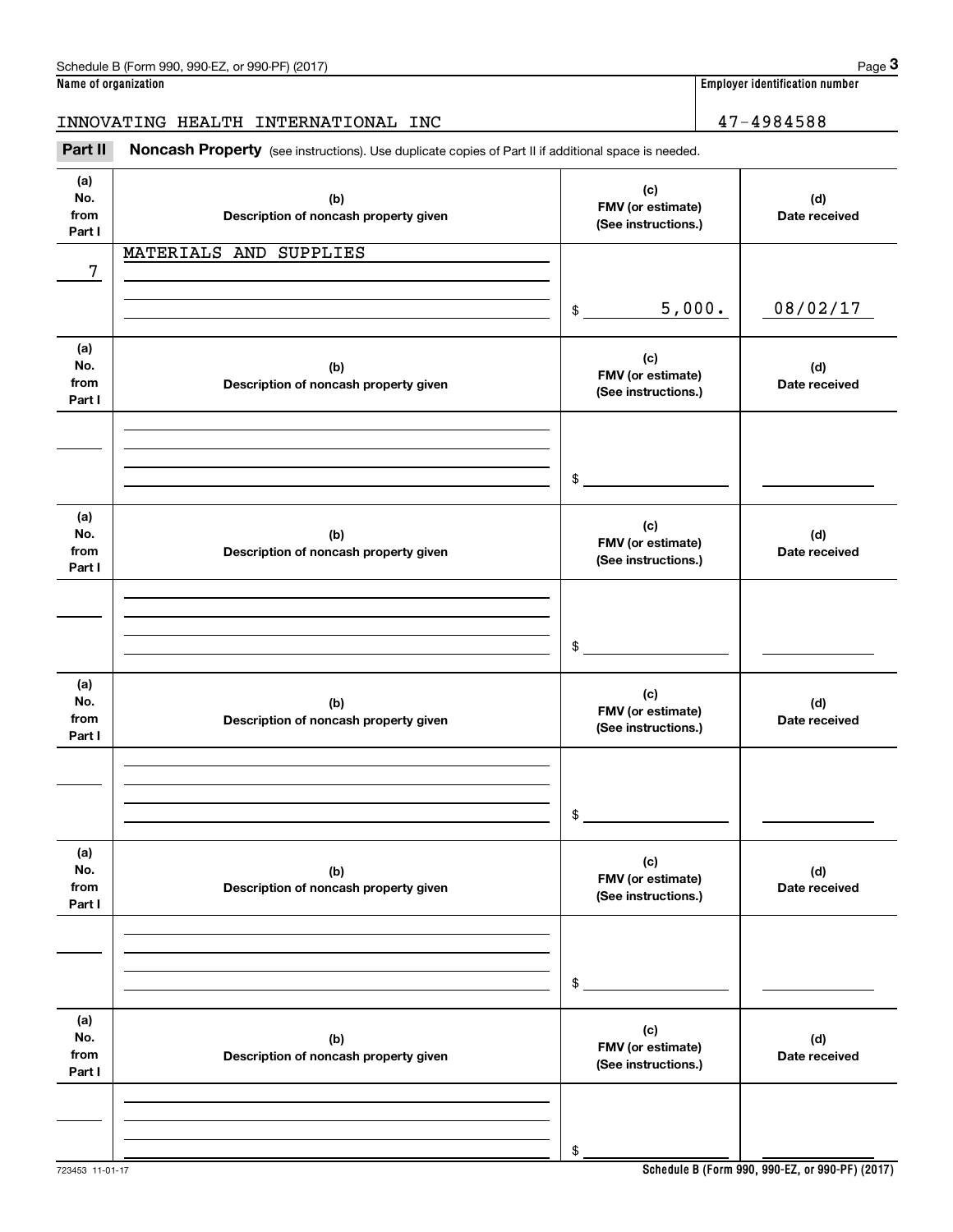|                      | Schedule B (Form 990, 990-EZ, or 990-PF) (2017)                                                                                                                                                                                                                                |                      | Page 4                                   |
|----------------------|--------------------------------------------------------------------------------------------------------------------------------------------------------------------------------------------------------------------------------------------------------------------------------|----------------------|------------------------------------------|
| Name of organization |                                                                                                                                                                                                                                                                                |                      | <b>Employer identification number</b>    |
|                      | INNOVATING HEALTH INTERNATIONAL INC                                                                                                                                                                                                                                            |                      | 47-4984588                               |
| Part III             | $Exclusively$ religious, charitable, etc., contributions to organizations described in section 501(c)(7), (8), or (10) that total more than \$1,000 for<br>the year from any one contributor. Complete columns (a) through (e) and the following line entry. For organizations |                      |                                          |
|                      | completing Part III, enter the total of exclusively religious, charitable, etc., contributions of \$1,000 or less for the year. (Enter this info. once.)                                                                                                                       |                      | $\blacktriangleright$ \$                 |
| (a) No.              | Use duplicate copies of Part III if additional space is needed.                                                                                                                                                                                                                |                      |                                          |
| from<br>Part I       | (b) Purpose of gift                                                                                                                                                                                                                                                            | (c) Use of gift      | (d) Description of how gift is held      |
|                      |                                                                                                                                                                                                                                                                                |                      |                                          |
|                      |                                                                                                                                                                                                                                                                                |                      |                                          |
|                      |                                                                                                                                                                                                                                                                                |                      |                                          |
|                      |                                                                                                                                                                                                                                                                                | (e) Transfer of gift |                                          |
|                      | Transferee's name, address, and $ZIP + 4$                                                                                                                                                                                                                                      |                      | Relationship of transferor to transferee |
|                      |                                                                                                                                                                                                                                                                                |                      |                                          |
|                      |                                                                                                                                                                                                                                                                                |                      |                                          |
|                      |                                                                                                                                                                                                                                                                                |                      |                                          |
| (a) No.<br>from      | (b) Purpose of gift                                                                                                                                                                                                                                                            | (c) Use of gift      | (d) Description of how gift is held      |
| Part I               |                                                                                                                                                                                                                                                                                |                      |                                          |
|                      |                                                                                                                                                                                                                                                                                |                      |                                          |
|                      |                                                                                                                                                                                                                                                                                |                      |                                          |
|                      |                                                                                                                                                                                                                                                                                | (e) Transfer of gift |                                          |
|                      |                                                                                                                                                                                                                                                                                |                      |                                          |
|                      | Transferee's name, address, and ZIP + 4                                                                                                                                                                                                                                        |                      | Relationship of transferor to transferee |
|                      |                                                                                                                                                                                                                                                                                |                      |                                          |
|                      |                                                                                                                                                                                                                                                                                |                      |                                          |
| (a) No.              |                                                                                                                                                                                                                                                                                |                      |                                          |
| from<br>Part I       | (b) Purpose of gift                                                                                                                                                                                                                                                            | (c) Use of gift      | (d) Description of how gift is held      |
|                      |                                                                                                                                                                                                                                                                                |                      |                                          |
|                      |                                                                                                                                                                                                                                                                                |                      |                                          |
|                      |                                                                                                                                                                                                                                                                                |                      |                                          |
|                      |                                                                                                                                                                                                                                                                                | (e) Transfer of gift |                                          |
|                      | Transferee's name, address, and ZIP + 4                                                                                                                                                                                                                                        |                      | Relationship of transferor to transferee |
|                      |                                                                                                                                                                                                                                                                                |                      |                                          |
|                      |                                                                                                                                                                                                                                                                                |                      |                                          |
|                      |                                                                                                                                                                                                                                                                                |                      |                                          |
| (a) No.<br>from      | (b) Purpose of gift                                                                                                                                                                                                                                                            | (c) Use of gift      | (d) Description of how gift is held      |
| Part I               |                                                                                                                                                                                                                                                                                |                      |                                          |
|                      |                                                                                                                                                                                                                                                                                |                      |                                          |
|                      |                                                                                                                                                                                                                                                                                |                      |                                          |
|                      |                                                                                                                                                                                                                                                                                | (e) Transfer of gift |                                          |
|                      |                                                                                                                                                                                                                                                                                |                      |                                          |
|                      | Transferee's name, address, and ZIP + 4                                                                                                                                                                                                                                        |                      | Relationship of transferor to transferee |
|                      |                                                                                                                                                                                                                                                                                |                      |                                          |
|                      |                                                                                                                                                                                                                                                                                |                      |                                          |
|                      |                                                                                                                                                                                                                                                                                |                      |                                          |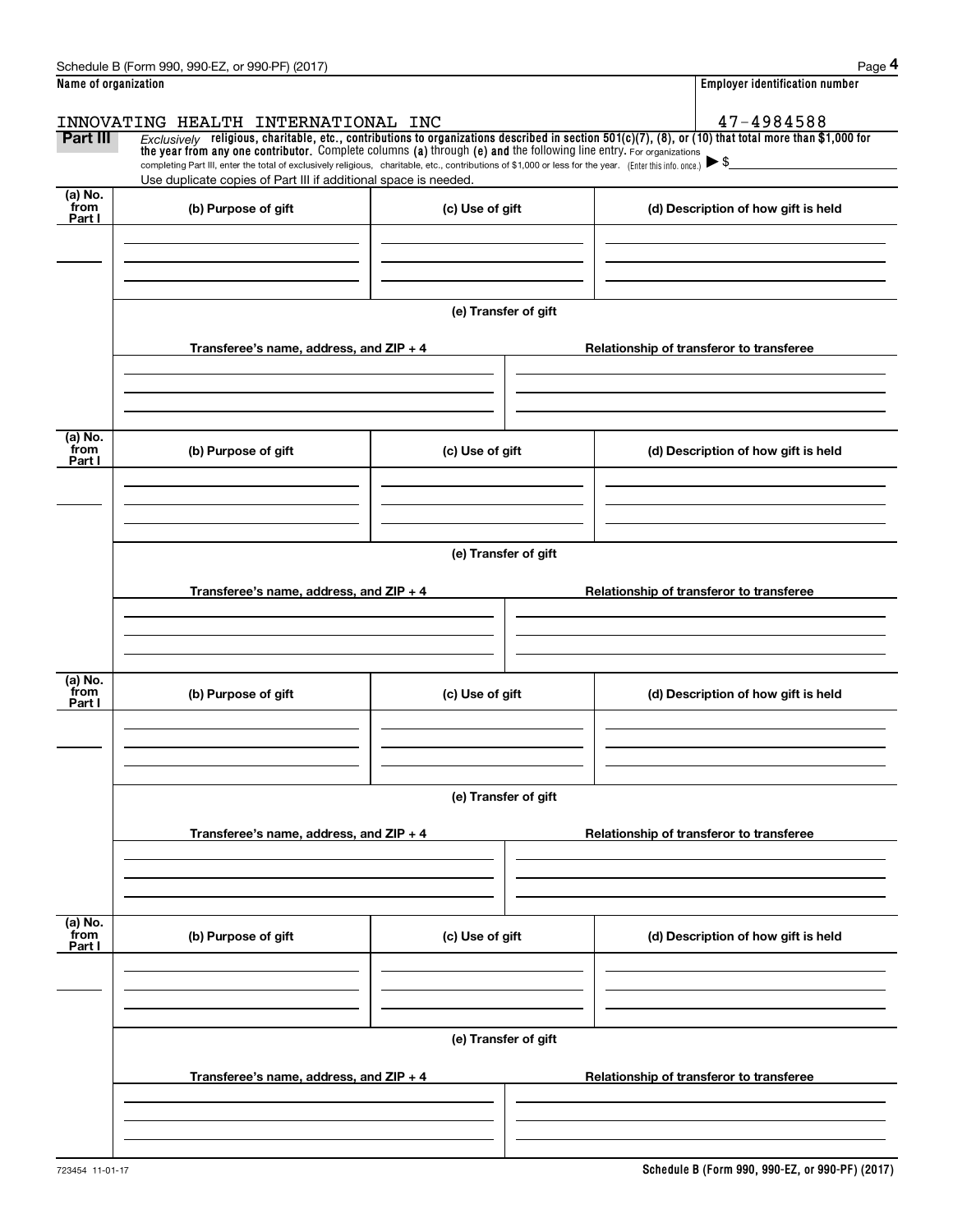| <b>SCHEDULE D</b> |
|-------------------|
|-------------------|

Department of the Treasury

### **SCHEDULE D Supplemental Financial Statements**

(Form 990)<br>
Pepartment of the Treasury<br>
Department of the Treasury<br>
Department of the Treasury<br>
Department of the Treasury<br> **Co to www.irs.gov/Form990 for instructions and the latest information.**<br> **Co to www.irs.gov/Form9** 

| <b>P</b> Allach to Form 330. |  |  |                                                                      |  |  |
|------------------------------|--|--|----------------------------------------------------------------------|--|--|
|                              |  |  | to www.irs.gov/Form990 for instructions and the latest information ( |  |  |



|                                                                                                                        | Internal Revenue Service      |                                                                                                        | Go to www.irs.gov/Form990 for instructions and the latest information.                                                                                    |                          | <b>Inspection</b>               |
|------------------------------------------------------------------------------------------------------------------------|-------------------------------|--------------------------------------------------------------------------------------------------------|-----------------------------------------------------------------------------------------------------------------------------------------------------------|--------------------------|---------------------------------|
| <b>Employer identification number</b><br>Name of the organization<br>47-4984588<br>INNOVATING HEALTH INTERNATIONAL INC |                               |                                                                                                        |                                                                                                                                                           |                          |                                 |
| Part I                                                                                                                 |                               |                                                                                                        | Organizations Maintaining Donor Advised Funds or Other Similar Funds or Accounts. Complete if the                                                         |                          |                                 |
|                                                                                                                        |                               | organization answered "Yes" on Form 990, Part IV, line 6.                                              |                                                                                                                                                           |                          |                                 |
|                                                                                                                        |                               |                                                                                                        | (a) Donor advised funds                                                                                                                                   |                          | (b) Funds and other accounts    |
| 1                                                                                                                      |                               |                                                                                                        |                                                                                                                                                           |                          |                                 |
| 2                                                                                                                      |                               | Aggregate value of contributions to (during year)                                                      |                                                                                                                                                           |                          |                                 |
| 3                                                                                                                      |                               |                                                                                                        |                                                                                                                                                           |                          |                                 |
| 4                                                                                                                      |                               |                                                                                                        |                                                                                                                                                           |                          |                                 |
| 5                                                                                                                      |                               |                                                                                                        | Did the organization inform all donors and donor advisors in writing that the assets held in donor advised funds                                          |                          |                                 |
|                                                                                                                        |                               |                                                                                                        |                                                                                                                                                           |                          | Yes<br><b>No</b>                |
| 6                                                                                                                      |                               |                                                                                                        | Did the organization inform all grantees, donors, and donor advisors in writing that grant funds can be used only                                         |                          |                                 |
|                                                                                                                        |                               |                                                                                                        | for charitable purposes and not for the benefit of the donor or donor advisor, or for any other purpose conferring                                        |                          |                                 |
|                                                                                                                        |                               |                                                                                                        |                                                                                                                                                           |                          | Yes<br>No                       |
| Part II                                                                                                                |                               |                                                                                                        | Conservation Easements. Complete if the organization answered "Yes" on Form 990, Part IV, line 7.                                                         |                          |                                 |
| 1                                                                                                                      |                               | Purpose(s) of conservation easements held by the organization (check all that apply).                  |                                                                                                                                                           |                          |                                 |
|                                                                                                                        |                               | Preservation of land for public use (e.g., recreation or education)                                    | Preservation of a historically important land area                                                                                                        |                          |                                 |
|                                                                                                                        | Protection of natural habitat |                                                                                                        | Preservation of a certified historic structure                                                                                                            |                          |                                 |
|                                                                                                                        | Preservation of open space    |                                                                                                        |                                                                                                                                                           |                          |                                 |
| 2                                                                                                                      |                               |                                                                                                        | Complete lines 2a through 2d if the organization held a qualified conservation contribution in the form of a conservation easement on the last            |                          |                                 |
|                                                                                                                        | day of the tax year.          |                                                                                                        |                                                                                                                                                           |                          | Held at the End of the Tax Year |
| а                                                                                                                      |                               | Total number of conservation easements                                                                 |                                                                                                                                                           | 2a                       |                                 |
| b                                                                                                                      |                               | Total acreage restricted by conservation easements                                                     |                                                                                                                                                           | 2 <sub>b</sub>           |                                 |
| с                                                                                                                      |                               |                                                                                                        |                                                                                                                                                           | 2c                       |                                 |
| d                                                                                                                      |                               |                                                                                                        | Number of conservation easements included in (c) acquired after 7/25/06, and not on a historic structure                                                  |                          |                                 |
|                                                                                                                        |                               |                                                                                                        |                                                                                                                                                           | 2d                       |                                 |
| 3                                                                                                                      |                               |                                                                                                        | Number of conservation easements modified, transferred, released, extinguished, or terminated by the organization during the tax                          |                          |                                 |
|                                                                                                                        | $year \rightarrow$            |                                                                                                        |                                                                                                                                                           |                          |                                 |
| 4                                                                                                                      |                               | Number of states where property subject to conservation easement is located >                          |                                                                                                                                                           |                          |                                 |
| 5                                                                                                                      |                               | Does the organization have a written policy regarding the periodic monitoring, inspection, handling of |                                                                                                                                                           |                          |                                 |
|                                                                                                                        |                               | violations, and enforcement of the conservation easements it holds?                                    |                                                                                                                                                           |                          | Yes<br><b>No</b>                |
| 6                                                                                                                      |                               |                                                                                                        | Staff and volunteer hours devoted to monitoring, inspecting, handling of violations, and enforcing conservation easements during the year                 |                          |                                 |
|                                                                                                                        |                               |                                                                                                        |                                                                                                                                                           |                          |                                 |
| 7                                                                                                                      |                               |                                                                                                        | Amount of expenses incurred in monitoring, inspecting, handling of violations, and enforcing conservation easements during the year                       |                          |                                 |
| 8                                                                                                                      | $\blacktriangleright$ \$      |                                                                                                        |                                                                                                                                                           |                          |                                 |
|                                                                                                                        |                               |                                                                                                        | Does each conservation easement reported on line 2(d) above satisfy the requirements of section 170(h)(4)(B)(i)                                           |                          | Yes<br>No                       |
| 9                                                                                                                      |                               |                                                                                                        | In Part XIII, describe how the organization reports conservation easements in its revenue and expense statement, and balance sheet, and                   |                          |                                 |
|                                                                                                                        |                               |                                                                                                        | include, if applicable, the text of the footnote to the organization's financial statements that describes the organization's accounting for              |                          |                                 |
|                                                                                                                        | conservation easements.       |                                                                                                        |                                                                                                                                                           |                          |                                 |
|                                                                                                                        | Part III                      |                                                                                                        | Organizations Maintaining Collections of Art, Historical Treasures, or Other Similar Assets.                                                              |                          |                                 |
|                                                                                                                        |                               | Complete if the organization answered "Yes" on Form 990, Part IV, line 8.                              |                                                                                                                                                           |                          |                                 |
|                                                                                                                        |                               |                                                                                                        | 1a If the organization elected, as permitted under SFAS 116 (ASC 958), not to report in its revenue statement and balance sheet works of art,             |                          |                                 |
|                                                                                                                        |                               |                                                                                                        | historical treasures, or other similar assets held for public exhibition, education, or research in furtherance of public service, provide, in Part XIII, |                          |                                 |
|                                                                                                                        |                               | the text of the footnote to its financial statements that describes these items.                       |                                                                                                                                                           |                          |                                 |
| b                                                                                                                      |                               |                                                                                                        | If the organization elected, as permitted under SFAS 116 (ASC 958), to report in its revenue statement and balance sheet works of art, historical         |                          |                                 |
|                                                                                                                        |                               |                                                                                                        | treasures, or other similar assets held for public exhibition, education, or research in furtherance of public service, provide the following amounts     |                          |                                 |
|                                                                                                                        | relating to these items:      |                                                                                                        |                                                                                                                                                           |                          |                                 |
|                                                                                                                        |                               |                                                                                                        |                                                                                                                                                           |                          | $\frac{1}{2}$                   |
|                                                                                                                        |                               | (ii) Assets included in Form 990, Part X                                                               |                                                                                                                                                           | $\blacktriangleright$ \$ |                                 |
| 2                                                                                                                      |                               |                                                                                                        | If the organization received or held works of art, historical treasures, or other similar assets for financial gain, provide                              |                          |                                 |
|                                                                                                                        |                               | the following amounts required to be reported under SFAS 116 (ASC 958) relating to these items:        |                                                                                                                                                           |                          |                                 |
| а                                                                                                                      |                               | Revenue included on Form 990, Part VIII, line 1                                                        |                                                                                                                                                           | $\blacktriangleright$ \$ |                                 |

**b** Assets included in Form 990, Part X

**For Paperwork Reduction Act Notice, see the Instructions for Form 990. Schedule D (Form 990) 2017** LHA

 $\blacktriangleright$  \$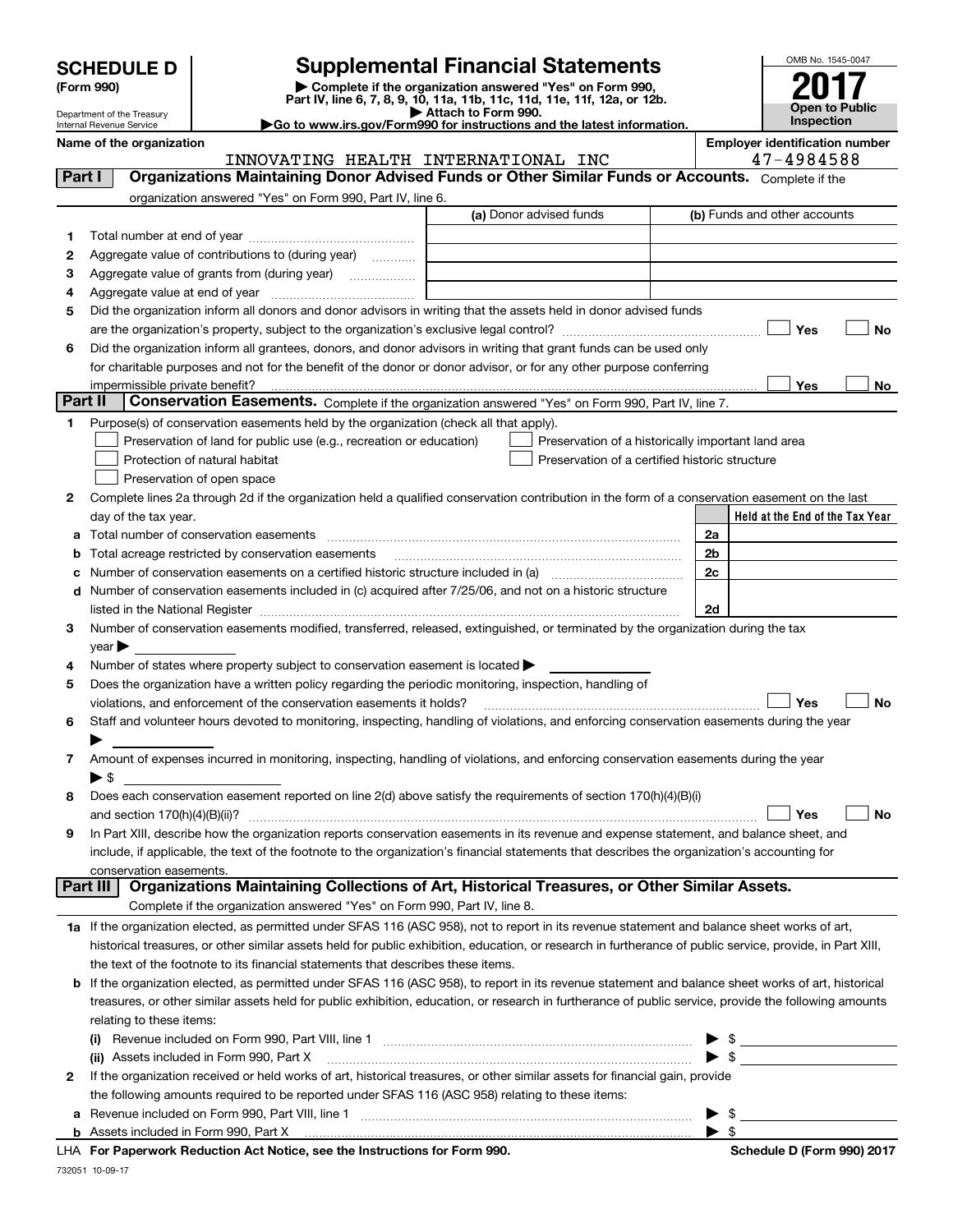| Part III   Organizations Maintaining Collections of Art, Historical Treasures, or Other Similar Assets (continued)<br>Using the organization's acquisition, accession, and other records, check any of the following that are a significant use of its collection items<br>3<br>(check all that apply):<br>Public exhibition<br>Loan or exchange programs<br>a<br>Other and the contract of the contract of the contract of the contract of the contract of the contract of the contract of the contract of the contract of the contract of the contract of the contract of the contract of the<br>Scholarly research<br>b<br>Preservation for future generations<br>с<br>Provide a description of the organization's collections and explain how they further the organization's exempt purpose in Part XIII.<br>During the year, did the organization solicit or receive donations of art, historical treasures, or other similar assets<br>5<br>to be sold to raise funds rather than to be maintained as part of the organization's collection?<br>Yes<br>No<br><b>Part IV</b><br>Escrow and Custodial Arrangements. Complete if the organization answered "Yes" on Form 990, Part IV, line 9, or<br>reported an amount on Form 990, Part X, line 21.<br>1a Is the organization an agent, trustee, custodian or other intermediary for contributions or other assets not included<br>Yes<br>No<br>on Form 990, Part X? [11] matter contracts and contracts and contracts are contracted as a form 990, Part X?<br>b If "Yes," explain the arrangement in Part XIII and complete the following table:<br>Amount<br>c Beginning balance measurements and the contract of the contract of the contract of the contract of the contract of the contract of the contract of the contract of the contract of the contract of the contract of the contr<br>1c<br>1d<br>e Distributions during the year manufactured and continuum and control of the control of the control of the control of the control of the control of the control of the control of the control of the control of the control o<br>1e<br>1f<br>2a Did the organization include an amount on Form 990, Part X, line 21, for escrow or custodial account liability?<br>Yes<br>No<br>.<br><b>b</b> If "Yes," explain the arrangement in Part XIII. Check here if the explanation has been provided on Part XIII<br><b>Part V</b><br>Endowment Funds. Complete if the organization answered "Yes" on Form 990, Part IV, line 10.<br>(d) Three years back<br>(a) Current year<br>(b) Prior year<br>(c) Two years back  <br>(e) Four years back<br>1a Beginning of year balance<br>b<br>Net investment earnings, gains, and losses<br>e Other expenditures for facilities<br>g<br>Provide the estimated percentage of the current year end balance (line 1g, column (a)) held as:<br>2<br>Board designated or quasi-endowment ><br>%<br>а<br><b>b</b> Permanent endowment $\blacktriangleright$<br>%<br>c Temporarily restricted endowment $\blacktriangleright$<br>%<br>The percentages on lines 2a, 2b, and 2c should equal 100%.<br>3a Are there endowment funds not in the possession of the organization that are held and administered for the organization<br>Yes<br>No<br>by:<br>(i)<br>3a(i)<br>3a(ii)<br>(ii)<br>3b<br>Describe in Part XIII the intended uses of the organization's endowment funds.<br>Land, Buildings, and Equipment.<br><b>Part VI</b><br>Complete if the organization answered "Yes" on Form 990, Part IV, line 11a. See Form 990, Part X, line 10.<br>Description of property<br>(a) Cost or other<br>(b) Cost or other<br>(c) Accumulated<br>(d) Book value<br>basis (investment)<br>basis (other)<br>depreciation<br>97,279.<br>25,747.<br>71,532.<br>71,532.<br>▶ | Schedule D (Form 990) 2017 | INNOVATING HEALTH INTERNATIONAL INC |  |  | $47 - 4984588$ Page 2 |  |  |
|-------------------------------------------------------------------------------------------------------------------------------------------------------------------------------------------------------------------------------------------------------------------------------------------------------------------------------------------------------------------------------------------------------------------------------------------------------------------------------------------------------------------------------------------------------------------------------------------------------------------------------------------------------------------------------------------------------------------------------------------------------------------------------------------------------------------------------------------------------------------------------------------------------------------------------------------------------------------------------------------------------------------------------------------------------------------------------------------------------------------------------------------------------------------------------------------------------------------------------------------------------------------------------------------------------------------------------------------------------------------------------------------------------------------------------------------------------------------------------------------------------------------------------------------------------------------------------------------------------------------------------------------------------------------------------------------------------------------------------------------------------------------------------------------------------------------------------------------------------------------------------------------------------------------------------------------------------------------------------------------------------------------------------------------------------------------------------------------------------------------------------------------------------------------------------------------------------------------------------------------------------------------------------------------------------------------------------------------------------------------------------------------------------------------------------------------------------------------------------------------------------------------------------------------------------------------------------------------------------------------------------------------------------------------------------------------------------------------------------------------------------------------------------------------------------------------------------------------------------------------------------------------------------------------------------------------------------------------------------------------------------------------------------------------------------------------------------------------------------------------------------------------------------------------------------------------------------------------------------------------------------------------------------------------------------------------------------------------------------------------------------------------------------------------------------------------------------------------------------------------------------------------------------------------------------------------------------------------------------------------------------------------------------------------------------------------------------------------------------------------------------------------|----------------------------|-------------------------------------|--|--|-----------------------|--|--|
|                                                                                                                                                                                                                                                                                                                                                                                                                                                                                                                                                                                                                                                                                                                                                                                                                                                                                                                                                                                                                                                                                                                                                                                                                                                                                                                                                                                                                                                                                                                                                                                                                                                                                                                                                                                                                                                                                                                                                                                                                                                                                                                                                                                                                                                                                                                                                                                                                                                                                                                                                                                                                                                                                                                                                                                                                                                                                                                                                                                                                                                                                                                                                                                                                                                                                                                                                                                                                                                                                                                                                                                                                                                                                                                                                                   |                            |                                     |  |  |                       |  |  |
|                                                                                                                                                                                                                                                                                                                                                                                                                                                                                                                                                                                                                                                                                                                                                                                                                                                                                                                                                                                                                                                                                                                                                                                                                                                                                                                                                                                                                                                                                                                                                                                                                                                                                                                                                                                                                                                                                                                                                                                                                                                                                                                                                                                                                                                                                                                                                                                                                                                                                                                                                                                                                                                                                                                                                                                                                                                                                                                                                                                                                                                                                                                                                                                                                                                                                                                                                                                                                                                                                                                                                                                                                                                                                                                                                                   |                            |                                     |  |  |                       |  |  |
|                                                                                                                                                                                                                                                                                                                                                                                                                                                                                                                                                                                                                                                                                                                                                                                                                                                                                                                                                                                                                                                                                                                                                                                                                                                                                                                                                                                                                                                                                                                                                                                                                                                                                                                                                                                                                                                                                                                                                                                                                                                                                                                                                                                                                                                                                                                                                                                                                                                                                                                                                                                                                                                                                                                                                                                                                                                                                                                                                                                                                                                                                                                                                                                                                                                                                                                                                                                                                                                                                                                                                                                                                                                                                                                                                                   |                            |                                     |  |  |                       |  |  |
|                                                                                                                                                                                                                                                                                                                                                                                                                                                                                                                                                                                                                                                                                                                                                                                                                                                                                                                                                                                                                                                                                                                                                                                                                                                                                                                                                                                                                                                                                                                                                                                                                                                                                                                                                                                                                                                                                                                                                                                                                                                                                                                                                                                                                                                                                                                                                                                                                                                                                                                                                                                                                                                                                                                                                                                                                                                                                                                                                                                                                                                                                                                                                                                                                                                                                                                                                                                                                                                                                                                                                                                                                                                                                                                                                                   |                            |                                     |  |  |                       |  |  |
|                                                                                                                                                                                                                                                                                                                                                                                                                                                                                                                                                                                                                                                                                                                                                                                                                                                                                                                                                                                                                                                                                                                                                                                                                                                                                                                                                                                                                                                                                                                                                                                                                                                                                                                                                                                                                                                                                                                                                                                                                                                                                                                                                                                                                                                                                                                                                                                                                                                                                                                                                                                                                                                                                                                                                                                                                                                                                                                                                                                                                                                                                                                                                                                                                                                                                                                                                                                                                                                                                                                                                                                                                                                                                                                                                                   |                            |                                     |  |  |                       |  |  |
|                                                                                                                                                                                                                                                                                                                                                                                                                                                                                                                                                                                                                                                                                                                                                                                                                                                                                                                                                                                                                                                                                                                                                                                                                                                                                                                                                                                                                                                                                                                                                                                                                                                                                                                                                                                                                                                                                                                                                                                                                                                                                                                                                                                                                                                                                                                                                                                                                                                                                                                                                                                                                                                                                                                                                                                                                                                                                                                                                                                                                                                                                                                                                                                                                                                                                                                                                                                                                                                                                                                                                                                                                                                                                                                                                                   |                            |                                     |  |  |                       |  |  |
|                                                                                                                                                                                                                                                                                                                                                                                                                                                                                                                                                                                                                                                                                                                                                                                                                                                                                                                                                                                                                                                                                                                                                                                                                                                                                                                                                                                                                                                                                                                                                                                                                                                                                                                                                                                                                                                                                                                                                                                                                                                                                                                                                                                                                                                                                                                                                                                                                                                                                                                                                                                                                                                                                                                                                                                                                                                                                                                                                                                                                                                                                                                                                                                                                                                                                                                                                                                                                                                                                                                                                                                                                                                                                                                                                                   |                            |                                     |  |  |                       |  |  |
|                                                                                                                                                                                                                                                                                                                                                                                                                                                                                                                                                                                                                                                                                                                                                                                                                                                                                                                                                                                                                                                                                                                                                                                                                                                                                                                                                                                                                                                                                                                                                                                                                                                                                                                                                                                                                                                                                                                                                                                                                                                                                                                                                                                                                                                                                                                                                                                                                                                                                                                                                                                                                                                                                                                                                                                                                                                                                                                                                                                                                                                                                                                                                                                                                                                                                                                                                                                                                                                                                                                                                                                                                                                                                                                                                                   |                            |                                     |  |  |                       |  |  |
|                                                                                                                                                                                                                                                                                                                                                                                                                                                                                                                                                                                                                                                                                                                                                                                                                                                                                                                                                                                                                                                                                                                                                                                                                                                                                                                                                                                                                                                                                                                                                                                                                                                                                                                                                                                                                                                                                                                                                                                                                                                                                                                                                                                                                                                                                                                                                                                                                                                                                                                                                                                                                                                                                                                                                                                                                                                                                                                                                                                                                                                                                                                                                                                                                                                                                                                                                                                                                                                                                                                                                                                                                                                                                                                                                                   |                            |                                     |  |  |                       |  |  |
|                                                                                                                                                                                                                                                                                                                                                                                                                                                                                                                                                                                                                                                                                                                                                                                                                                                                                                                                                                                                                                                                                                                                                                                                                                                                                                                                                                                                                                                                                                                                                                                                                                                                                                                                                                                                                                                                                                                                                                                                                                                                                                                                                                                                                                                                                                                                                                                                                                                                                                                                                                                                                                                                                                                                                                                                                                                                                                                                                                                                                                                                                                                                                                                                                                                                                                                                                                                                                                                                                                                                                                                                                                                                                                                                                                   |                            |                                     |  |  |                       |  |  |
|                                                                                                                                                                                                                                                                                                                                                                                                                                                                                                                                                                                                                                                                                                                                                                                                                                                                                                                                                                                                                                                                                                                                                                                                                                                                                                                                                                                                                                                                                                                                                                                                                                                                                                                                                                                                                                                                                                                                                                                                                                                                                                                                                                                                                                                                                                                                                                                                                                                                                                                                                                                                                                                                                                                                                                                                                                                                                                                                                                                                                                                                                                                                                                                                                                                                                                                                                                                                                                                                                                                                                                                                                                                                                                                                                                   |                            |                                     |  |  |                       |  |  |
|                                                                                                                                                                                                                                                                                                                                                                                                                                                                                                                                                                                                                                                                                                                                                                                                                                                                                                                                                                                                                                                                                                                                                                                                                                                                                                                                                                                                                                                                                                                                                                                                                                                                                                                                                                                                                                                                                                                                                                                                                                                                                                                                                                                                                                                                                                                                                                                                                                                                                                                                                                                                                                                                                                                                                                                                                                                                                                                                                                                                                                                                                                                                                                                                                                                                                                                                                                                                                                                                                                                                                                                                                                                                                                                                                                   |                            |                                     |  |  |                       |  |  |
|                                                                                                                                                                                                                                                                                                                                                                                                                                                                                                                                                                                                                                                                                                                                                                                                                                                                                                                                                                                                                                                                                                                                                                                                                                                                                                                                                                                                                                                                                                                                                                                                                                                                                                                                                                                                                                                                                                                                                                                                                                                                                                                                                                                                                                                                                                                                                                                                                                                                                                                                                                                                                                                                                                                                                                                                                                                                                                                                                                                                                                                                                                                                                                                                                                                                                                                                                                                                                                                                                                                                                                                                                                                                                                                                                                   |                            |                                     |  |  |                       |  |  |
|                                                                                                                                                                                                                                                                                                                                                                                                                                                                                                                                                                                                                                                                                                                                                                                                                                                                                                                                                                                                                                                                                                                                                                                                                                                                                                                                                                                                                                                                                                                                                                                                                                                                                                                                                                                                                                                                                                                                                                                                                                                                                                                                                                                                                                                                                                                                                                                                                                                                                                                                                                                                                                                                                                                                                                                                                                                                                                                                                                                                                                                                                                                                                                                                                                                                                                                                                                                                                                                                                                                                                                                                                                                                                                                                                                   |                            |                                     |  |  |                       |  |  |
|                                                                                                                                                                                                                                                                                                                                                                                                                                                                                                                                                                                                                                                                                                                                                                                                                                                                                                                                                                                                                                                                                                                                                                                                                                                                                                                                                                                                                                                                                                                                                                                                                                                                                                                                                                                                                                                                                                                                                                                                                                                                                                                                                                                                                                                                                                                                                                                                                                                                                                                                                                                                                                                                                                                                                                                                                                                                                                                                                                                                                                                                                                                                                                                                                                                                                                                                                                                                                                                                                                                                                                                                                                                                                                                                                                   |                            |                                     |  |  |                       |  |  |
|                                                                                                                                                                                                                                                                                                                                                                                                                                                                                                                                                                                                                                                                                                                                                                                                                                                                                                                                                                                                                                                                                                                                                                                                                                                                                                                                                                                                                                                                                                                                                                                                                                                                                                                                                                                                                                                                                                                                                                                                                                                                                                                                                                                                                                                                                                                                                                                                                                                                                                                                                                                                                                                                                                                                                                                                                                                                                                                                                                                                                                                                                                                                                                                                                                                                                                                                                                                                                                                                                                                                                                                                                                                                                                                                                                   |                            |                                     |  |  |                       |  |  |
|                                                                                                                                                                                                                                                                                                                                                                                                                                                                                                                                                                                                                                                                                                                                                                                                                                                                                                                                                                                                                                                                                                                                                                                                                                                                                                                                                                                                                                                                                                                                                                                                                                                                                                                                                                                                                                                                                                                                                                                                                                                                                                                                                                                                                                                                                                                                                                                                                                                                                                                                                                                                                                                                                                                                                                                                                                                                                                                                                                                                                                                                                                                                                                                                                                                                                                                                                                                                                                                                                                                                                                                                                                                                                                                                                                   |                            |                                     |  |  |                       |  |  |
|                                                                                                                                                                                                                                                                                                                                                                                                                                                                                                                                                                                                                                                                                                                                                                                                                                                                                                                                                                                                                                                                                                                                                                                                                                                                                                                                                                                                                                                                                                                                                                                                                                                                                                                                                                                                                                                                                                                                                                                                                                                                                                                                                                                                                                                                                                                                                                                                                                                                                                                                                                                                                                                                                                                                                                                                                                                                                                                                                                                                                                                                                                                                                                                                                                                                                                                                                                                                                                                                                                                                                                                                                                                                                                                                                                   |                            |                                     |  |  |                       |  |  |
|                                                                                                                                                                                                                                                                                                                                                                                                                                                                                                                                                                                                                                                                                                                                                                                                                                                                                                                                                                                                                                                                                                                                                                                                                                                                                                                                                                                                                                                                                                                                                                                                                                                                                                                                                                                                                                                                                                                                                                                                                                                                                                                                                                                                                                                                                                                                                                                                                                                                                                                                                                                                                                                                                                                                                                                                                                                                                                                                                                                                                                                                                                                                                                                                                                                                                                                                                                                                                                                                                                                                                                                                                                                                                                                                                                   |                            |                                     |  |  |                       |  |  |
|                                                                                                                                                                                                                                                                                                                                                                                                                                                                                                                                                                                                                                                                                                                                                                                                                                                                                                                                                                                                                                                                                                                                                                                                                                                                                                                                                                                                                                                                                                                                                                                                                                                                                                                                                                                                                                                                                                                                                                                                                                                                                                                                                                                                                                                                                                                                                                                                                                                                                                                                                                                                                                                                                                                                                                                                                                                                                                                                                                                                                                                                                                                                                                                                                                                                                                                                                                                                                                                                                                                                                                                                                                                                                                                                                                   |                            |                                     |  |  |                       |  |  |
|                                                                                                                                                                                                                                                                                                                                                                                                                                                                                                                                                                                                                                                                                                                                                                                                                                                                                                                                                                                                                                                                                                                                                                                                                                                                                                                                                                                                                                                                                                                                                                                                                                                                                                                                                                                                                                                                                                                                                                                                                                                                                                                                                                                                                                                                                                                                                                                                                                                                                                                                                                                                                                                                                                                                                                                                                                                                                                                                                                                                                                                                                                                                                                                                                                                                                                                                                                                                                                                                                                                                                                                                                                                                                                                                                                   |                            |                                     |  |  |                       |  |  |
|                                                                                                                                                                                                                                                                                                                                                                                                                                                                                                                                                                                                                                                                                                                                                                                                                                                                                                                                                                                                                                                                                                                                                                                                                                                                                                                                                                                                                                                                                                                                                                                                                                                                                                                                                                                                                                                                                                                                                                                                                                                                                                                                                                                                                                                                                                                                                                                                                                                                                                                                                                                                                                                                                                                                                                                                                                                                                                                                                                                                                                                                                                                                                                                                                                                                                                                                                                                                                                                                                                                                                                                                                                                                                                                                                                   |                            |                                     |  |  |                       |  |  |
|                                                                                                                                                                                                                                                                                                                                                                                                                                                                                                                                                                                                                                                                                                                                                                                                                                                                                                                                                                                                                                                                                                                                                                                                                                                                                                                                                                                                                                                                                                                                                                                                                                                                                                                                                                                                                                                                                                                                                                                                                                                                                                                                                                                                                                                                                                                                                                                                                                                                                                                                                                                                                                                                                                                                                                                                                                                                                                                                                                                                                                                                                                                                                                                                                                                                                                                                                                                                                                                                                                                                                                                                                                                                                                                                                                   |                            |                                     |  |  |                       |  |  |
|                                                                                                                                                                                                                                                                                                                                                                                                                                                                                                                                                                                                                                                                                                                                                                                                                                                                                                                                                                                                                                                                                                                                                                                                                                                                                                                                                                                                                                                                                                                                                                                                                                                                                                                                                                                                                                                                                                                                                                                                                                                                                                                                                                                                                                                                                                                                                                                                                                                                                                                                                                                                                                                                                                                                                                                                                                                                                                                                                                                                                                                                                                                                                                                                                                                                                                                                                                                                                                                                                                                                                                                                                                                                                                                                                                   |                            |                                     |  |  |                       |  |  |
|                                                                                                                                                                                                                                                                                                                                                                                                                                                                                                                                                                                                                                                                                                                                                                                                                                                                                                                                                                                                                                                                                                                                                                                                                                                                                                                                                                                                                                                                                                                                                                                                                                                                                                                                                                                                                                                                                                                                                                                                                                                                                                                                                                                                                                                                                                                                                                                                                                                                                                                                                                                                                                                                                                                                                                                                                                                                                                                                                                                                                                                                                                                                                                                                                                                                                                                                                                                                                                                                                                                                                                                                                                                                                                                                                                   |                            |                                     |  |  |                       |  |  |
|                                                                                                                                                                                                                                                                                                                                                                                                                                                                                                                                                                                                                                                                                                                                                                                                                                                                                                                                                                                                                                                                                                                                                                                                                                                                                                                                                                                                                                                                                                                                                                                                                                                                                                                                                                                                                                                                                                                                                                                                                                                                                                                                                                                                                                                                                                                                                                                                                                                                                                                                                                                                                                                                                                                                                                                                                                                                                                                                                                                                                                                                                                                                                                                                                                                                                                                                                                                                                                                                                                                                                                                                                                                                                                                                                                   |                            |                                     |  |  |                       |  |  |
|                                                                                                                                                                                                                                                                                                                                                                                                                                                                                                                                                                                                                                                                                                                                                                                                                                                                                                                                                                                                                                                                                                                                                                                                                                                                                                                                                                                                                                                                                                                                                                                                                                                                                                                                                                                                                                                                                                                                                                                                                                                                                                                                                                                                                                                                                                                                                                                                                                                                                                                                                                                                                                                                                                                                                                                                                                                                                                                                                                                                                                                                                                                                                                                                                                                                                                                                                                                                                                                                                                                                                                                                                                                                                                                                                                   |                            |                                     |  |  |                       |  |  |
|                                                                                                                                                                                                                                                                                                                                                                                                                                                                                                                                                                                                                                                                                                                                                                                                                                                                                                                                                                                                                                                                                                                                                                                                                                                                                                                                                                                                                                                                                                                                                                                                                                                                                                                                                                                                                                                                                                                                                                                                                                                                                                                                                                                                                                                                                                                                                                                                                                                                                                                                                                                                                                                                                                                                                                                                                                                                                                                                                                                                                                                                                                                                                                                                                                                                                                                                                                                                                                                                                                                                                                                                                                                                                                                                                                   |                            |                                     |  |  |                       |  |  |
|                                                                                                                                                                                                                                                                                                                                                                                                                                                                                                                                                                                                                                                                                                                                                                                                                                                                                                                                                                                                                                                                                                                                                                                                                                                                                                                                                                                                                                                                                                                                                                                                                                                                                                                                                                                                                                                                                                                                                                                                                                                                                                                                                                                                                                                                                                                                                                                                                                                                                                                                                                                                                                                                                                                                                                                                                                                                                                                                                                                                                                                                                                                                                                                                                                                                                                                                                                                                                                                                                                                                                                                                                                                                                                                                                                   |                            |                                     |  |  |                       |  |  |
|                                                                                                                                                                                                                                                                                                                                                                                                                                                                                                                                                                                                                                                                                                                                                                                                                                                                                                                                                                                                                                                                                                                                                                                                                                                                                                                                                                                                                                                                                                                                                                                                                                                                                                                                                                                                                                                                                                                                                                                                                                                                                                                                                                                                                                                                                                                                                                                                                                                                                                                                                                                                                                                                                                                                                                                                                                                                                                                                                                                                                                                                                                                                                                                                                                                                                                                                                                                                                                                                                                                                                                                                                                                                                                                                                                   |                            |                                     |  |  |                       |  |  |
|                                                                                                                                                                                                                                                                                                                                                                                                                                                                                                                                                                                                                                                                                                                                                                                                                                                                                                                                                                                                                                                                                                                                                                                                                                                                                                                                                                                                                                                                                                                                                                                                                                                                                                                                                                                                                                                                                                                                                                                                                                                                                                                                                                                                                                                                                                                                                                                                                                                                                                                                                                                                                                                                                                                                                                                                                                                                                                                                                                                                                                                                                                                                                                                                                                                                                                                                                                                                                                                                                                                                                                                                                                                                                                                                                                   |                            |                                     |  |  |                       |  |  |
|                                                                                                                                                                                                                                                                                                                                                                                                                                                                                                                                                                                                                                                                                                                                                                                                                                                                                                                                                                                                                                                                                                                                                                                                                                                                                                                                                                                                                                                                                                                                                                                                                                                                                                                                                                                                                                                                                                                                                                                                                                                                                                                                                                                                                                                                                                                                                                                                                                                                                                                                                                                                                                                                                                                                                                                                                                                                                                                                                                                                                                                                                                                                                                                                                                                                                                                                                                                                                                                                                                                                                                                                                                                                                                                                                                   |                            |                                     |  |  |                       |  |  |
|                                                                                                                                                                                                                                                                                                                                                                                                                                                                                                                                                                                                                                                                                                                                                                                                                                                                                                                                                                                                                                                                                                                                                                                                                                                                                                                                                                                                                                                                                                                                                                                                                                                                                                                                                                                                                                                                                                                                                                                                                                                                                                                                                                                                                                                                                                                                                                                                                                                                                                                                                                                                                                                                                                                                                                                                                                                                                                                                                                                                                                                                                                                                                                                                                                                                                                                                                                                                                                                                                                                                                                                                                                                                                                                                                                   |                            |                                     |  |  |                       |  |  |
|                                                                                                                                                                                                                                                                                                                                                                                                                                                                                                                                                                                                                                                                                                                                                                                                                                                                                                                                                                                                                                                                                                                                                                                                                                                                                                                                                                                                                                                                                                                                                                                                                                                                                                                                                                                                                                                                                                                                                                                                                                                                                                                                                                                                                                                                                                                                                                                                                                                                                                                                                                                                                                                                                                                                                                                                                                                                                                                                                                                                                                                                                                                                                                                                                                                                                                                                                                                                                                                                                                                                                                                                                                                                                                                                                                   |                            |                                     |  |  |                       |  |  |
|                                                                                                                                                                                                                                                                                                                                                                                                                                                                                                                                                                                                                                                                                                                                                                                                                                                                                                                                                                                                                                                                                                                                                                                                                                                                                                                                                                                                                                                                                                                                                                                                                                                                                                                                                                                                                                                                                                                                                                                                                                                                                                                                                                                                                                                                                                                                                                                                                                                                                                                                                                                                                                                                                                                                                                                                                                                                                                                                                                                                                                                                                                                                                                                                                                                                                                                                                                                                                                                                                                                                                                                                                                                                                                                                                                   |                            |                                     |  |  |                       |  |  |
|                                                                                                                                                                                                                                                                                                                                                                                                                                                                                                                                                                                                                                                                                                                                                                                                                                                                                                                                                                                                                                                                                                                                                                                                                                                                                                                                                                                                                                                                                                                                                                                                                                                                                                                                                                                                                                                                                                                                                                                                                                                                                                                                                                                                                                                                                                                                                                                                                                                                                                                                                                                                                                                                                                                                                                                                                                                                                                                                                                                                                                                                                                                                                                                                                                                                                                                                                                                                                                                                                                                                                                                                                                                                                                                                                                   |                            |                                     |  |  |                       |  |  |
|                                                                                                                                                                                                                                                                                                                                                                                                                                                                                                                                                                                                                                                                                                                                                                                                                                                                                                                                                                                                                                                                                                                                                                                                                                                                                                                                                                                                                                                                                                                                                                                                                                                                                                                                                                                                                                                                                                                                                                                                                                                                                                                                                                                                                                                                                                                                                                                                                                                                                                                                                                                                                                                                                                                                                                                                                                                                                                                                                                                                                                                                                                                                                                                                                                                                                                                                                                                                                                                                                                                                                                                                                                                                                                                                                                   |                            |                                     |  |  |                       |  |  |
|                                                                                                                                                                                                                                                                                                                                                                                                                                                                                                                                                                                                                                                                                                                                                                                                                                                                                                                                                                                                                                                                                                                                                                                                                                                                                                                                                                                                                                                                                                                                                                                                                                                                                                                                                                                                                                                                                                                                                                                                                                                                                                                                                                                                                                                                                                                                                                                                                                                                                                                                                                                                                                                                                                                                                                                                                                                                                                                                                                                                                                                                                                                                                                                                                                                                                                                                                                                                                                                                                                                                                                                                                                                                                                                                                                   |                            |                                     |  |  |                       |  |  |
|                                                                                                                                                                                                                                                                                                                                                                                                                                                                                                                                                                                                                                                                                                                                                                                                                                                                                                                                                                                                                                                                                                                                                                                                                                                                                                                                                                                                                                                                                                                                                                                                                                                                                                                                                                                                                                                                                                                                                                                                                                                                                                                                                                                                                                                                                                                                                                                                                                                                                                                                                                                                                                                                                                                                                                                                                                                                                                                                                                                                                                                                                                                                                                                                                                                                                                                                                                                                                                                                                                                                                                                                                                                                                                                                                                   |                            |                                     |  |  |                       |  |  |
|                                                                                                                                                                                                                                                                                                                                                                                                                                                                                                                                                                                                                                                                                                                                                                                                                                                                                                                                                                                                                                                                                                                                                                                                                                                                                                                                                                                                                                                                                                                                                                                                                                                                                                                                                                                                                                                                                                                                                                                                                                                                                                                                                                                                                                                                                                                                                                                                                                                                                                                                                                                                                                                                                                                                                                                                                                                                                                                                                                                                                                                                                                                                                                                                                                                                                                                                                                                                                                                                                                                                                                                                                                                                                                                                                                   |                            |                                     |  |  |                       |  |  |
|                                                                                                                                                                                                                                                                                                                                                                                                                                                                                                                                                                                                                                                                                                                                                                                                                                                                                                                                                                                                                                                                                                                                                                                                                                                                                                                                                                                                                                                                                                                                                                                                                                                                                                                                                                                                                                                                                                                                                                                                                                                                                                                                                                                                                                                                                                                                                                                                                                                                                                                                                                                                                                                                                                                                                                                                                                                                                                                                                                                                                                                                                                                                                                                                                                                                                                                                                                                                                                                                                                                                                                                                                                                                                                                                                                   |                            |                                     |  |  |                       |  |  |
|                                                                                                                                                                                                                                                                                                                                                                                                                                                                                                                                                                                                                                                                                                                                                                                                                                                                                                                                                                                                                                                                                                                                                                                                                                                                                                                                                                                                                                                                                                                                                                                                                                                                                                                                                                                                                                                                                                                                                                                                                                                                                                                                                                                                                                                                                                                                                                                                                                                                                                                                                                                                                                                                                                                                                                                                                                                                                                                                                                                                                                                                                                                                                                                                                                                                                                                                                                                                                                                                                                                                                                                                                                                                                                                                                                   |                            |                                     |  |  |                       |  |  |
|                                                                                                                                                                                                                                                                                                                                                                                                                                                                                                                                                                                                                                                                                                                                                                                                                                                                                                                                                                                                                                                                                                                                                                                                                                                                                                                                                                                                                                                                                                                                                                                                                                                                                                                                                                                                                                                                                                                                                                                                                                                                                                                                                                                                                                                                                                                                                                                                                                                                                                                                                                                                                                                                                                                                                                                                                                                                                                                                                                                                                                                                                                                                                                                                                                                                                                                                                                                                                                                                                                                                                                                                                                                                                                                                                                   |                            |                                     |  |  |                       |  |  |
|                                                                                                                                                                                                                                                                                                                                                                                                                                                                                                                                                                                                                                                                                                                                                                                                                                                                                                                                                                                                                                                                                                                                                                                                                                                                                                                                                                                                                                                                                                                                                                                                                                                                                                                                                                                                                                                                                                                                                                                                                                                                                                                                                                                                                                                                                                                                                                                                                                                                                                                                                                                                                                                                                                                                                                                                                                                                                                                                                                                                                                                                                                                                                                                                                                                                                                                                                                                                                                                                                                                                                                                                                                                                                                                                                                   |                            |                                     |  |  |                       |  |  |
|                                                                                                                                                                                                                                                                                                                                                                                                                                                                                                                                                                                                                                                                                                                                                                                                                                                                                                                                                                                                                                                                                                                                                                                                                                                                                                                                                                                                                                                                                                                                                                                                                                                                                                                                                                                                                                                                                                                                                                                                                                                                                                                                                                                                                                                                                                                                                                                                                                                                                                                                                                                                                                                                                                                                                                                                                                                                                                                                                                                                                                                                                                                                                                                                                                                                                                                                                                                                                                                                                                                                                                                                                                                                                                                                                                   |                            |                                     |  |  |                       |  |  |
|                                                                                                                                                                                                                                                                                                                                                                                                                                                                                                                                                                                                                                                                                                                                                                                                                                                                                                                                                                                                                                                                                                                                                                                                                                                                                                                                                                                                                                                                                                                                                                                                                                                                                                                                                                                                                                                                                                                                                                                                                                                                                                                                                                                                                                                                                                                                                                                                                                                                                                                                                                                                                                                                                                                                                                                                                                                                                                                                                                                                                                                                                                                                                                                                                                                                                                                                                                                                                                                                                                                                                                                                                                                                                                                                                                   |                            |                                     |  |  |                       |  |  |
|                                                                                                                                                                                                                                                                                                                                                                                                                                                                                                                                                                                                                                                                                                                                                                                                                                                                                                                                                                                                                                                                                                                                                                                                                                                                                                                                                                                                                                                                                                                                                                                                                                                                                                                                                                                                                                                                                                                                                                                                                                                                                                                                                                                                                                                                                                                                                                                                                                                                                                                                                                                                                                                                                                                                                                                                                                                                                                                                                                                                                                                                                                                                                                                                                                                                                                                                                                                                                                                                                                                                                                                                                                                                                                                                                                   |                            |                                     |  |  |                       |  |  |
|                                                                                                                                                                                                                                                                                                                                                                                                                                                                                                                                                                                                                                                                                                                                                                                                                                                                                                                                                                                                                                                                                                                                                                                                                                                                                                                                                                                                                                                                                                                                                                                                                                                                                                                                                                                                                                                                                                                                                                                                                                                                                                                                                                                                                                                                                                                                                                                                                                                                                                                                                                                                                                                                                                                                                                                                                                                                                                                                                                                                                                                                                                                                                                                                                                                                                                                                                                                                                                                                                                                                                                                                                                                                                                                                                                   |                            |                                     |  |  |                       |  |  |
|                                                                                                                                                                                                                                                                                                                                                                                                                                                                                                                                                                                                                                                                                                                                                                                                                                                                                                                                                                                                                                                                                                                                                                                                                                                                                                                                                                                                                                                                                                                                                                                                                                                                                                                                                                                                                                                                                                                                                                                                                                                                                                                                                                                                                                                                                                                                                                                                                                                                                                                                                                                                                                                                                                                                                                                                                                                                                                                                                                                                                                                                                                                                                                                                                                                                                                                                                                                                                                                                                                                                                                                                                                                                                                                                                                   |                            |                                     |  |  |                       |  |  |

**Schedule D (Form 990) 2017**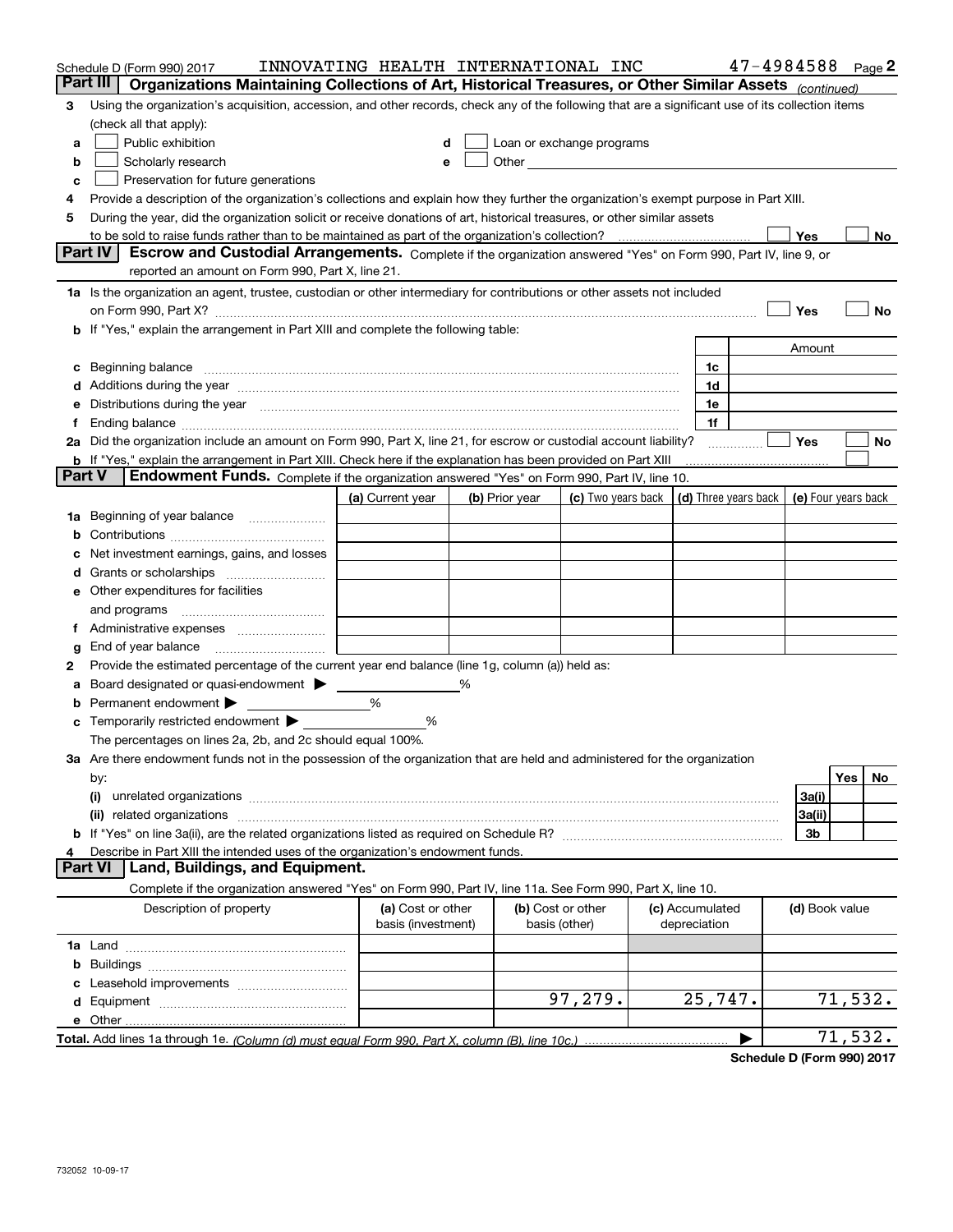|                                                                                                                   | Complete if the organization answered "Yes" on Form 990, Part IV, line 11b. See Form 990, Part X, line 12. |                |                                                           |                |
|-------------------------------------------------------------------------------------------------------------------|------------------------------------------------------------------------------------------------------------|----------------|-----------------------------------------------------------|----------------|
| (a) Description of security or category (including name of security)                                              | (b) Book value                                                                                             |                | (c) Method of valuation: Cost or end-of-year market value |                |
| (1) Financial derivatives                                                                                         |                                                                                                            |                |                                                           |                |
| (2) Closely-held equity interests                                                                                 |                                                                                                            |                |                                                           |                |
| (3) Other                                                                                                         |                                                                                                            |                |                                                           |                |
| (A)                                                                                                               |                                                                                                            |                |                                                           |                |
| (B)                                                                                                               |                                                                                                            |                |                                                           |                |
|                                                                                                                   |                                                                                                            |                |                                                           |                |
| (C)                                                                                                               |                                                                                                            |                |                                                           |                |
| (D)                                                                                                               |                                                                                                            |                |                                                           |                |
| (E)                                                                                                               |                                                                                                            |                |                                                           |                |
| (F)                                                                                                               |                                                                                                            |                |                                                           |                |
| (G)                                                                                                               |                                                                                                            |                |                                                           |                |
| (H)                                                                                                               |                                                                                                            |                |                                                           |                |
| Total. (Col. (b) must equal Form 990, Part X, col. (B) line 12.)                                                  |                                                                                                            |                |                                                           |                |
| Part VIII Investments - Program Related.                                                                          |                                                                                                            |                |                                                           |                |
| Complete if the organization answered "Yes" on Form 990, Part IV, line 11c. See Form 990, Part X, line 13.        |                                                                                                            |                |                                                           |                |
| (a) Description of investment                                                                                     | (b) Book value                                                                                             |                | (c) Method of valuation: Cost or end-of-year market value |                |
| (1)                                                                                                               |                                                                                                            |                |                                                           |                |
| (2)                                                                                                               |                                                                                                            |                |                                                           |                |
| (3)                                                                                                               |                                                                                                            |                |                                                           |                |
| (4)                                                                                                               |                                                                                                            |                |                                                           |                |
| (5)                                                                                                               |                                                                                                            |                |                                                           |                |
|                                                                                                                   |                                                                                                            |                |                                                           |                |
| (6)                                                                                                               |                                                                                                            |                |                                                           |                |
| (7)                                                                                                               |                                                                                                            |                |                                                           |                |
| (8)                                                                                                               |                                                                                                            |                |                                                           |                |
| (9)                                                                                                               |                                                                                                            |                |                                                           |                |
|                                                                                                                   |                                                                                                            |                |                                                           |                |
| Total. (Col. (b) must equal Form 990, Part X, col. (B) line 13.)                                                  |                                                                                                            |                |                                                           |                |
| <b>Other Assets.</b><br><b>Part IX</b>                                                                            |                                                                                                            |                |                                                           |                |
| Complete if the organization answered "Yes" on Form 990, Part IV, line 11d. See Form 990, Part X, line 15.        |                                                                                                            |                |                                                           |                |
|                                                                                                                   | (a) Description                                                                                            |                |                                                           | (b) Book value |
|                                                                                                                   |                                                                                                            |                |                                                           |                |
| (1)                                                                                                               |                                                                                                            |                |                                                           |                |
| (2)                                                                                                               |                                                                                                            |                |                                                           |                |
| (3)                                                                                                               |                                                                                                            |                |                                                           |                |
| (4)                                                                                                               |                                                                                                            |                |                                                           |                |
| (5)                                                                                                               |                                                                                                            |                |                                                           |                |
| (6)                                                                                                               |                                                                                                            |                |                                                           |                |
| (7)                                                                                                               |                                                                                                            |                |                                                           |                |
| (8)                                                                                                               |                                                                                                            |                |                                                           |                |
| (9)                                                                                                               |                                                                                                            |                |                                                           |                |
|                                                                                                                   |                                                                                                            |                |                                                           |                |
| <b>Other Liabilities.</b><br><b>Part X</b>                                                                        |                                                                                                            |                |                                                           |                |
| Complete if the organization answered "Yes" on Form 990, Part IV, line 11e or 11f. See Form 990, Part X, line 25. |                                                                                                            |                |                                                           |                |
| (a) Description of liability                                                                                      |                                                                                                            | (b) Book value |                                                           |                |
| (1)<br>Federal income taxes                                                                                       |                                                                                                            |                |                                                           |                |
| (2)                                                                                                               |                                                                                                            |                |                                                           |                |
| (3)                                                                                                               |                                                                                                            |                |                                                           |                |
|                                                                                                                   |                                                                                                            |                |                                                           |                |
| (4)                                                                                                               |                                                                                                            |                |                                                           |                |
| (5)                                                                                                               |                                                                                                            |                |                                                           |                |
| (6)                                                                                                               |                                                                                                            |                |                                                           |                |
| 1.<br>(7)                                                                                                         |                                                                                                            |                |                                                           |                |
| (8)<br>(9)                                                                                                        |                                                                                                            |                |                                                           |                |

**Total.** (Column (b) must equal Form 990, Part X, col. (B) line 25.) ................ ▶

**2.** Liability for uncertain tax positions. In Part XIII, provide the text of the footnote to the organization's financial statements that reports the organization's liability for uncertain tax positions under FIN 48 (ASC 740). Check here if the text of the footnote has been provided in Part XIII  $\mathcal{L}^{\text{max}}$ 

# Schedule D (Form 990) 2017 INNOVATING HEALTH INTERNATIONAL INC 47-4984588 <sub>Page</sub> 3<br>| **Part VII** | Investments - Other Securities.

| $47 - 4984588$ F |  |
|------------------|--|
|                  |  |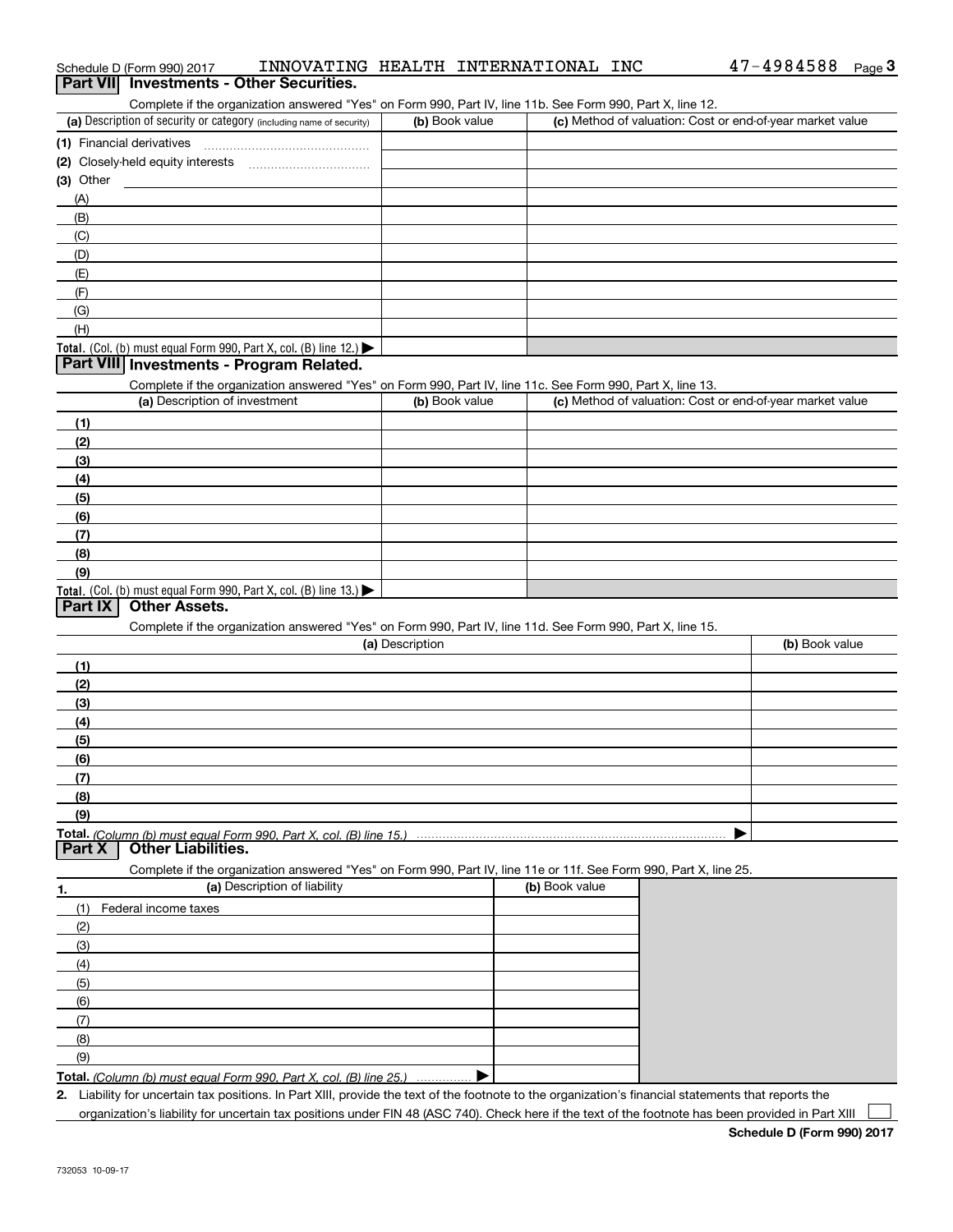|    | INNOVATING HEALTH INTERNATIONAL INC<br>Schedule D (Form 990) 2017                                                                                                                                                              |                | 47-4984588<br>Page 4 |  |  |  |
|----|--------------------------------------------------------------------------------------------------------------------------------------------------------------------------------------------------------------------------------|----------------|----------------------|--|--|--|
|    | <b>Part XI</b><br>Reconciliation of Revenue per Audited Financial Statements With Revenue per Return.                                                                                                                          |                |                      |  |  |  |
|    | Complete if the organization answered "Yes" on Form 990, Part IV, line 12a.                                                                                                                                                    |                |                      |  |  |  |
| 1  | Total revenue, gains, and other support per audited financial statements                                                                                                                                                       |                | $\blacksquare$       |  |  |  |
| 2  | Amounts included on line 1 but not on Form 990, Part VIII, line 12:                                                                                                                                                            |                |                      |  |  |  |
| a  | Net unrealized gains (losses) on investments [11] matter contracts and the unrealized gains (losses) on investments                                                                                                            | 2a             |                      |  |  |  |
|    |                                                                                                                                                                                                                                | 2 <sub>b</sub> |                      |  |  |  |
| с  | Recoveries of prior year grants [11,111] Recoveries of prior year grants [11,111] Recoveries of prior year grants                                                                                                              | 2c             |                      |  |  |  |
| d  | Other (Describe in Part XIII.) <b>Construction Contract Construction</b> Chern Construction Construction Construction                                                                                                          | 2d             |                      |  |  |  |
| е  | Add lines 2a through 2d                                                                                                                                                                                                        |                | 2e                   |  |  |  |
| з  |                                                                                                                                                                                                                                |                | 3                    |  |  |  |
| 4  | Amounts included on Form 990, Part VIII, line 12, but not on line 1:                                                                                                                                                           |                |                      |  |  |  |
|    | Investment expenses not included on Form 990, Part VIII, line 7b [                                                                                                                                                             | - 4а           |                      |  |  |  |
| b  |                                                                                                                                                                                                                                | 4 <sub>b</sub> |                      |  |  |  |
| c. | Add lines 4a and 4b<br>4c                                                                                                                                                                                                      |                |                      |  |  |  |
|    |                                                                                                                                                                                                                                |                | 5                    |  |  |  |
|    | Part XII   Reconciliation of Expenses per Audited Financial Statements With Expenses per Return.                                                                                                                               |                |                      |  |  |  |
|    | Complete if the organization answered "Yes" on Form 990, Part IV, line 12a.                                                                                                                                                    |                |                      |  |  |  |
| 1  | Total expenses and losses per audited financial statements [11] [11] contain the control of the statements [11] [11] and the statements [11] and the statements [11] and the statements and the statements and the statements  |                | $\mathbf{1}$         |  |  |  |
| 2  | Amounts included on line 1 but not on Form 990, Part IX, line 25:                                                                                                                                                              |                |                      |  |  |  |
| a  |                                                                                                                                                                                                                                | 2a             |                      |  |  |  |
| b  |                                                                                                                                                                                                                                | 2 <sub>b</sub> |                      |  |  |  |
| с  |                                                                                                                                                                                                                                | 2c             |                      |  |  |  |
| d  | Other (Describe in Part XIII.) (Contract and Contract and Chern Contract) (Chern Chern Chern Chern Chern Chern                                                                                                                 | 2d             |                      |  |  |  |
| е  | Add lines 2a through 2d <b>must be a constructed as the constant of the State of Add</b> lines 2a through 2d                                                                                                                   |                | <b>2e</b>            |  |  |  |
| 3  |                                                                                                                                                                                                                                |                | 3                    |  |  |  |
| 4  | Amounts included on Form 990, Part IX, line 25, but not on line 1:                                                                                                                                                             |                |                      |  |  |  |
| а  | Investment expenses not included on Form 990, Part VIII, line 7b [111] [11] [12]                                                                                                                                               | 4a l           |                      |  |  |  |
| b  | Other (Describe in Part XIII.) [2000] [2010] [2010] [2010] [2010] [2010] [2010] [2010] [2010] [2010] [2010] [2010] [2010] [2010] [2010] [2010] [2010] [2010] [2010] [2010] [2010] [2010] [2010] [2010] [2010] [2010] [2010] [2 | 4b             |                      |  |  |  |
|    | Add lines 4a and 4b                                                                                                                                                                                                            |                | 4c                   |  |  |  |
|    |                                                                                                                                                                                                                                |                | 5                    |  |  |  |
|    | Part XIII Supplemental Information.                                                                                                                                                                                            |                |                      |  |  |  |

Provide the descriptions required for Part II, lines 3, 5, and 9; Part III, lines 1a and 4; Part IV, lines 1b and 2b; Part V, line 4; Part X, line 2; Part XI, lines 2d and 4b; and Part XII, lines 2d and 4b. Also complete this part to provide any additional information.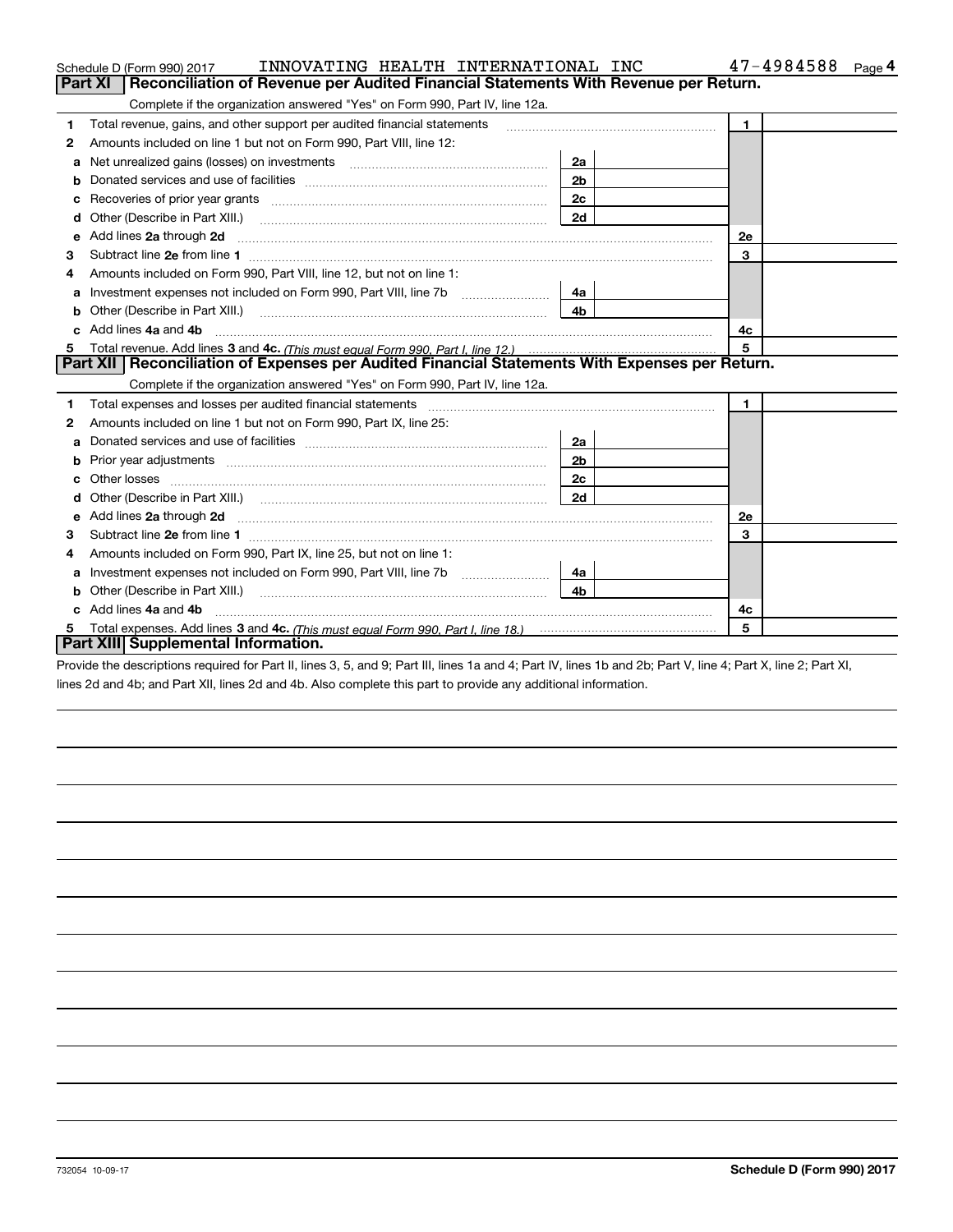| <b>3 a</b> Sub-total                                                       | $\mathbf 1$ | 15 |         |
|----------------------------------------------------------------------------|-------------|----|---------|
| <b>b</b> Total from continuation                                           |             |    |         |
| sheets to Part I                                                           | 0           | 0  |         |
| c Totals (add lines 3a                                                     |             |    |         |
|                                                                            | $\mathbf 1$ | 15 |         |
| LHA For Paperwork Reduction Act Notice, see the Instructions for Form 990. |             |    | Schedul |
| 732071 10-06-17                                                            |             |    |         |
|                                                                            |             |    |         |

## **SCHEDULE F Statement of Activities Outside the United States**

 $\blacktriangleright$  Complete if the organization answered "Yes" on Form 990, P

**| Attach to Form 990.**

**• Go to www.irs.gov/Form990 for instructions and the late** 

| <b>Statement of Activities Outside the United States</b> |  |  |
|----------------------------------------------------------|--|--|

| 3 Activities per Region. (The following Part I. line 3 table can be duplicated if additional space is needed.) |  |  |  |
|----------------------------------------------------------------------------------------------------------------|--|--|--|
|                                                                                                                |  |  |  |

|       |                                                                                       |                                           |                                                                                           | aapnoatoa n aaantonar                                                                                                                                         |                                                                                                                 |                                                                      |
|-------|---------------------------------------------------------------------------------------|-------------------------------------------|-------------------------------------------------------------------------------------------|---------------------------------------------------------------------------------------------------------------------------------------------------------------|-----------------------------------------------------------------------------------------------------------------|----------------------------------------------------------------------|
|       | (a) Region                                                                            | (b) Number of<br>offices<br>in the region | (c) Number of<br>employees,<br>agents, and<br>independent<br>contractors<br>in the region | (d) Activities conducted in the region<br>(by type) (such as, fundraising, pro-<br>gram services, investments, grants to<br>recipients located in the region) | (e) If activity listed in (d)<br>is a program service,<br>describe specific type<br>of service(s) in the region | (f) Total<br>expenditures<br>for and<br>investments<br>in the region |
|       |                                                                                       |                                           |                                                                                           |                                                                                                                                                               | CANCER AND MEDICAL                                                                                              |                                                                      |
| HAITI |                                                                                       | $\mathbf{1}$                              | 15                                                                                        | PROGRAM SERVICES                                                                                                                                              | TREATMENT                                                                                                       | 552,914.                                                             |
|       |                                                                                       |                                           |                                                                                           |                                                                                                                                                               |                                                                                                                 |                                                                      |
|       |                                                                                       |                                           |                                                                                           |                                                                                                                                                               |                                                                                                                 |                                                                      |
|       |                                                                                       |                                           |                                                                                           |                                                                                                                                                               |                                                                                                                 |                                                                      |
|       |                                                                                       |                                           |                                                                                           |                                                                                                                                                               |                                                                                                                 |                                                                      |
|       |                                                                                       |                                           |                                                                                           |                                                                                                                                                               |                                                                                                                 |                                                                      |
|       |                                                                                       |                                           |                                                                                           |                                                                                                                                                               |                                                                                                                 |                                                                      |
|       |                                                                                       |                                           |                                                                                           |                                                                                                                                                               |                                                                                                                 |                                                                      |
|       |                                                                                       |                                           |                                                                                           |                                                                                                                                                               |                                                                                                                 |                                                                      |
|       |                                                                                       |                                           |                                                                                           |                                                                                                                                                               |                                                                                                                 |                                                                      |
|       |                                                                                       |                                           |                                                                                           |                                                                                                                                                               |                                                                                                                 |                                                                      |
|       |                                                                                       |                                           |                                                                                           |                                                                                                                                                               |                                                                                                                 |                                                                      |
|       |                                                                                       |                                           |                                                                                           |                                                                                                                                                               |                                                                                                                 |                                                                      |
|       |                                                                                       |                                           |                                                                                           |                                                                                                                                                               |                                                                                                                 |                                                                      |
|       |                                                                                       |                                           |                                                                                           |                                                                                                                                                               |                                                                                                                 |                                                                      |
|       |                                                                                       |                                           |                                                                                           |                                                                                                                                                               |                                                                                                                 |                                                                      |
|       |                                                                                       |                                           |                                                                                           |                                                                                                                                                               |                                                                                                                 |                                                                      |
|       |                                                                                       |                                           |                                                                                           |                                                                                                                                                               |                                                                                                                 |                                                                      |
|       |                                                                                       |                                           |                                                                                           |                                                                                                                                                               |                                                                                                                 |                                                                      |
|       |                                                                                       |                                           |                                                                                           |                                                                                                                                                               |                                                                                                                 |                                                                      |
|       |                                                                                       |                                           |                                                                                           |                                                                                                                                                               |                                                                                                                 |                                                                      |
|       |                                                                                       |                                           |                                                                                           |                                                                                                                                                               |                                                                                                                 |                                                                      |
|       | 3 a Sub-total                                                                         | $\mathbf{1}$                              | 15                                                                                        |                                                                                                                                                               |                                                                                                                 | 552,914.                                                             |
|       | <b>b</b> Total from continuation                                                      |                                           |                                                                                           |                                                                                                                                                               |                                                                                                                 |                                                                      |
|       | sheets to Part I                                                                      | $\mathbf{0}$                              | 0                                                                                         |                                                                                                                                                               |                                                                                                                 | 0.                                                                   |
|       | c Totals (add lines 3a                                                                | $\mathbf 1$                               | 15                                                                                        |                                                                                                                                                               |                                                                                                                 | 552,914.                                                             |
|       | and 3b)<br>LHA For Paperwork Reduction Act Notice, see the Instructions for Form 990. |                                           |                                                                                           |                                                                                                                                                               |                                                                                                                 | Schedule F (Form 990) 2017                                           |
|       |                                                                                       |                                           |                                                                                           |                                                                                                                                                               |                                                                                                                 |                                                                      |

#### **Part I General Information on Activities Outside the United States.** Complete if the organization answered "Yes" on INNOVATING HEALTH INTERNATIONAL INC 47-4984588

Form 990, Part IV, line 14b.

**1For grantmakers.**  Does the organization maintain records to substantiate the amount of its grants and other assistance, **Yes No** X the grantees' eligibility for the grants or assistance, and the selection criteria used to award the grants or assistance?

| <b>United States</b>          | OMB No. 1545-0047                     |                                     |  |
|-------------------------------|---------------------------------------|-------------------------------------|--|
| Part IV, line 14b, 15, or 16. |                                       |                                     |  |
| ıtest information.            |                                       | <b>Open to Public</b><br>Inspection |  |
|                               | <b>Employer identification number</b> |                                     |  |
|                               | 47-4984588                            |                                     |  |
|                               |                                       |                                     |  |

| <b>SCHEDULE F</b> |  |
|-------------------|--|
| (Form 990)        |  |

Department of the Treasury Internal Revenue Service

Name of the organization

**<sup>2</sup> For grantmakers.**  Describe in Part V the organization's procedures for monitoring the use of its grants and other assistance outside the United States.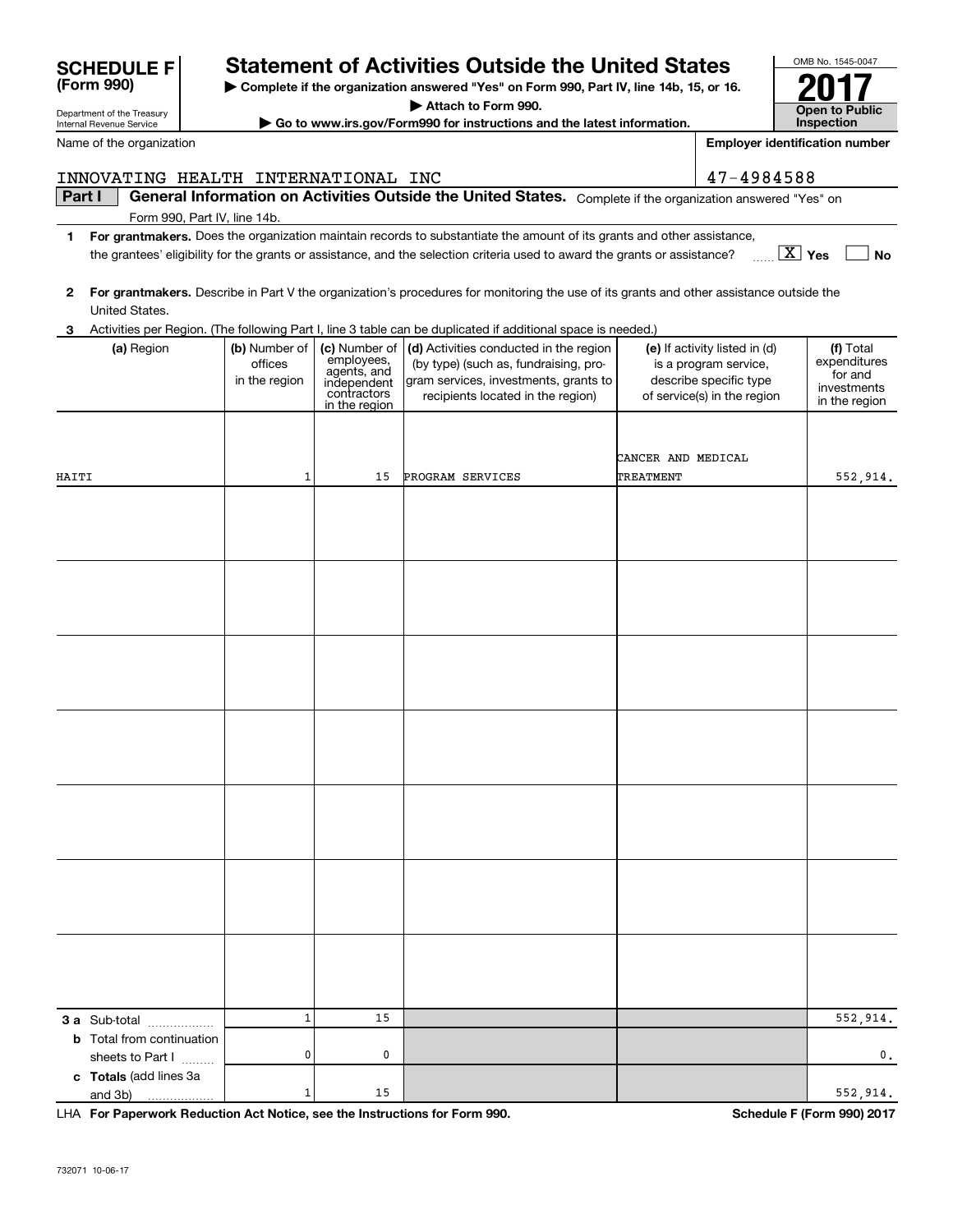#### Schedule F (Form 990) 2017 INNOVATING HEALTH INTERNATIONAL INC 47-4984588 Page

#### Part II | Grants and Other Assistance to Organizations or Entities Outside the United States. Complete if the organization answered "Yes" on Form 990, Part IV, line 15, for any recipient who received more than \$5,000. Part II can be duplicated if additional space is needed.

| 1<br>(a) Name of organization                                                                                                                                | (b) IRS code section<br>and EIN (if applicable) | (c) Region | (d) Purpose of<br>grant | (e) Amount<br>of cash grant | (f) Manner of<br>cash disbursement | (g) Amount of<br>noncash<br>assistance | (h) Description<br>of noncash<br>assistance | (i) Method of<br>valuation (book, FMV,<br>appraisal, other) |
|--------------------------------------------------------------------------------------------------------------------------------------------------------------|-------------------------------------------------|------------|-------------------------|-----------------------------|------------------------------------|----------------------------------------|---------------------------------------------|-------------------------------------------------------------|
|                                                                                                                                                              |                                                 |            |                         |                             |                                    |                                        |                                             |                                                             |
|                                                                                                                                                              |                                                 |            |                         |                             |                                    |                                        |                                             |                                                             |
|                                                                                                                                                              |                                                 |            |                         |                             |                                    |                                        |                                             |                                                             |
|                                                                                                                                                              |                                                 |            |                         |                             |                                    |                                        |                                             |                                                             |
|                                                                                                                                                              |                                                 |            |                         |                             |                                    |                                        |                                             |                                                             |
|                                                                                                                                                              |                                                 |            |                         |                             |                                    |                                        |                                             |                                                             |
|                                                                                                                                                              |                                                 |            |                         |                             |                                    |                                        |                                             |                                                             |
|                                                                                                                                                              |                                                 |            |                         |                             |                                    |                                        |                                             |                                                             |
|                                                                                                                                                              |                                                 |            |                         |                             |                                    |                                        |                                             |                                                             |
|                                                                                                                                                              |                                                 |            |                         |                             |                                    |                                        |                                             |                                                             |
|                                                                                                                                                              |                                                 |            |                         |                             |                                    |                                        |                                             |                                                             |
|                                                                                                                                                              |                                                 |            |                         |                             |                                    |                                        |                                             |                                                             |
|                                                                                                                                                              |                                                 |            |                         |                             |                                    |                                        |                                             |                                                             |
|                                                                                                                                                              |                                                 |            |                         |                             |                                    |                                        |                                             |                                                             |
|                                                                                                                                                              |                                                 |            |                         |                             |                                    |                                        |                                             |                                                             |
|                                                                                                                                                              |                                                 |            |                         |                             |                                    |                                        |                                             |                                                             |
| Enter total number of recipient organizations listed above that are recognized as charities by the foreign country, recognized as tax-exempt<br>$\mathbf{2}$ |                                                 |            |                         |                             |                                    |                                        |                                             |                                                             |
| 3 Enter total number of other organizations or entities                                                                                                      |                                                 |            |                         |                             |                                    |                                        |                                             |                                                             |

**Schedule F (Form 990) 2017**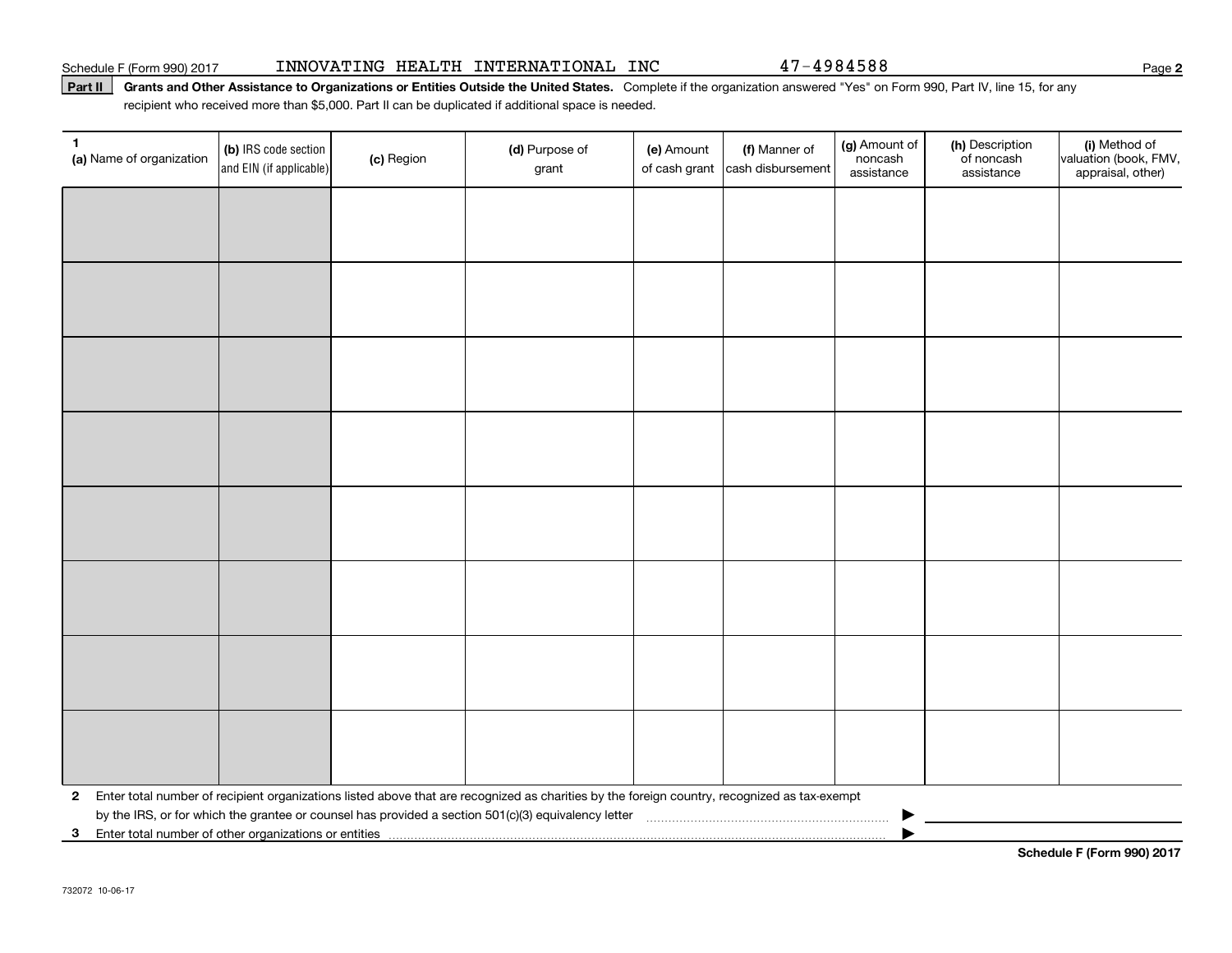# Part III Grants and Other Assistance to Individuals Outside the United States. Complete if the organization answered "Yes" on Form 990, Part IV, line 16. **(c)** Number of **| (d)** Amount of **| (e)** Manner of **| (f)** Amount of **| (g)** Description of **| (h) (a)** Type of grant or assistance  $\qquad$  **(b)** Region Part III can be duplicated if additional space is needed. (c) Number of recipients(d) Amount of cash grant (e) Manner of cash disbursement (f) Amount of noncash assistancenoncash assistance **(h)** Method of<br>valuation<br>(book, FMV,<br>appraisal, other) BARBUDA, ARUBA, 800 0. N/A 236,102. OTHER - COST PERISHABLE GOODS CENTRAL AMERICA AND THE CARIBBEAN - ANTIGUA & MEDICAL SERVICES AND HURRICANE RELIEF MEDICAL SERVICES AND

**Schedule F (Form 990) 2017**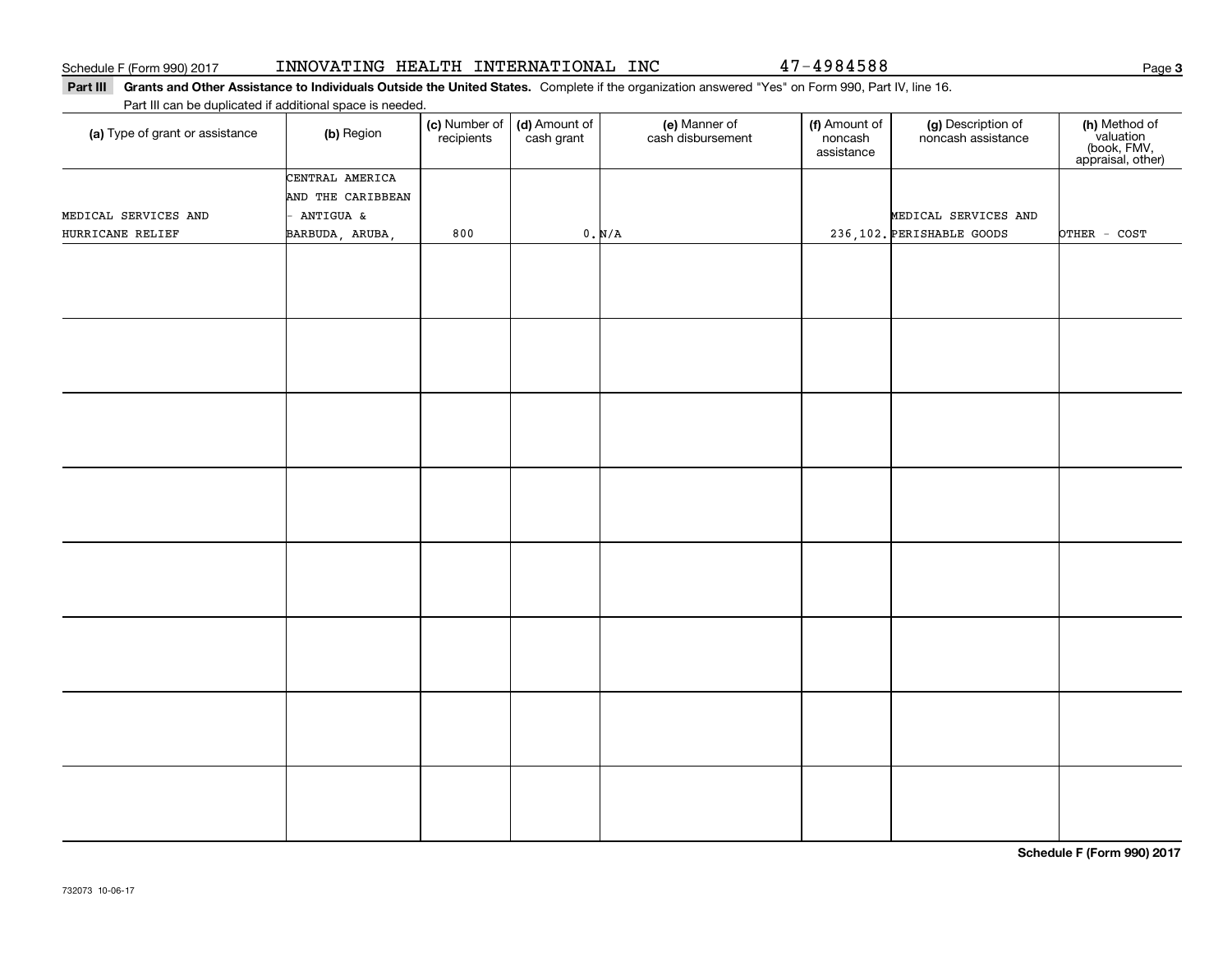| Schedule F (Form 990) 2017     |  | INNOVATING HEALTH INTERNATIONAL | <b>INC</b> | 47-4984588 | Page |
|--------------------------------|--|---------------------------------|------------|------------|------|
| <b>Part IV   Foreign Forms</b> |  |                                 |            |            |      |

| 1              | Was the organization a U.S. transferor of property to a foreign corporation during the tax year? If "Yes." the                             |     |                     |
|----------------|--------------------------------------------------------------------------------------------------------------------------------------------|-----|---------------------|
|                | organization may be required to file Form 926, Return by a U.S. Transferor of Property to a Foreign                                        |     |                     |
|                | Corporation (see Instructions for Form 926) manufactured control and control of the control of the control of                              | Yes | $ X _{\text{No}}$   |
| $\overline{2}$ | Did the organization have an interest in a foreign trust during the tax year? If "Yes," the organization                                   |     |                     |
|                | may be required to separately file Form 3520, Annual Return To Report Transactions With Foreign                                            |     |                     |
|                | Trusts and Receipt of Certain Foreign Gifts, and/or Form 3520-A, Annual Information Return of Foreign                                      |     |                     |
|                |                                                                                                                                            | Yes | $X \mid N_{\Omega}$ |
| 3              | Did the organization have an ownership interest in a foreign corporation during the tax year? If "Yes."                                    |     |                     |
|                | the organization may be required to file Form 5471, Information Return of U.S. Persons With Respect To                                     |     |                     |
|                |                                                                                                                                            | Yes | $X \mid N_{\Omega}$ |
| 4              | Was the organization a direct or indirect shareholder of a passive foreign investment company or a                                         |     |                     |
|                | qualified electing fund during the tax year? If "Yes," the organization may be required to file Form 8621,                                 |     |                     |
|                | Information Return by a Shareholder of a Passive Foreign Investment Company or Qualified Electing Fund<br>(see Instructions for Form 8621) | Yes | $\overline{X}$ No   |
| 5              | Did the organization have an ownership interest in a foreign partnership during the tax year? If "Yes."                                    |     |                     |
|                | the organization may be required to file Form 8865, Return of U.S. Persons With Respect to Certain                                         |     |                     |
|                |                                                                                                                                            | Yes | $ X $ No            |
| 6              | Did the organization have any operations in or related to any boycotting countries during the tax year? If                                 |     |                     |
|                | "Yes," the organization may be required to separately file Form 5713, International Boycott Report (see                                    |     |                     |
|                |                                                                                                                                            | Yes | No                  |
|                |                                                                                                                                            |     |                     |

**Schedule F (Form 990) 2017**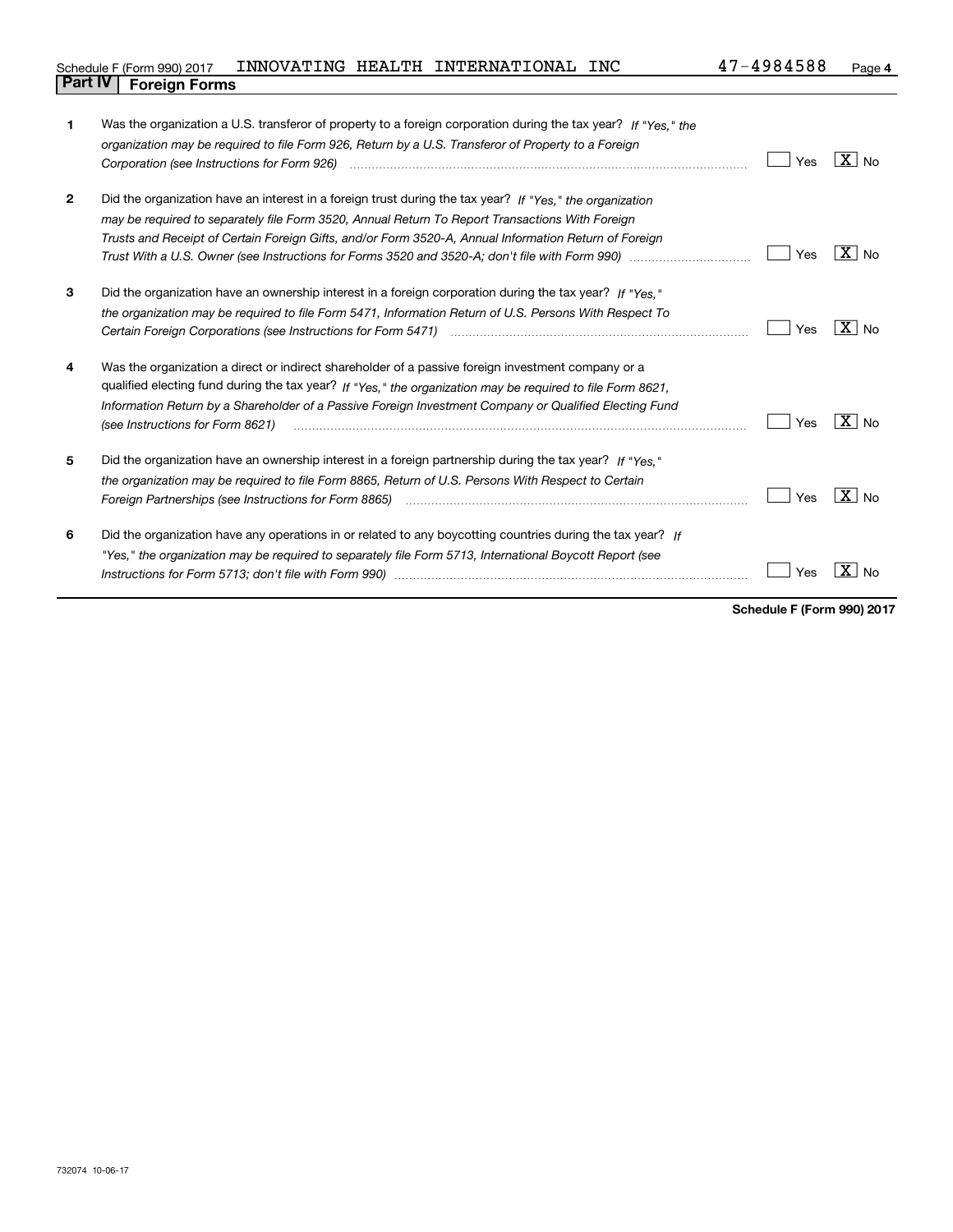|        | Schedule F (Form 990) 2017            |  | INNOVATING HEALTH INTERNATIONAL INC | $47 - 4984588$                                                                                                                        | Page 5 |
|--------|---------------------------------------|--|-------------------------------------|---------------------------------------------------------------------------------------------------------------------------------------|--------|
| Part V | <b>Supplemental Information</b>       |  |                                     |                                                                                                                                       |        |
|        |                                       |  |                                     | Provide the information required by Part I, line 2 (monitoring of funds); Part I, line 3, column (f) (accounting method; amounts of   |        |
|        |                                       |  |                                     | investments vs. expenditures per region); Part II, line 1 (accounting method); Part III (accounting method); and Part III, column (c) |        |
|        |                                       |  |                                     | (estimated number of recipients), as applicable. Also complete this part to provide any additional information. See instructions.     |        |
|        | PART I, LINE 2:                       |  |                                     |                                                                                                                                       |        |
|        | THE ORGANIZATION PERFORMS PRELIMINARY |  | CONSULTATION AND                    | EVALUATION OF                                                                                                                         |        |

PATIENTS FOR EXPENSES RELATED TO MEDICAL TREATMENT AND SERVICES. DOCTORS

ADMINISTER AND DIRECT PATIENTS TO THEIR MEDICAL TREATMENT SERVICES AND

EXPENSES ARE PAID ON BEHALF OF THE PATIENT BY THE ORGANIZATION.

MONITORING OCCURS DURING FOLLOW UP VISITS AND PATIENTS RELATED TO MEDICAL

SERVICES. HURRICANE RELIEF ASSISTANCE WAS UNDERTAKEN DURING A STATE OF

EMERGENCY WITHIN HAITI. ASSISTANCE WAS PROVIDED AS NECESSARY AND PROVIDED

ON AN AS NEEDED BASIS.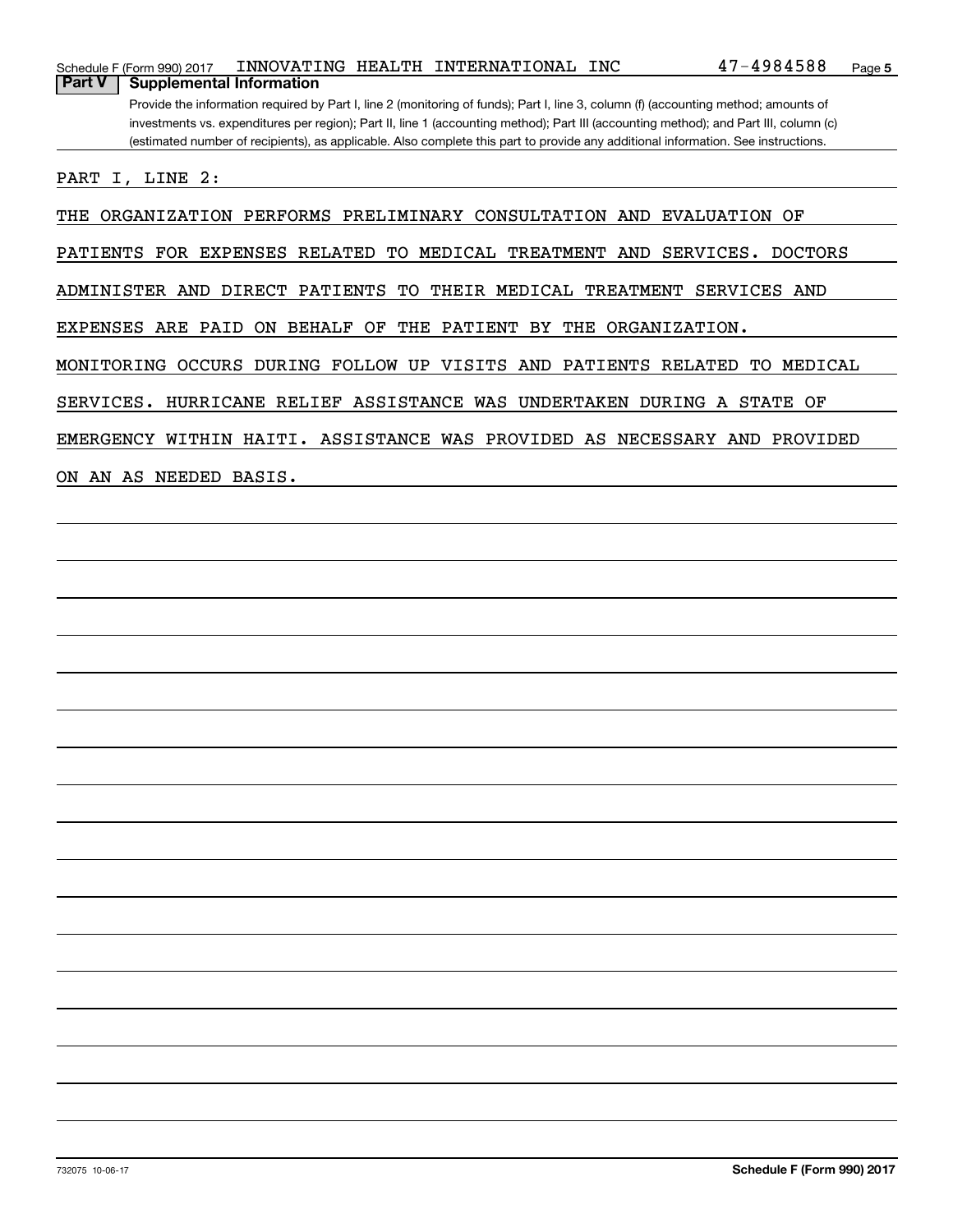**SCHEDULE O Supplemental Information to Form 990 or 990-EZ**

**(Form 990 or 990-EZ)**

Department of the Treasury Internal Revenue Service Name of the organization **Complete to provide information for responses to specific questions on Form 990 or 990-EZ or to provide any additional information. | Attach to Form 990 or 990-EZ. | Go to www.irs.gov/Form990 for the latest information.**



INNOVATING HEALTH INTERNATIONAL INC 47-4984588

FORM 990, PART III, LINE 1, DESCRIPTION OF ORGANIZATION MISSION:

DISEASES SUCH AS CANCER, HIGH BLOOD PRESSURE, DIABETES AND INJURIES.

CURRENT PROJECTS INCLUDE A WOMEN'S CANCER CENTER, A LARGE CANCER

AWARENESS PROGRAM, OPENING A PATHOLOGY LABORATORY, AND HELPING TO BUILD

A NATIONAL COMPREHENSIVE CANCER PROGRAM. WHAT INNOVATING HEALTH LOOKS

LIKE- COLLABORATION AND DISCOVERY ARE AT THE HEART OF OUR PRACTICE AND

GUIDE OUR ORGANIZATION'S ETHOS. INNOVATING HEALTH MEANS LEARNING WITH

OTHERS TO BRING OUR EXPERTISE IN MEDICAL CARE, SOCIAL ENGAGEMENT,

COMMUNITY BASED RESEARCH AND PROBLEM SOLVING INTO DIFFERENT CONTEXTS.

WE STRIVE TO CREATE NEW AND HYBRID MODELS OF HEALTHCARE AND ENGAGEMENT

THAT DO NOT SEEK TO SIMPLY 'BUILD CAPACITY' BUT RESPOND TO LOCAL NEEDS

THROUGH CONSTANT ITERATION.

FORM 990, PART III, LINE 4A, PROGRAM SERVICE ACCOMPLISHMENTS: WE HAVE ALSO RECEIVED THE SUPPORT OF FIVE DIFFERENT US PATHOLOGISTS WHO HAVE INTERPRETED OUR SAMPLES THUS FAR.

FORM 990, PART III, LINE 4B, PROGRAM SERVICE ACCOMPLISHMENTS: NATIONAL SCREENING PROTOCOL. WE'VE ALSO DESIGNED DATABASES TO CAPTURE AGGREGATE PATIENT DATA AND TRACK AND MANAGE THE SUPPLY CHAIN. THE FORMS ARE BEING USED TO CAPTURE DATA AT THE 4 OPERATIONAL SITES.

FORM 990, PART III, LINE 4C, PROGRAM SERVICE ACCOMPLISHMENTS: IN NOVEMBER, THESE SURVIVORS SPOKE TO OVER 3,000 PEOPLE IN 4 DIFFERENT CITIES ACROSS HAITI (PORT-AU-PRINCE, JACMEL, GONAIVES, AND GROS-MORNE).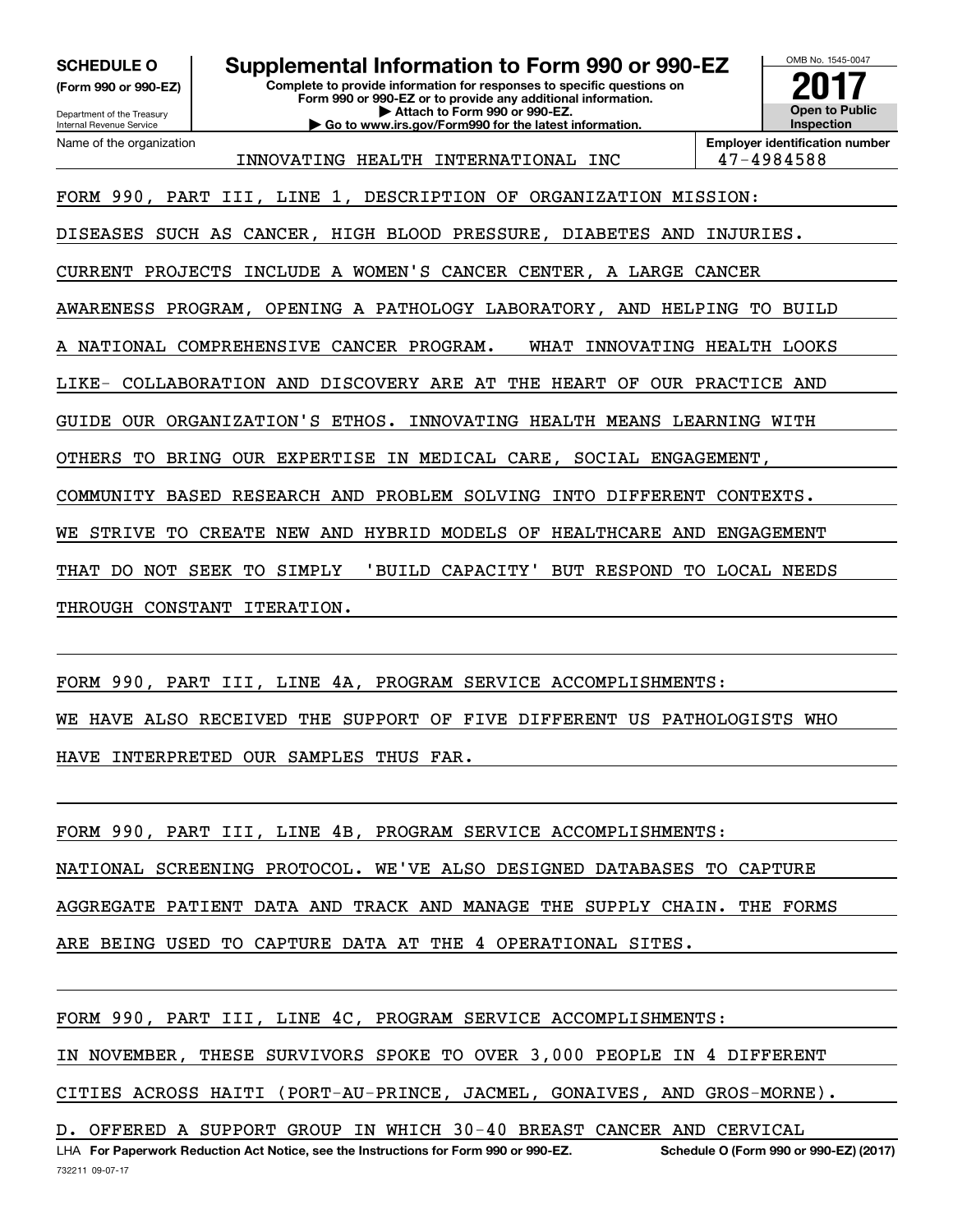| Schedule O (Form 990 or 990-EZ) (2017)                                  | Page 2                                              |
|-------------------------------------------------------------------------|-----------------------------------------------------|
| Name of the organization<br>INNOVATING HEALTH INTERNATIONAL INC         | <b>Employer identification number</b><br>47-4984588 |
| CANCER SURVIVORS PARTICIPATE MONTHLY. THIS GROUP IN TURN HAS HELD TWO   |                                                     |
| ART THERAPY SESSIONS AND PAINTED A PATIENT EMPOWERMENT MURAL.           |                                                     |
| E. TRAINED 14 JOURNALISTS FROM 7 DIFFERENT MEDIA SOURCES IN CANCER      |                                                     |
| AWARENESS, 35 WOMEN'S HEALTH PROMOTERS, ALL BREAST CANCER SURVIVORS, AS |                                                     |
| COMMUNITY ENGAGEMENT AMBASSADORS, AND 30 COMMUNITY HEALTH WORKERS FROM  |                                                     |
| J/P HRO IN CANCER AWARENESS.                                            |                                                     |
|                                                                         |                                                     |
| FORM 990, PART III, LINE 4D, OTHER PROGRAM SERVICES:                    |                                                     |
| BREAST RECONSTRUCTION                                                   |                                                     |
| DOLAN AWARENESS                                                         |                                                     |
| GATORADE DIABETIC                                                       |                                                     |
| RADIATION                                                               |                                                     |
| <b>SURGERY</b>                                                          |                                                     |
| HURRICANE RELIEF                                                        |                                                     |
| GRAND CANADA CHALLENGE                                                  |                                                     |
| EXPENSES \$ 212,755.<br>INCLUDING GRANTS OF \$ 116,023.                 | REVENUE \$ 33,383.                                  |
|                                                                         |                                                     |
| FORM 990, PART VI, SECTION A, LINE 2:                                   |                                                     |
| TWO BOARD MEMBERS ARE RELATED AS FATHER AND SON.                        |                                                     |
|                                                                         |                                                     |
| FORM 990, PART VI, SECTION B, LINE 11B:                                 |                                                     |
| COPY OF TAX RETURN PROVIDED TO THE BOD. NO REVIEW TO BE CONDUCTED       |                                                     |

FORM 990, PART VI, SECTION B, LINE 15A:

BOARD OF DIRECTORS MEETING TO DETERMINE OFFICER COMPENSATION

FORM 990, PART VI, SECTION C, LINE 18:

THE COMPANY MAKE REQUIRED POLICIES AVAIALBLE UPON REUEST. THEY HAVE NOT